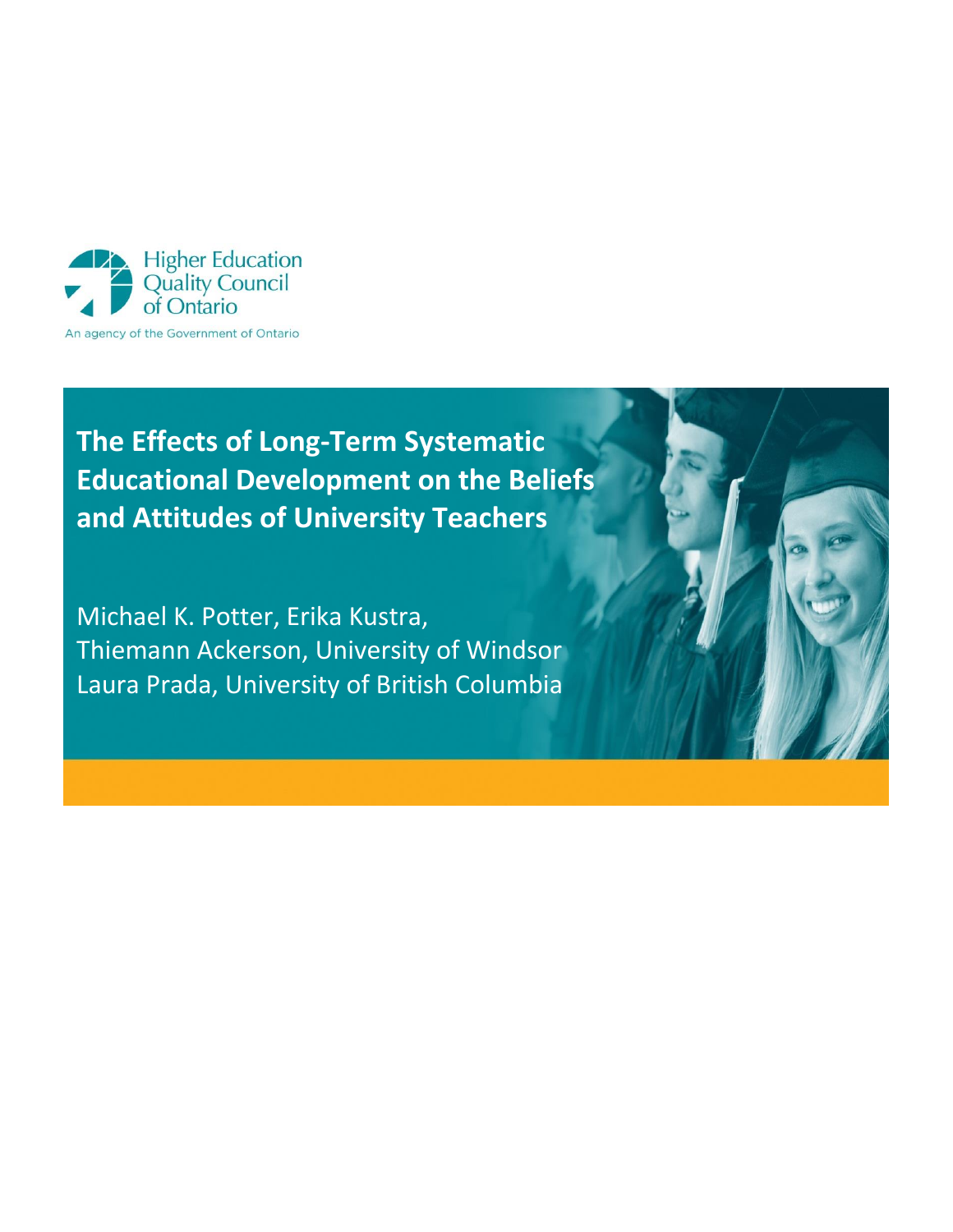# Published by

# **The Higher Education Quality Council of Ontario**

1 Yonge Street, Suite 2402 Toronto, ON Canada, M5E 1E5

| Phone:     | (416) 212-3893 |
|------------|----------------|
| Fax:       | (416) 212-3899 |
| Web:       | www.hegco.ca   |
| $E$ -mail: | info@heqco.ca  |

# **Cite this publication in the following format:**

Potter, M. K., Kustra, E., Ackerson, T., & Prada, L. (2015). *The Effects of Long-Term Systematic Educational Development on the Beliefs and Attitudes of University Teachers.* Toronto: Higher Education Quality Council of Ontario.



The opinions expressed in this research document are those of the authors and do not necessarily represent the views or official policies of the Higher Education Quality Council of Ontario or other agencies or organizations that may have provided support, financial or otherwise, for this project. © Queen's Printer for Ontario, 2015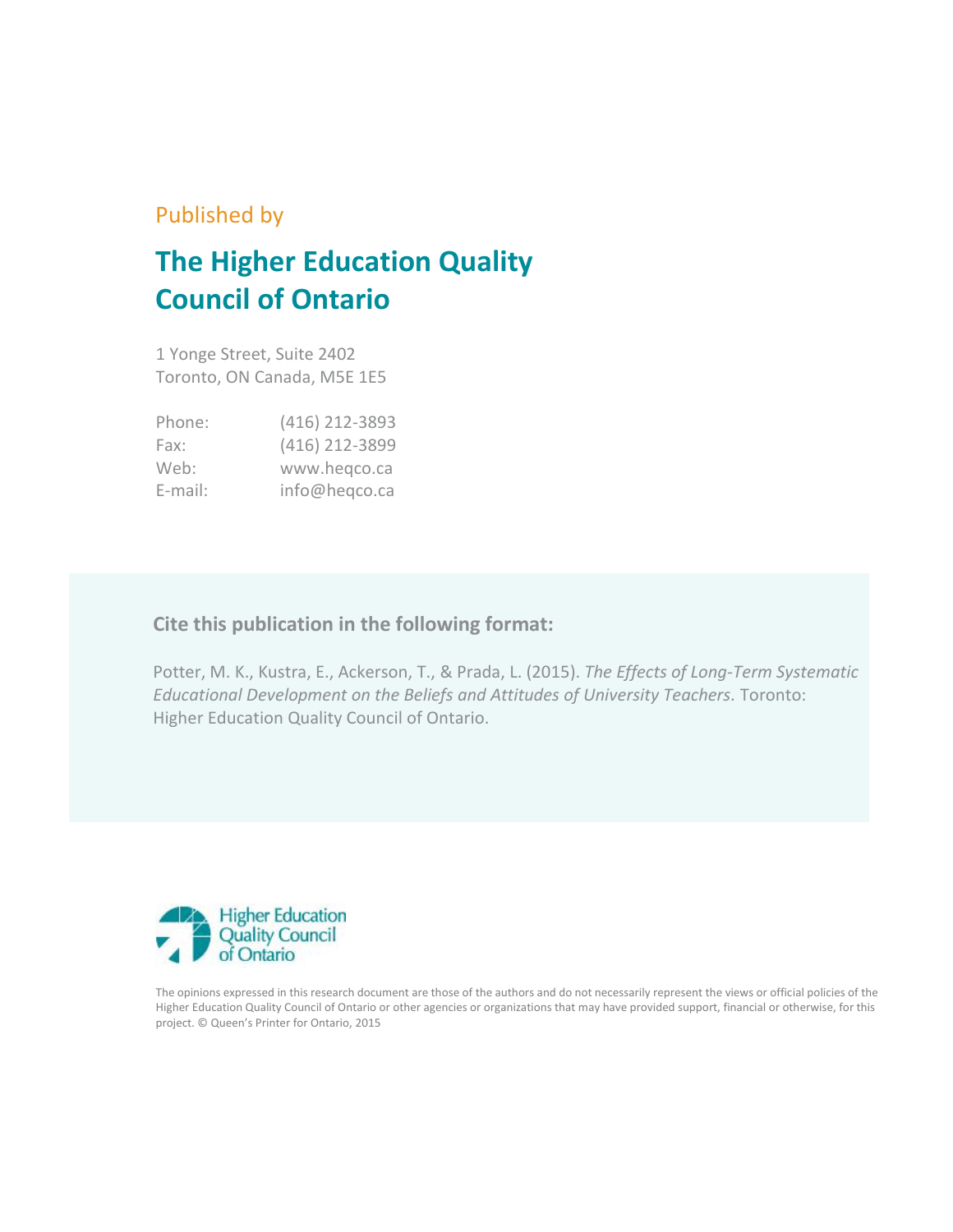# **Acknowledgements**

The authors would like to thank all of the people who contributed to the initial design of the University Teaching Certificate Program. In particular, we wish to thank and acknowledge Alan Wright, Vice-Provost, Teaching and Learning at the University of Windsor, who initiated the project and was essential in moving it forward from the 'wouldn't it be nice if' stage through the frenzied 'let's get it done now' stage, providing guidance, feedback and challenging questions. Alan's vision permeates the entire program and thus this report as well.

Betsy Keating provided invaluable research support during the early stages of the UTC Program development and frequently provided feedback on aspects of this study while it was underway. At the time, Betsy was a new research assistant working with a fairly new team at a fairly new Centre for Teaching and Learning. We now count her as a respected and beloved colleague.

In the early stages, we relied on several people for feedback and we have no doubt that the program and this project are better because of their suggestions. In particular, we thank Beverley Hamilton, whose attention to detail and reflective questioning challenged us to think in new ways, and Pat Rogers, who championed the UTC Program from the beginning and brought to bear logistical and political considerations that we might otherwise never have considered. Pierre Boulos and Nick Baker contributed to the early rounds of teaching philosophy evaluations for this project, as well as providing excellent service to the UTC Program as teachers and mentors. We must thank those who have contributed to either or both the UTC program and this study in ways that are difficult to quantify and thus vulnerable to invisibility in the contemporary world: Lorie Stolarchuk, Jessica Raffoul, Peter Marval and Marilyn Powley.

The Centre for Teaching and Learning at the University of Windsor has benefitted immensely from its Visiting Fellows in Educational Development program, which brings educational developers from across the world to Windsor to collaborate, teach, advise and learn from each other for one to three months at a time. All of our visiting fellows from 2008 to 2014 have influenced not only the development of the UTC Program (often unawares) but the approach we have taken to interpreting the results of this study. Our perspective is broader and our meaning-making richer as a result of their influence, so all should be thanked here. We extend our gratitude to Allison Holmes (University of Canterbury, New Zealand), Marianne Poumay (Université de Liège, Belgium), François Georges (Université de Liège, Belgium), Kathryn Sutherland (Victoria University of Wellington, New Zealand), Mark Schofield (Edge Hill University, United Kingdom), Dorothy Spiller (University of Waikato, New Zealand), Gordon Joughin (University of Wollongong, Australia), Iwona Miliszewska (Victoria University, Australia), Ewa Sztendur (Victoria University, Australia), Damian Ruth (Massey University, New Zealand), Patsy Paxton (Nelson Mandela Metropolitan University, South Africa), Sue Purnell (University of Liverpool, United Kingdom), Louise Sauvé (TELUQ, Canada), Charles Morrison (Wilfrid Laurier University, Canada), Jan Sobocan (Western University, Canada), David Kaufman (Simon Fraser University, Canada), Cynthia Onyefulu (University of Technology, Jamaica), Anne Dickinson (Coventry University, United Kingdom), Cherry Stewart (University of New England, Australia), Jane Clarke (De Montfort University, United Kingdom), Katrina Falkner (University of Adelaide, Australia), Cath Fraser (New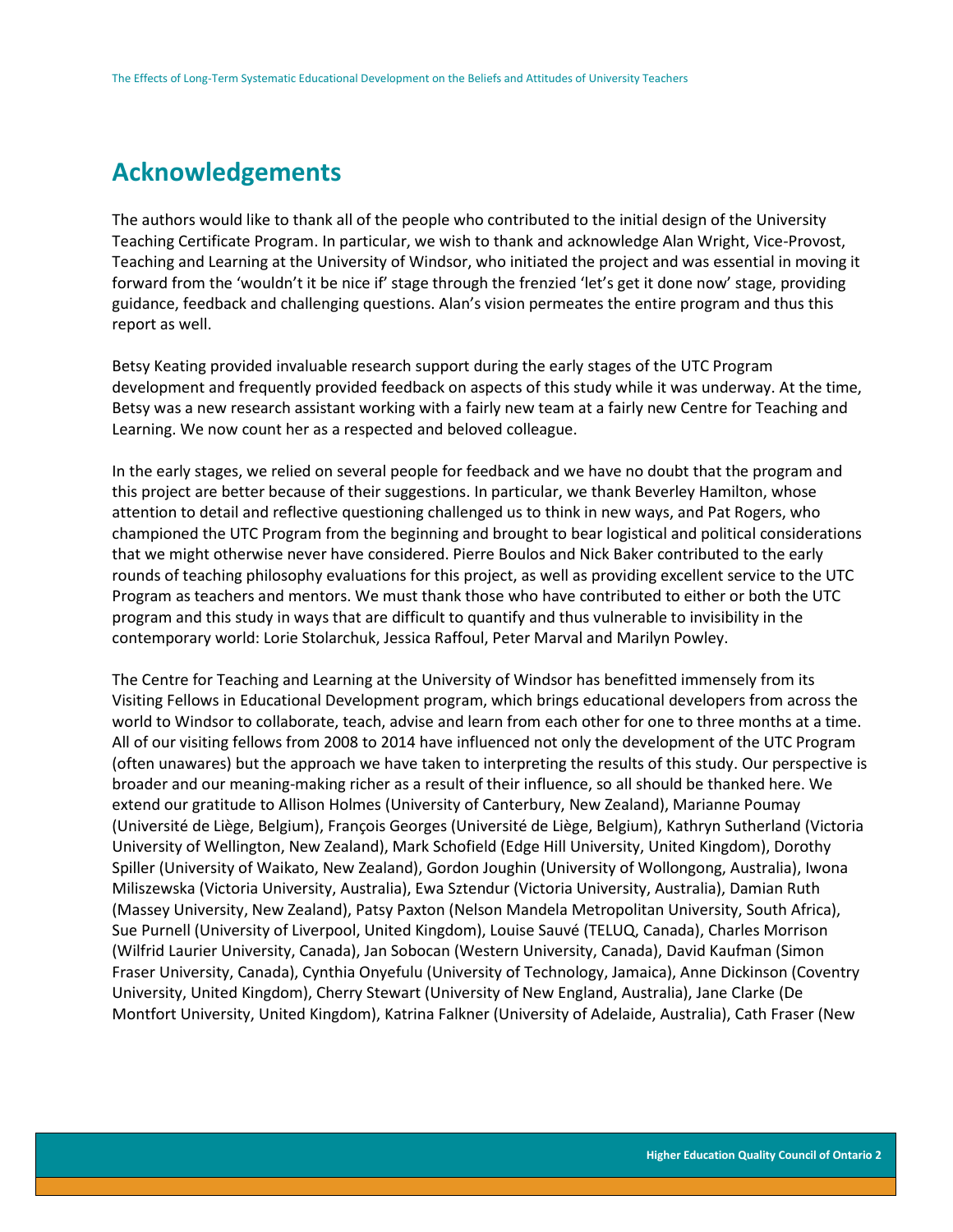Zealand), Yang Xiaoyu (Southwest University, China), Kola Babarinde (University of Ibadan, Nigeria), Joanne Maddern (Aberystwyth University, United Kingdom) and Eileen Herteis (Mount Allison University, Canada).

Special thanks to Stephen Bostock (Keele University, United Kingdom), who was not only a visiting fellow with us but also served as our SEDA mentor and thus played a large role in the initial development of the University Teaching Certificate Program. Stephen asks the toughest questions – the necessary questions – and while in the heat of the moment we sometimes wished the process was easier, we appreciated his rigour. Looking back, we consider his contributions essential.

Finally, we owe extraordinary gratitude and thanks to Richard Wiggers and Nicholas Dion at HEQCO, who demonstrated a level of patience and calm normally reserved for ancient sages as this project was beset by multiple serious illnesses on the part of multiple team members, the departures of team members, the loss of all of the PI's electronic files, administrative and bureaucratic puzzles that resisted solution and necessitated major project revisions, and labour disruptions. Thank you for not giving up on the project.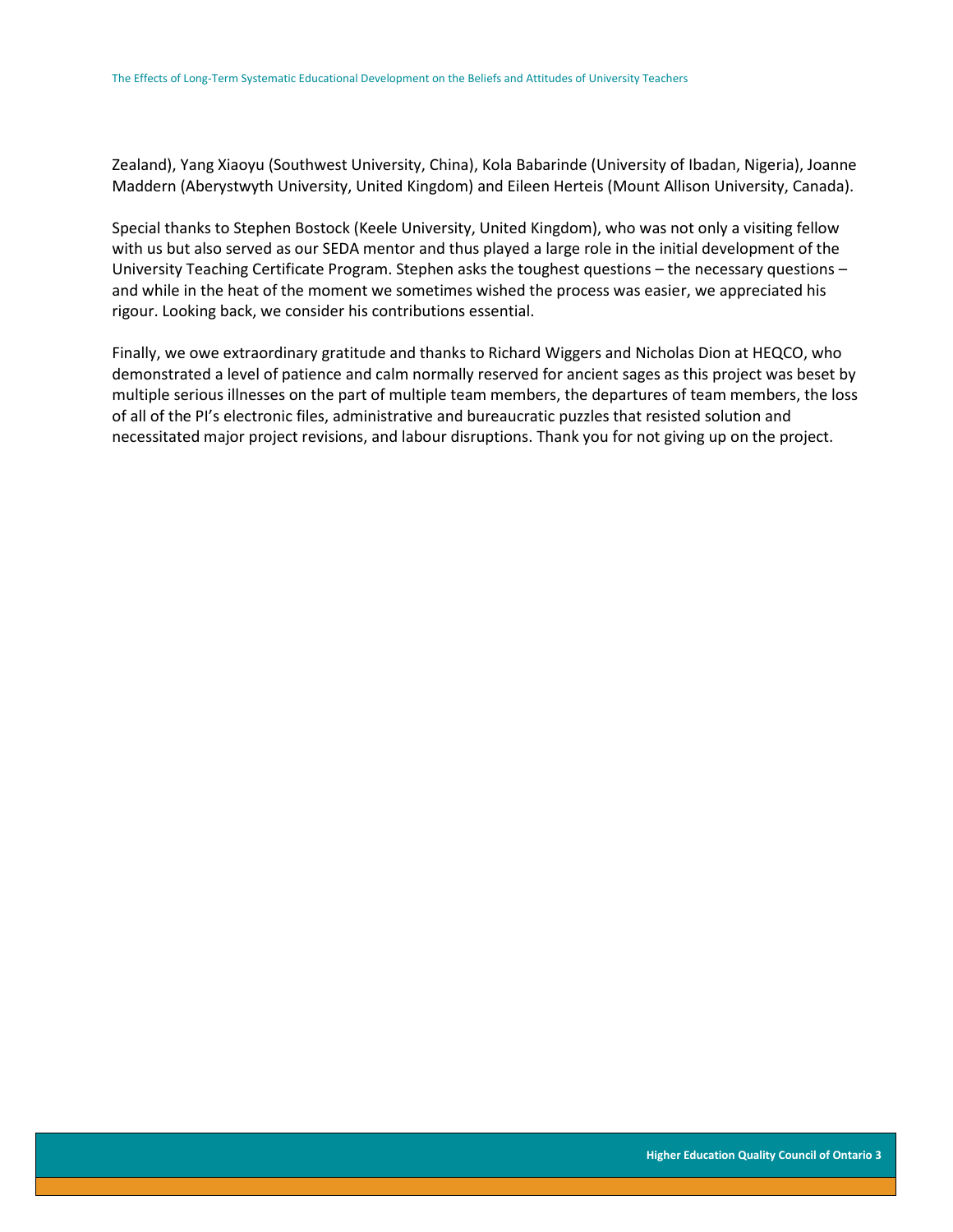# **Executive Summary**

#### **Context**

Teaching is a critical and extensive part of academic life, yet pedagogical training for academics is still rare (Britnell et al., 2010; Evers et al., 2009). Inadequate pedagogical education for academics has multiple negative effects: for the university, it can necessitate expensive remedial action; for individual academics, it negatively affects job satisfaction and, in rare cases, achievement of tenure; and for students, most importantly, it impedes their learning (Nyquist, Abbott, Wulff & Sprague, 1991). Nevertheless, although formal educational development programs for faculty members and graduate students have multiplied in the last 40 years across the English-speaking world, they are still not the norm in North America. When surveyed, more than half of faculty members report a desire for help with teaching and learning issues from their local teaching and learning centres (Britnell et al., 2010; Evers et al., 2009). Well-planned, intensive, long-term education and training programs are most beneficial, though even a small amount of training can make a difference by improving student perceptions of teaching quality (Dimitrov et al., 2013; Dalgaard, 1982; Bray & Howard, 1980).

#### **The University Teaching Certificate Program**

The University Teaching Certificate (UTC) Program grew out of a plan to provide systematic and extended pedagogical training for academics at the University of Windsor. The present study focuses on *Fundamentals of University Teaching*, the first certificate level of the UTC Program, which provides participants with opportunities to learn the essentials of scholarly teaching. The primary goals of *Fundamentals of University Teaching* for individual participants are: a) greater awareness regarding the ideas, issues, values and practices of scholarly teaching in postsecondary education; and b) increased confidence in and coherence of their identities as scholarly teachers of their disciplines. Institutionally, each level of the UTC program is intended to contribute toward the long-term goal of helping the University of Windsor develop a learningcentred teaching culture.

The UTC was designed based on consultations with other educational developers, contemporary teaching certificate programs and relevant literature to include: teaching practice with feedback; a constructively aligned structure with a learning-centred approach; confidence-building and self-efficacy; enhanced conceptualization and articulation; empathy and perspective-taking; community-building; self-direction; theory and reasoning; mentoring; consistent role-modelling; a focus on scholarly and excellent teaching practices; and appeal to the zeitgeist.

The first level of the UTC takes one year to complete, though some participants choose to extend the program over two years. To receive the *Fundamentals of University Teaching* certificate, participants complete two 36-contact-hour graduate-level credit courses *– Learning-Centred Teaching in Higher Education: Principles and Practice* and *Course Design for Constructive Alignmen*t. They also choose one 18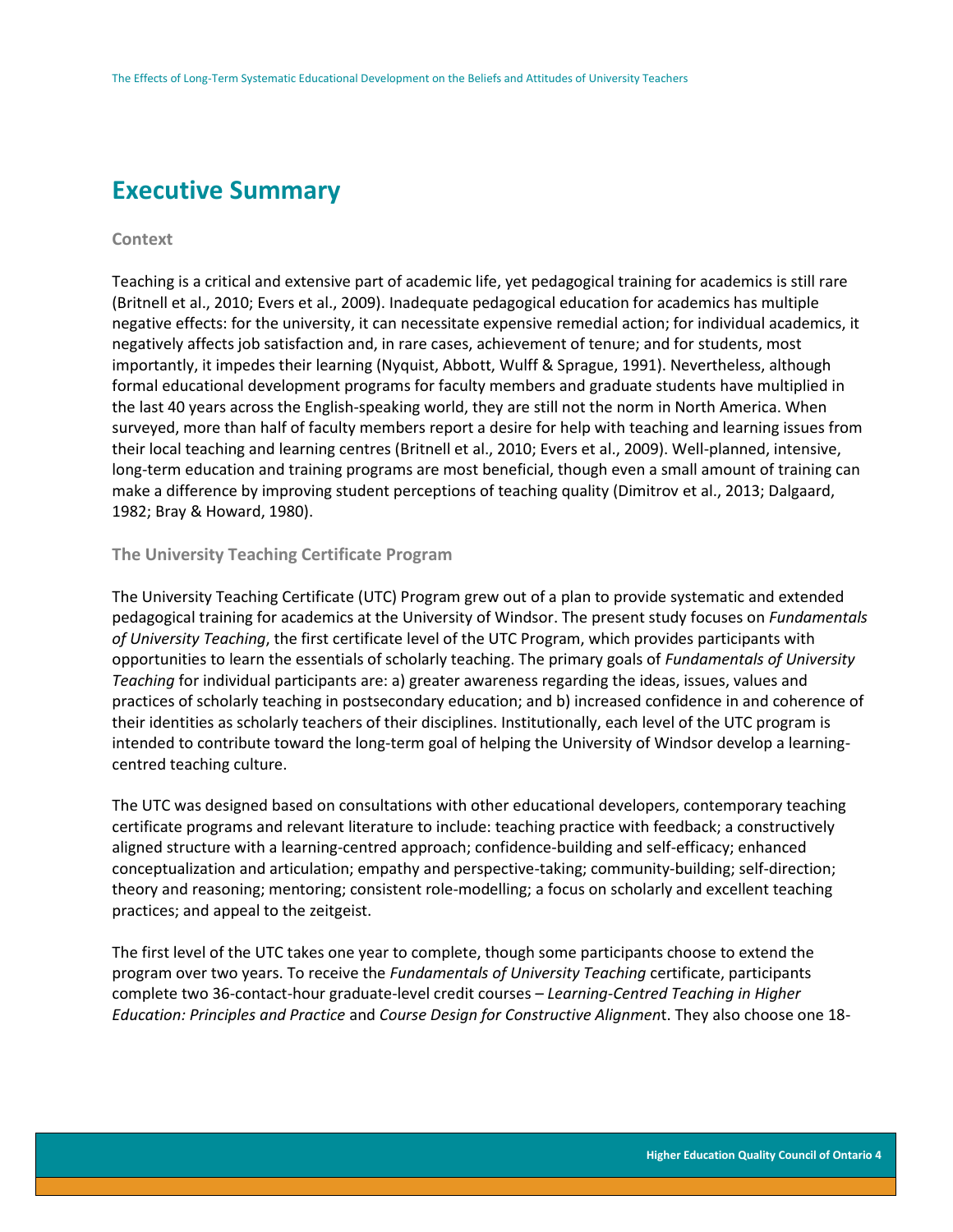to 24-contact-hour half-course from a list of options (e.g., Lecturing, Leading Effective Discussions, Online Education, and the Instructional Skills Workshop). Participants are paired with a mentor and demonstrate achievement of the program-level learning outcomes through submission of a program portfolio.

#### **Research Questions**

We sought evidence of the UTC Program's effects in response to the following questions:

- 1. How does involvement with the UTC Program impact participant beliefs and attitudes about teaching and learning?
- 2. How does involvement with the UTC Program impact participant teaching practices?
- 3. How does involvement with the UTC Program influence participants' engagement with and impact on teaching and learning practice and decision making in their departments and institution?
- 4. What do participants identify as the benefits, areas of improvement and barriers to participation for the UTC?

#### **Research Methods**

This study used a multi-method approach involving program documents and self-reported measures completed as part of the UTC Program process. The study involved comparing pre- and post-program learning plan documents, including: the Teaching Perspectives Inventory (TPI); the Zinn Philosophies of Adult Education Inventory (PAEI); the Approaches to Teaching Inventory (ATI); the Teaching Goals Inventory (TGI); as well as changes in the pre- and post-program teaching philosophies. In addition to these program documents, post-graduation exit surveys were analyzed and participants were invited to participate in focus groups.

#### **Results**

## *1. How does involvement with the UTC Program impact participant beliefs and attitudes about teaching and learning?*

The inventories, teaching philosophies, exit surveys and focus groups demonstrated a clear change in participant beliefs and attitudes about teaching and learning. Following completion of the UTC program, there was a statistically significant increase in the student-focused approach to teaching (ATI); an increase in developmental and social reform perspectives (TPI); an increase in philosophies associated with actively engaging students in the learning process and focusing on student learning needs (PAEI); and an increased focus on discipline-specific knowledge and skills (TGI). The teaching philosophies demonstrated the development of more complex conceptualizations of teaching, and greater integrity and consistency in participants' beliefs about teaching. Focus group and exit survey results showed a decrease in anxiety and an increase in confidence and in participants' perceptions of their own influence, leadership ability and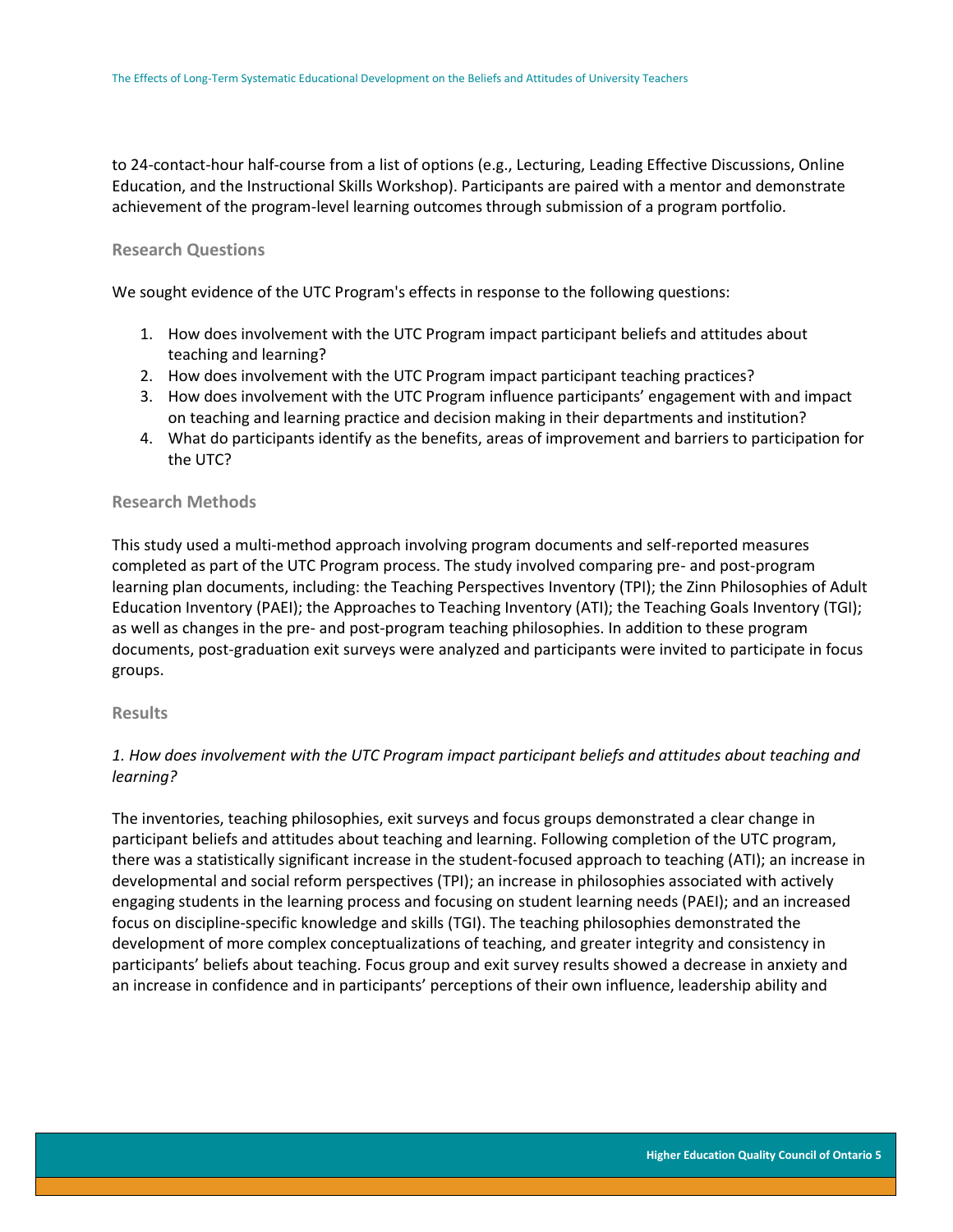change agency. Participants' perceptions of their students also changed in ways consistent with the evolutions described above.

#### *2. How does involvement with the UTC Program impact participant teaching practices?*

Along with the change in beliefs and attitudes, there were reported changes in teaching practice. Focus group and survey results indicate that participants worked more to develop a positive teaching and learning environment, to actively engage students and use learning-centred approaches to deep learning. They reported taking a scholarly and intentional approach to their design of teaching and choice of assessments, and intentionally communicated the reasons behind pedagogical choices to students through course syllabi and other methods.

## *3. How does involvement with the UTC Program influence participants' engagement with and impact on teaching and learning practice and decision making in their departments and institution?*

Participants not only changed their perceptions of their influence and their ability to effect change, but all study participants also reported sharing what they learned in the UTC with colleagues outside of the program. The UTC Program had an impact on practices and decision making at the departmental and institutional levels as participants reported contributing to departmental councils, institutional committees, policies, and departmental or faculty-level practices.

## *4. What do participants identify as the benefits, areas of improvement and barriers to participation for the UTC?*

Finally, participants identified changes that could be made to enhance the program. Barriers to participation included the need for teaching development to be recognized at an institutional level, and departmental cultures that did not support investment in teaching. Changing the culture of an institution is a long-term goal, essential for the benefits of such intentional programs to be sustained and enhanced.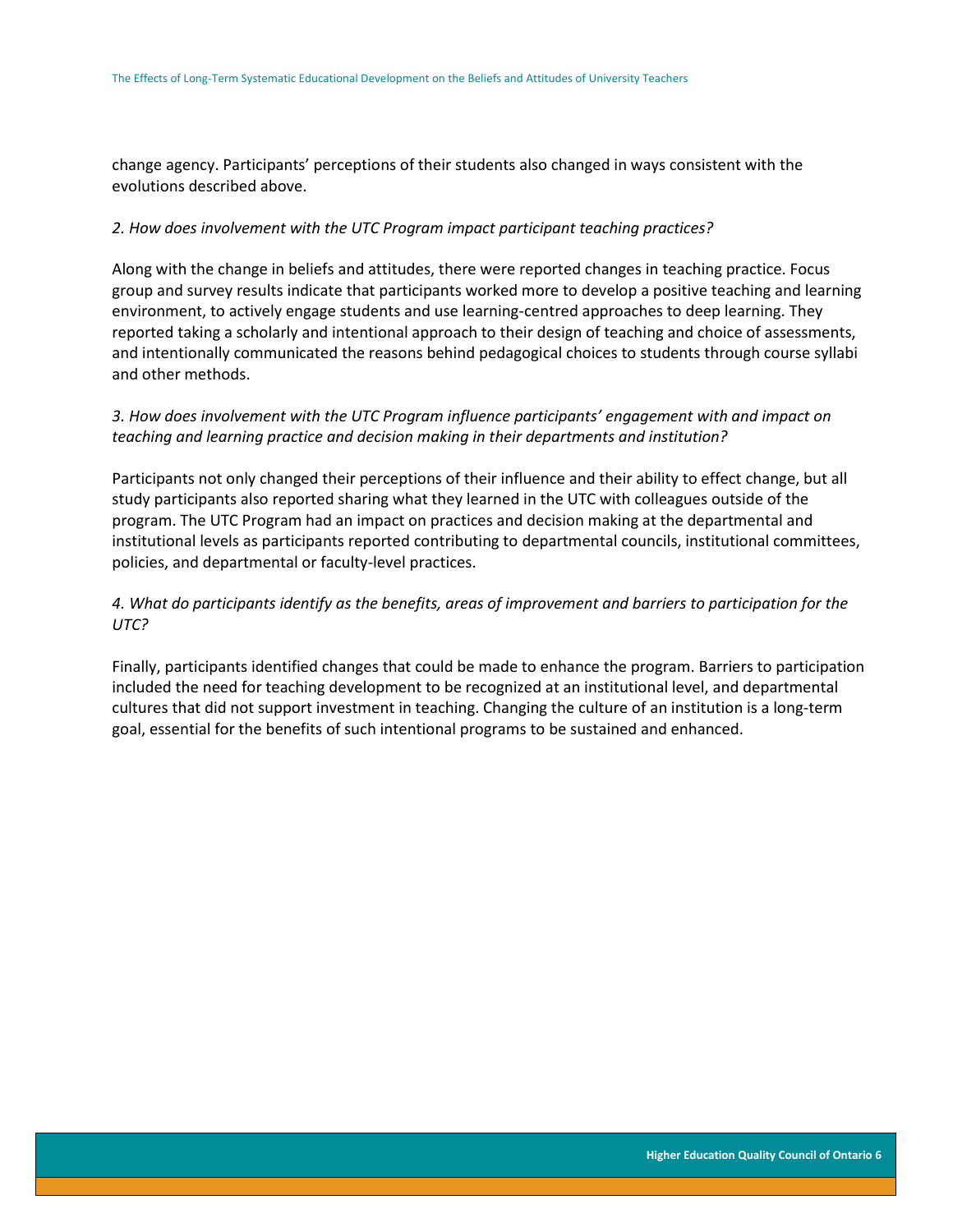# **Table of Contents**

| 3 |  |
|---|--|
| 4 |  |
|   |  |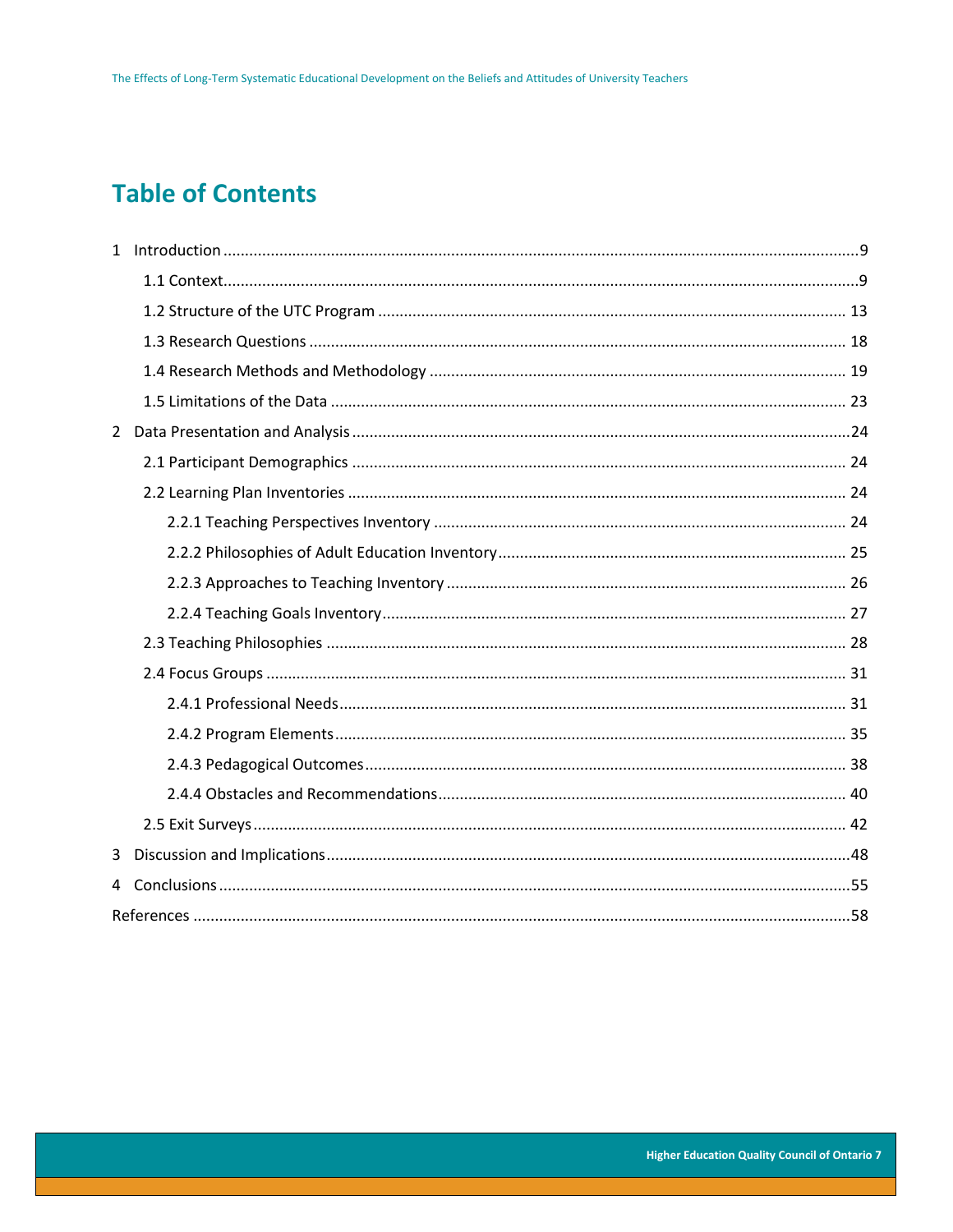# **List of Figures**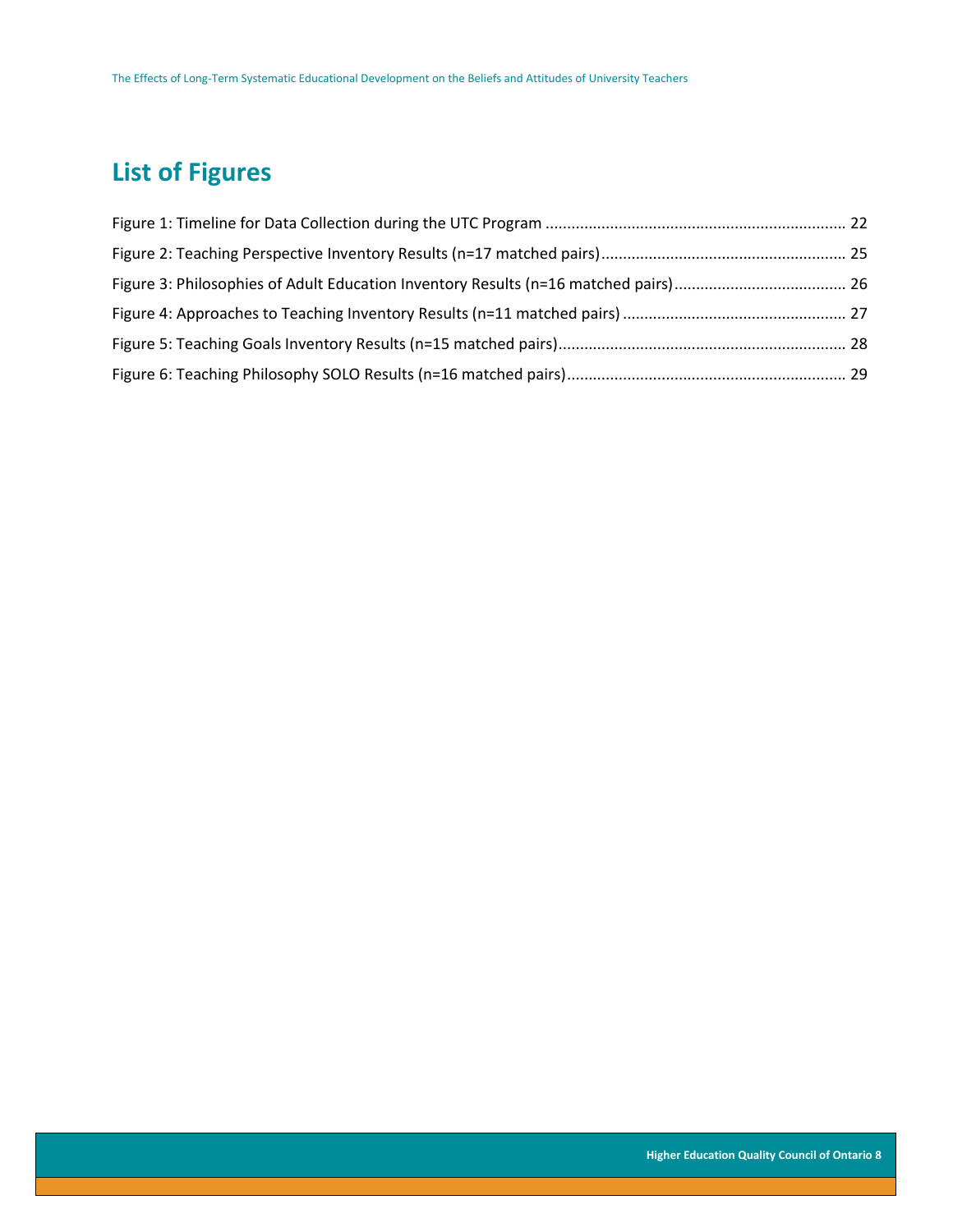# <span id="page-9-0"></span>**1 Introduction**

Inadequate pedagogical training for academics, whatever their institutional category, "results in the need for very expensive remedial actions later such as reduced loads to improve teaching competence, hours of mentoring by members of the departments, or failure to achieve tenure and thus loss of potential members of the next generation of professors" (Nyquist, Abbott, Wulff & Sprague, 1991, p. 1). Incompetent teaching also has serious negative effects on student learning. The University Teaching Certificate (UTC) Program grew out of a plan initiated by Alan Wright, Vice Provost, Teaching and Learning, to provide adequate pedagogical training for academics at the University of Windsor, a comprehensive university in the province of Ontario, Canada.

The present study focuses on *Fundamentals of University Teaching*, the first certificate level of the UTC Program, which provides participants with opportunities to learn the essentials of scholarly teaching. Those who complete this level receive a UTC certificate in the *Fundamentals of University Teaching*, as well as a certificate in *Supporting Learning* from the Staff and Educational Development Association (SEDA), a United Kingdom-based organization that has been at the forefront of accrediting tertiary teaching programs for more than 20 years. The primary goals of the *Fundamentals of University Teaching* for individual participants are to develop greater awareness regarding the ideas, issues, values and practices of scholarly teaching in postsecondary education, and to increase confidence in and coherence of their identities as scholarly teachers of their disciplines. This new knowledge is also expected to bring with it behavioural changes, which are facilitated by the program's inclusion of micro-teaching cycles, reflective practice and formative feedback for participants. Institutionally, each level of the UTC Program is intended to contribute toward the long-term goal of helping the University of Windsor develop a learning-centred teaching culture.

### <span id="page-9-1"></span>**1.1 Context**

Although formal educational development programs for faculty members and graduate students have proliferated since the 1970s, they are still not the norm in North America. Instead, dedicated faculty members try to infer from their student evaluation of teaching (SET) scores how to improve. Some use informal student feedback for clues. Very few use peer evaluations of teaching. Most do not – perhaps will not – read scholarship of teaching and learning (SoTL) literature on their own, and unless doing so would help them improve, this practice is nothing to lament. Given how little support emerging scholars receive to develop as competent teachers, the situation is unsurprising. Evers et al. (2009) and Britnell et al. (2010) found that more than two-thirds of faculty members in their studies had learned about teaching on the job, by being forced to adapt quickly when they worked as teaching assistants. Fewer than half reported having informal discussions with peers about teaching. Less than one-fifth had taken even one graduate course on teaching and learning. Informally, some faculty members found support in the early stages of their teaching development as graduate students, in the form of conversations with peers, advice from faculty members in their departments, and sometimes workshops. Again, this support is typically *ad hoc* and many faculty members report wishing that they had access to mentorship regarding their teaching roles and more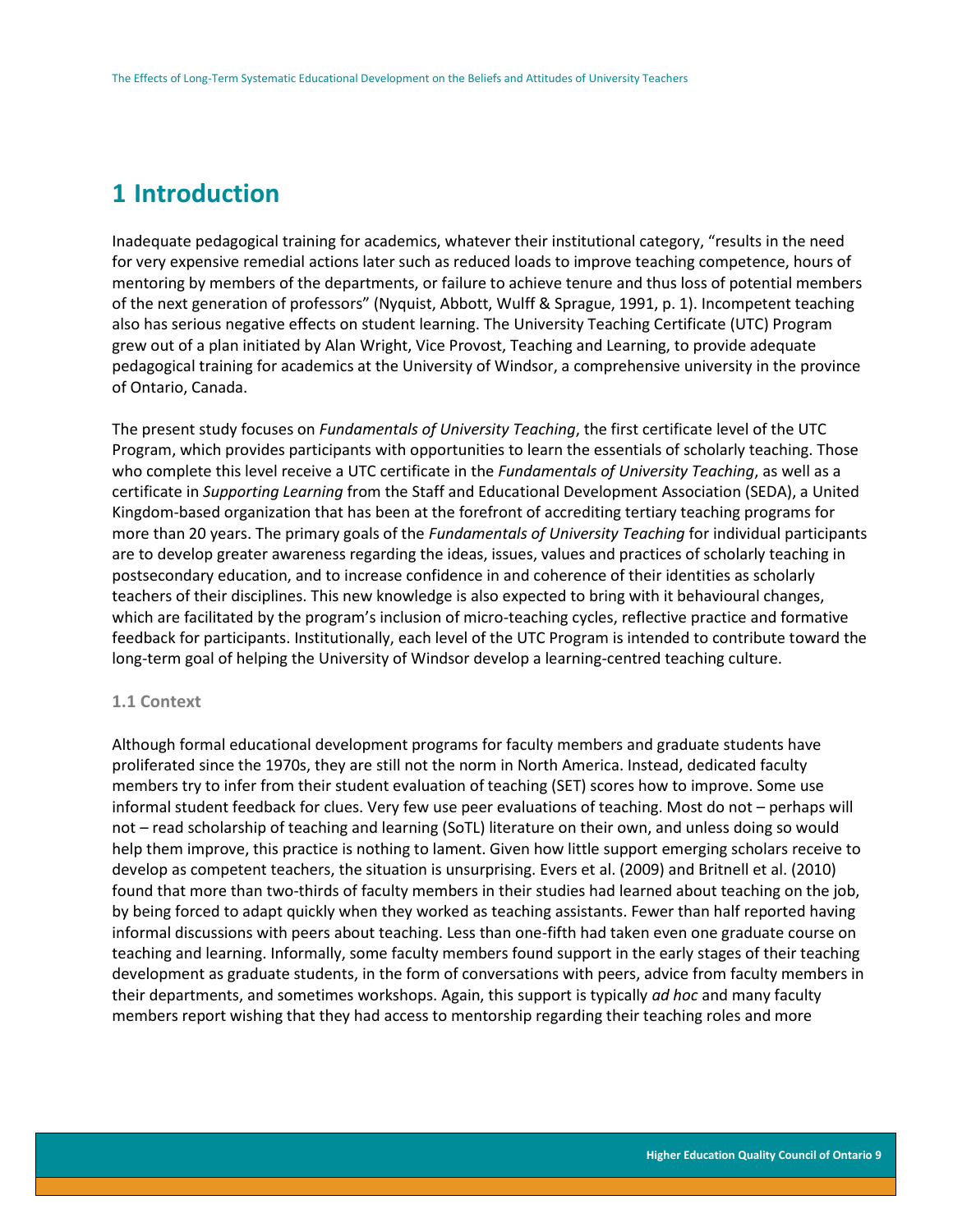opportunities for conversations about teaching (Britnell et al., 2010; Evers et al., 2009; Theall & Centra, 2001; Brookfield, 1995). More than half of faculty members surveyed wanted some help with pedagogical issues from their local teaching and learning centres, most often in matters related to assessment of student learning (Britnell et al., 2010; Evers et al., 2009 ).

While they differ on some details, systematic literature reviews and meta-analyses on educational development in the last 30 years conducted in several countries and focused on both general and disciplinespecific interventions converge on two important conclusions relevant to the creation and continuing evolution of the UTC Program (Stes, Min-Leliveld, Gijbels & Van Petegem, 2010; Prebble et al., 2004; Levinson-Rose & Menges, 1981). First, one-off workshops, short-term courses and disconnected interventions are ineffective *if the intent is to make long-term changes in teaching behaviours or to improve the effects of teaching on student learning*. Second, the most effective educational development interventions are carefully structured and extended over time. While some studies have shown that even a small amount of training can improve student perceptions of teaching quality (Bingman, 1983; Dalgaard, 1982; Bray & Howard, 1980) and self-ratings of teaching ability (Bray & Howard, 1980) over a shorter period of time, there is also ample eveidence to support the claim that a well-planned, long-term educational development program (of at least one year) can significantly change the way academics conceptualize teaching, the way they actually teach and the way their students learn (Butcher & Stoncel, 2012; Cilliers & Herman, 2010; Stes, Coertjens & Van Petegem, 2010; Light, Calkins, Luna & Drane, 2009; Ginns, Kitay & Prosser, 2008; Hanbury, Prosser & Rickinson, 2008; Postareff, Lindblom-Ylanne & Nevgi, 2007; Hubball, Collins & Pratt, 2005; Gibbs & Coffey, 2004; Ho, Watkins & Kelly, 2001).<sup>1</sup>

These conclusions seem to hold true across classes of university educators: teaching assistants, sessional instructors and full-time faculty members. For instance, Dawson, Dimitrov, Meadows and Olsen (2012) found positive changes in self-efficacy, confidence and teaching behaviours resulting from their program for international teaching assistants. Although the authors caution that this program is not particularly longterm (30 hours), it is still longer than most, and although the number of hours involved matters, what participants do with those hours is more crucial. A long-term program that involves little time on task is less likely to be educationally valuable than a shorter program in which time is used wisely. With respect to faculty members, Gibbs and Coffey (2004) and Posteraff et al. (2007) found that a well-structured training program for university faculty resulted in self-reports of more student-centred approaches and fewer teacher-centred approaches, as assessed using the Approaches to Teaching Inventory (ATI), and that faculty members who completed a well-structured training program were perceived by their students to be more effective.

 $\overline{a}$ 

 $1$  Rodgers, Christie and Wideman (2014) note that many such studies have been criticized for relying on self-report without observation or independent confirmation of effects. Some studies also provide insufficient detail about the educational development programs under study. Nevertheless, Gibbs and Coffey (2004), Ho et al. (2001) and Hanbury et al. (2008) did study the effects of educational development on student learning, which were varied and positive, notwithstanding the obvious difficulties involved in determining and controlling for the influence of myriad intangible variables.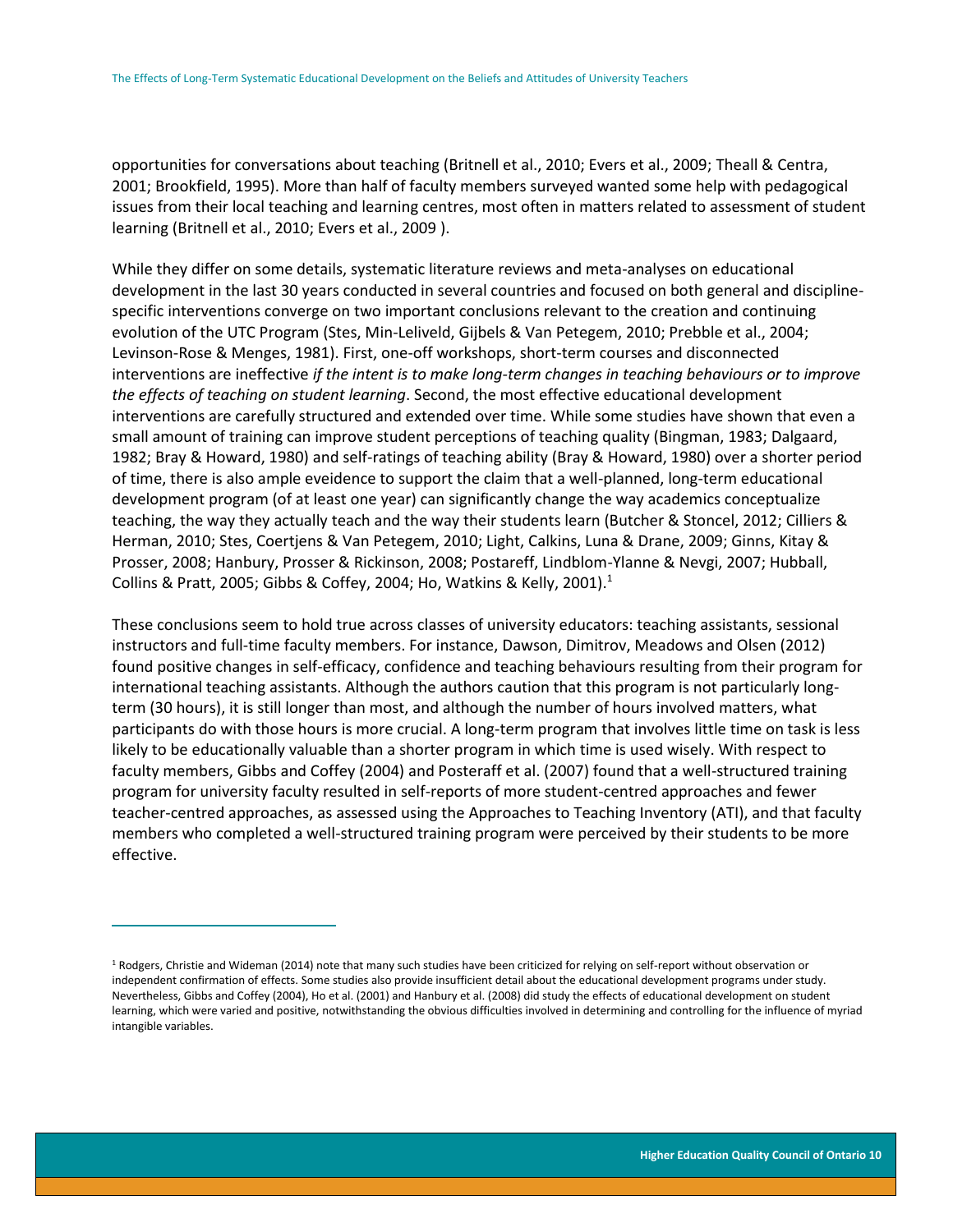Based on our consultations with other educational developers, the information gathered about contemporary teaching certificate programs in Canada, our interpretations of the relevant SoTL and educational development literature, and our own reasoning, we determined that the following features should be present in our certificate program:

- **Teaching practice with feedback**. If the program was to result in practical and positive changes in teaching ability, participants needed opportunities to put ideas into practice and receive feedback regarding the results of their experiments. We decided that it would be best if that feedback involved or were followed by consultation and strategic refinement, to prepare participants for greater success in future experiments. We also decided that rather than rely on feedback from one point of view (the instructor's), it would be best if participants received feedback from multiple parties, especially other participants.
- **A constructively aligned structure**. Constructive alignment (Biggs & Tang, 2009) is the most logical and defensible model for program and course design, providing an intelligible focus on ends (learning outcomes), simple steps to ensure meaningful coherence and consistency of program elements, and allowing for flexibility of teaching and learning means. Constructive alignment would enable the program to require participants to meet high standards while permitting them to choose from a variety of means and timelines to reach those standards.
- **Confidence-building and self-efficacy**. Higher levels of confidence and self-efficacy are associated with better teaching. Using constructive feedback that recognized strengths and provided strategies that could swiftly be put into use, we would seek to build the confidence and self-efficacy of all participants.
- **Enhanced conceptualization and articulation**. Participants should learn new ways of reasoning, understanding, speaking and writing about teaching and learning, which will broaden their conceptions of what is possible, build conceptual networks to aid and deepen understanding, empower them to find connections and defend their practices, prevent them from falling prey to popular fads and allow them to communicate in new ways.
- **Empathy and perspective-taking**. Learning-centredness requires teachers to make decisions with student learning in mind, a requirement that is hindered when they are unable to see situations from points of view other than their own. Our participants should learn how to interpret and use feedback from colleagues diverse in socioeconomic status, cultural and religious background, sex and gender, race, employment category and academic discipline. They should also regularly practice reasoning and perceiving from their students' points of view and imagining how others will be affected by their decisions.
- **Community-building**. To provide opportunities for participants to build the ideas they are learning into their ways of thinking and speaking about education and academia, they should be encouraged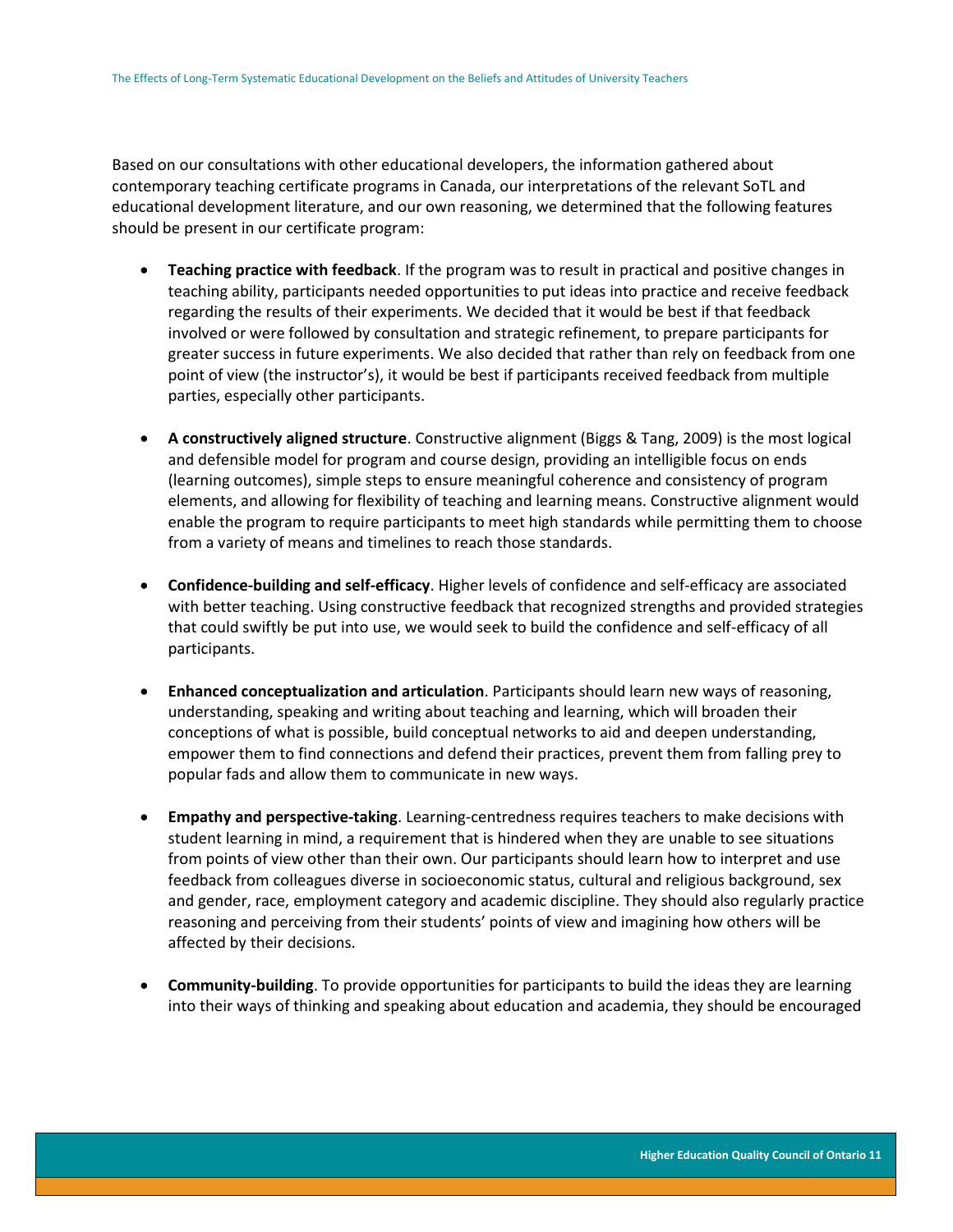to develop with each other as a bonded community of learners, which could persist long after they graduate. As Palmer (1998, p. 144) writes, "The growth of any craft depends on shared practice and honest dialogue among the people who do it. We grow by trial and error, to be sure – but our willingness to try, and fail, as individuals is severely limited when we are not supported by a community that encourages such risks." Such a community may also help break down artificial hierarchies and social barriers at our institution and counteract the isolation and alienation common among faculty members, sessional instructors and graduate students.

- **Self-direction.** To keep people motivated and ensure that they care about what they learn, they should have some choice regarding topics and projects. The farther along they are, the more choice they ought to have.
- **Theory and reasoning.** To the extent that certificate programs used educational development and SoTL literature, much of it seemed empirically based. While empirical data are valuable, they are limited and necessarily pertain to situations that no longer exist. For such literature to be useful and meaningful, it must be theorized, and that theory should be well reasoned. Participants should develop their ability to make well-informed, well-reasoned teaching and learning decisions. Thus, theory and reasoning should be part of the entire program – some of which ought to be critically self-reflective theory about one's own thinking, behaviours and values.
- **Mentoring**. A mentoring component could ensure that each participant received personal, one-onone attention, support and challenge. Mentoring could also tie the program together to help participants see the connections between courses and other program components.
- **Consistent role-modelling.** Given the goals and content of the program and our own commitment to the value of integrity, we needed to ensure that we constantly "practiced what we preached."
- **Aiming for scholarly and excellent teachers.** Although scholarly teaching and excellent teaching are distinct (see Potter & Kustra, 2011), they are related and both struck us as worthy goals. The focus of our program would be on helping academics develop as scholarly teachers, on the assumption that scholarly teaching was more likely than unscholarly teaching to lead to excellence and that it was affected by fewer confounding variables. Indeed, there is evidence that scholarly teaching can result in excellent teaching, insofar as one understands teaching excellence as a quality tied to student learning gains (see, e.g., Crouch & Mazur, 2001; Mentkowski & Associates, 1999; Springer, Stanne & Donovan, 1997).
- **Appeal to the zeitgeist.** Finally, we decided that it would be wise to ensure that the program was designed to address and align with the Council of Ontario Universities' (COU) Degree-Level Expectations and the Canadian Association of Graduate Studies' key professional skills so that it would be more appealing to graduate students and administrators who are concerned with such things – and because they seemed at best useful and at worst innocuous.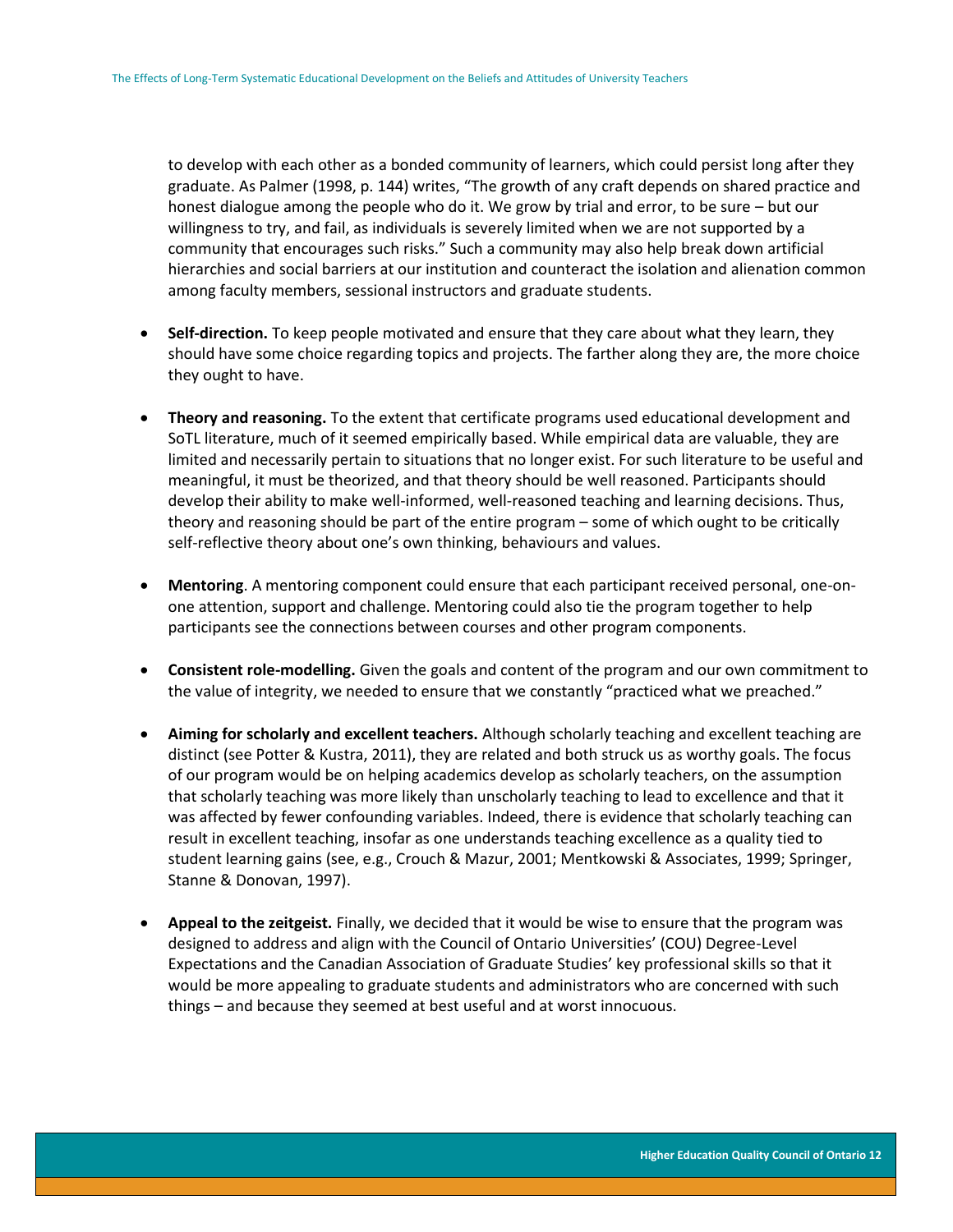Such considerations led us to develop *a long-term, developmentally structured program that emphasized achievement of high standards through ample time on task*, which we called the University Teaching Certificate Program (or UTC Program). There need not be a certificate of any sort attached for such a program to succeed, though we eventually decided that a certificate might motivate some individuals and provide the program with a recognizable brand.

#### <span id="page-13-0"></span>**1.2 Structure of the UTC Program**

The UTC Program is open to all academics at the University of Windsor – traditional faculty members, learning specialists, sessional instructors, graduate students and staff who play academic roles – as well as academics from other institutions who are able to devote the necessary time to systematically develop their teaching abilities, build a scholarly knowledge base about teaching, reflect on how the various elements of their teaching practices fit together, or actively cultivate a critically informed, personal, teaching identity. The concept of scholarly teaching (Potter & Kustra, 2011) is central to the design of the UTC Program. Some unscholarly educational development programs focus on the content to be taught and often rely on the assumption that conducting research or reading literature about teaching and learning will improve teaching (Trigwell, Martin, Benjamin & Prosser, 2000). Such assumptions are not only unhelpful influences on the design and administration of such programs, they may also reinforce the more unhelpful assumptions of their participants, as most faculty members still rely on teacher-focused and/or context-focused models of practice (Britnell et al., 2010; Evers et al., 2009). In addition to the concept of scholarly teaching, the design of the UTC Program is heavily influenced by John Tagg's *The Learning Paradigm College* (2003) and, especially, John Biggs' 2001 article, "The Reflective Institution: Assuring and Enhancing the Quality of Teaching and Learning."

The UTC Program is intended to enhance two kinds of 'quality' at the University of Windsor, as distinguished by Harvey and Green (1993) and Biggs (2001). The first, *teleological quality*, is the value of the institution's work relative to its purpose, the purpose in this case being scholarly teaching that results in deep, transformational and rigorously assessed learning. The second, *transformational quality*, is the conversion of how academics conceptualize the scope of appropriate higher education pedagogy, assessment and curricula, along with a revolution in how they view themselves and their academic cultures. Thus the UTC aims to contribute to a transformation of individual academics and academic cultures on our campus. Included among the cultural goals is the gradual development of a culture of prospective quality assurance, "concerned with assuring that teaching and learning does now, and in the future will continue, to fit the purpose of the institution" – in our case, scholarly teaching – and "encourages continuing upgrading and improvement of teaching through quality enhancements" (Biggs, 2001, p. 222). Ultimately, the UTC Program team hopes that those who have experienced and completed one or more levels of the UTC program will be empowered and inspired to use what they have learned to cultivate cultures of prospective quality assurance in their departments, faculties and, gradually, the entire institution.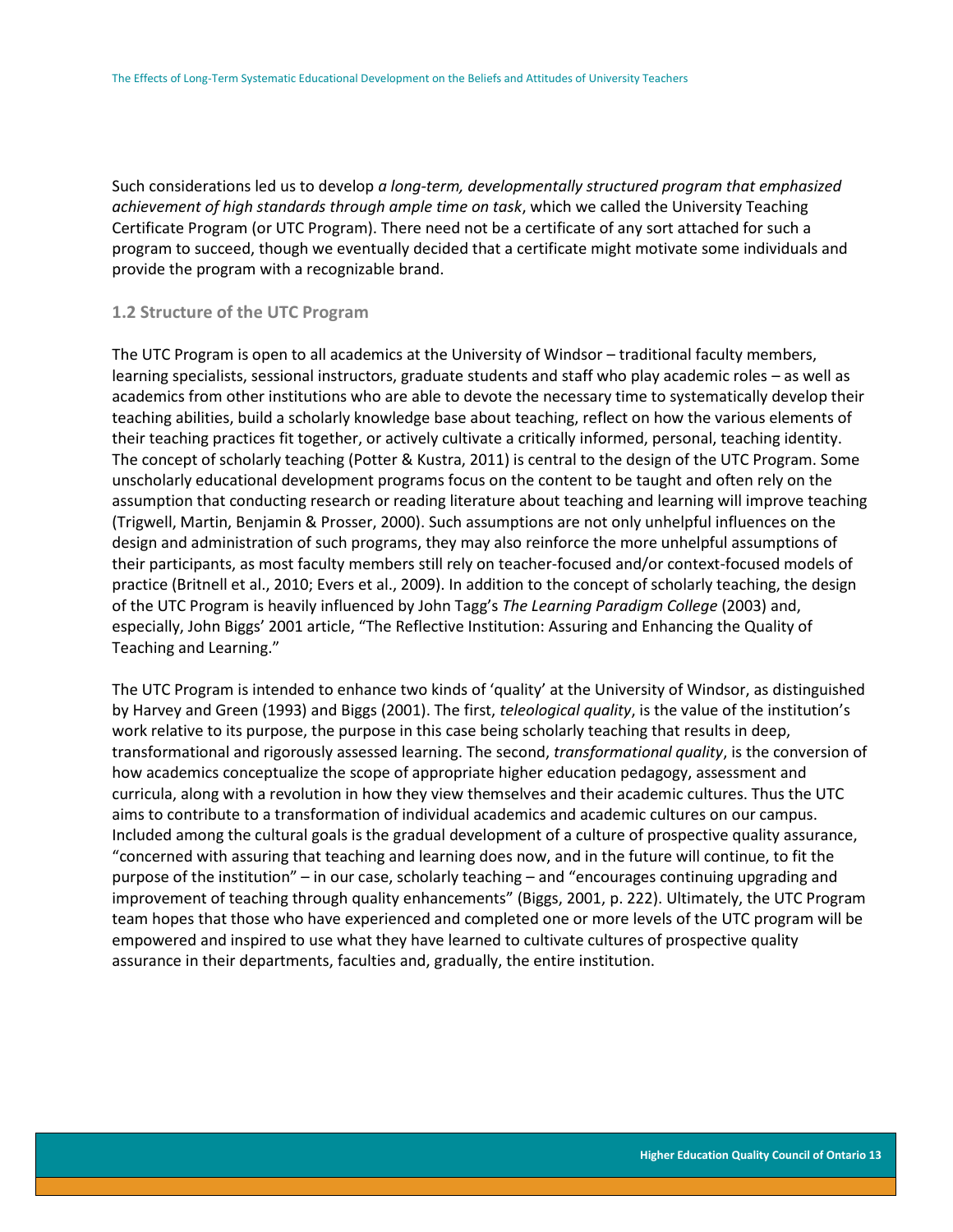In service of its individual and cultural missions, the UTC program was designed to address all three components of prospective quality assurance. In terms of providing a *quality model*, the UTC Program is intended to exemplify and spread the ideas behind learning-centred curricula, pedagogy and assessment throughout the institution, empowering academics with conceptual understanding and confidence in their identities as scholarly teachers so they can inform conversations about teaching and learning in multiple departments among multiple member-categories (i.e., traditional faculty, learning specialists, sessional instructors, graduate students, support staff and administrators). To counteract the common misconception that teaching and learning knowledge and skills are discipline-specific rather than generic (Biggs, 2001), which inhibits academics' ability to learn from peers outside of their disciplines and member categories, the UTC Program encourages participants to focus on their identities as teachers of particular disciplines and professions, adapting general knowledge to the needs of their personal, disciplinary and departmental contexts.

The UTC Program addresses *quality enhancement* by: a) helping individual academics develop as scholarly and effective teachers, eschewing the old 'tricks and tips' model and the still-popular techno-centric model in favour of that provided by the philosophical and identity-driven quality model explained above; b) encouraging participants to participate in cultural change initiatives on campus and model such participation among the UTC program team; and c) developing formal relationships with departments.

The cultural goals of the UTC Program are unachievable without the focused development it provides for individual academics. Thus the locus of activity in the UTC program, as far as any participant is likely to notice, is strategic, systematic support for academics who wish to develop as scholarly teachers of their disciplines – that is, critically informed and reflective teachers able to maximize student learning (Potter & Kustra, 2011). As advocated by many educational developers and scholars of teaching and learning (including Biggs & Tang, 2009; Brookfield, 1995; Schon, 1983), UTC participants are encouraged to develop as *reflective practitioners*, a model for individuals that can be abstracted and generalized to the cultural level. As with a reflective and scholarly teacher, "A quality institution is one that has high level aims that it intends to meet, that teaches accordingly, and that continually upgrades its practice in order to adapt to changing conditions, within resource limitations" (Biggs, 2001, p. 223). An element of scholarly teaching that receives special attention in the UTC Program is *learning-centredness*, which frames both the design and teaching of the program as well as functioning as a key topic within the program. The UTC Program frames learning-centredness as the goal of intentional teaching – that is, a scholarly teacher ought to make rational choices to help students experience deep, meaningful, transferable and long-lasting learning.

Participant diversity is a necessary and integral part of the UTC Program, which is unique in that enrolment is not restricted to a particular class of academics. Participants include graduate students, traditional and teaching-focused full-time faculty members, sessional instructors, librarians and staff involved in teaching roles, and in some cases final-year undergraduate students. Within this diversity is further diversity: different levels of competence, different levels of experience, different levels of interest, different degrees of willingness to experiment with their teaching, different levels of knowledge about themselves, different levels of knowledge about teaching and learning, different disciplinary backgrounds and research interests, different life experiences, different cultures, different levels of entrenchment of different beliefs, skills,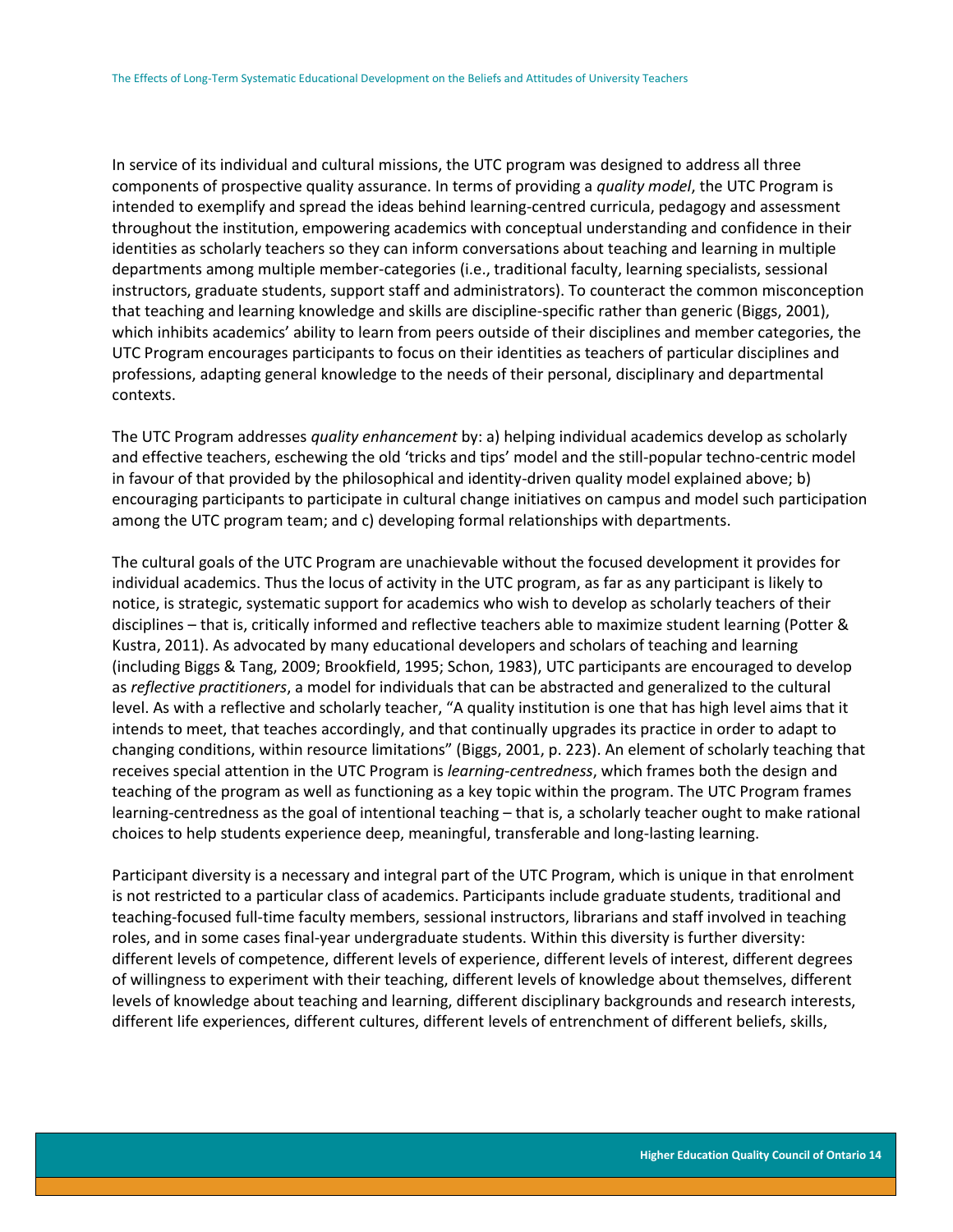values and attitudes. Much of the educational value of the UTC Program may come from negotiating meaning with people unlike oneself.

The UTC Program does not focus on the number of credit hours or contact hours required to obtain a certificate, as this information does not in itself provide useful information. Rather, as a constructively aligned program, it focuses on what participants have achieved, and time-on-task is emphasized as a means of facilitating their achievement. Courses in the UTC Program take a mastery learning approach – that is, participants are held to high educational standards, graded on a pass-fail basis (either formally, or in the sense that they can progress through the program only by achieving a grade of A- or higher), and permitted to revise their final projects in each course at least once. Failure in the UTC Program is treated as a welcome, typically necessary part of the learning process – a temporary state of affairs that persists only until one succeeds. The program is designed to help every participant who takes responsibility for his or her learning succeed.

Standard completion time for each certificate level of the UTC Program is approximately one calendar year (September to August), part-time. Most participants complete their coursework between September and April, then submit their program portfolio in May or June. Completion of a UTC Program certificate is intended to be neither the first nor the last step in any academic's pedagogical development. By the time they enter the program, each participant has learned a great deal about teaching and learning through their own experiences – a knowledge base that can be recognized, challenged, developed and harnessed for further growth.

### **Learning Plans and Mentoring**

The UTC Program is premised on the assumption that all teachers can improve, always. And this involves taking seriously Weimar's (1990) premise that we must begin by becoming aware of how we teach. Many UTC participants are already recognized as good teachers. They care about teaching, they invest time and energy into becoming better teachers, and that is why they enrol in the UTC Program in the first place. Thus, we deal less with people who are avoiding taking a cold hard look at their teaching and more with people who want to improve abilities that are already better than average.

All participants in each level are assigned a UTC mentor who serves as their primary contact, coach, interlocutor, advocate and guide from their first day in the program to their last. All mentors are teachers in the UTC program, and vice versa. Participants meet regularly with their mentor to assess their progress, identify areas of concern, reflect on what they have learned and revise strategies as necessary.

The first mentoring meeting is typically held at the end of August or beginning of September, at which time the mentor and participant learn about each other and set expectations. At the end of this initial meeting, the mentor introduces the participant to the learning plan, which is completed twice: at the beginning of the program (pre-program learning plan) and at the end (post-program learning plan).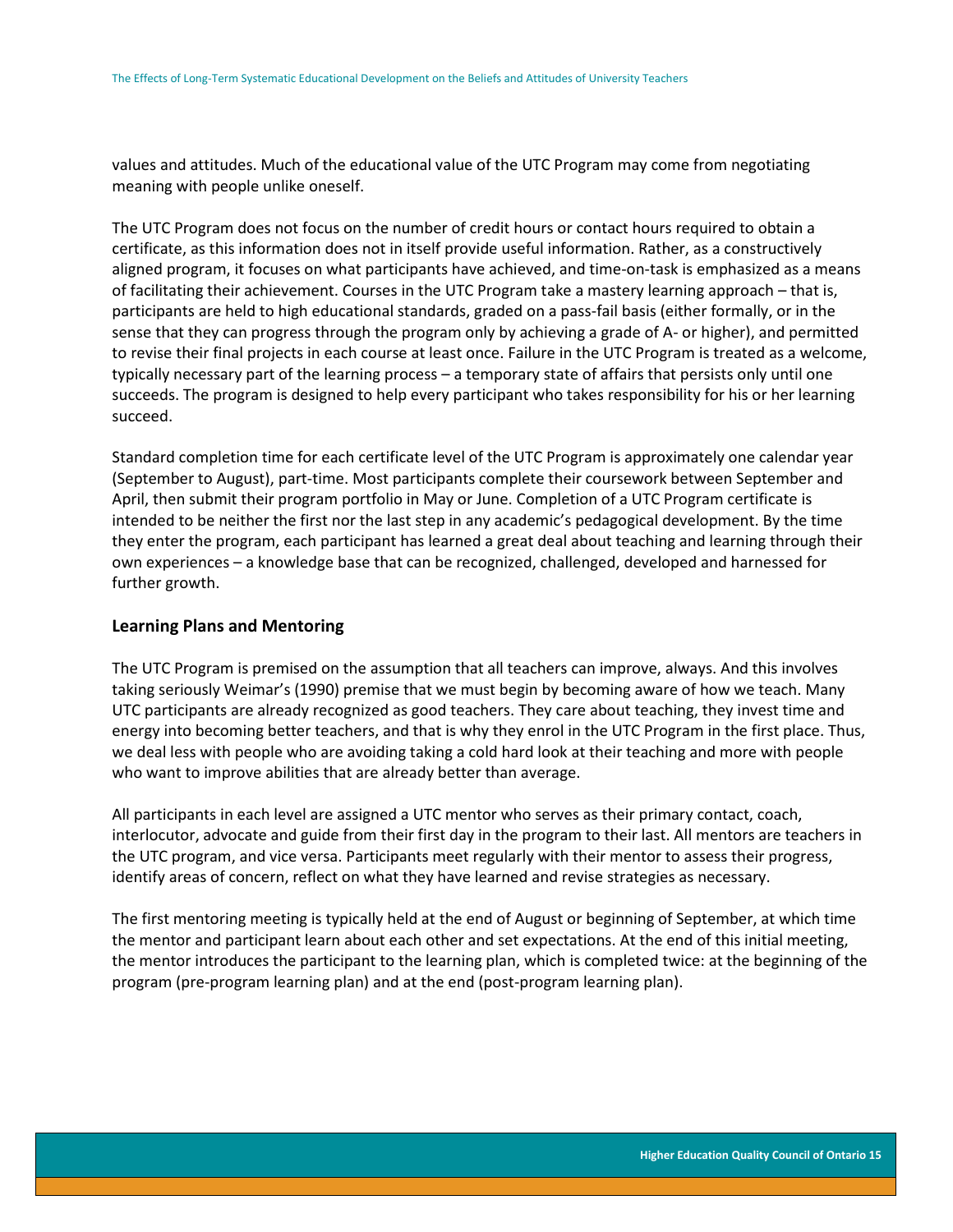There are two sets of documents in the learning plan. *Baseline documents* are intended to provide information about a participant's beliefs, values, attitudes and practices so they can become explicit topics of reflection and discussion with the mentor. These include a teaching philosophy, the Scholarly Teaching Questionnaire (a series of open-ended questions about matters of scholarly teaching, developed in-house), the Teaching Goals Inventory (Angelo & Cross, 1993), the Philosophies of Adult Education Inventory (Zinn, 1983), the Teaching Perspectives Inventory (Pratt & Associates, 1998) and the Approaches to Teaching Inventory (Trigwell & Prosser, 2004, added to the learning plan inventories in 2010). In addition to the baseline documents are *strategic documents*, which articulate the participants' goals in the program (what, specifically, he or she would like to achieve), the obstacles and difficulties the participant expects to encounter and tentative strategies for avoiding or overcoming such obstacles.

All of the learning plan documents become material for reflective conversation between participant and mentor, who use them explicitly in the first couple of months to structure conversation then return to them as needed. Mentors also use them to identify interests and potential topics for guided conversation and, in some cases, self-directed study. Mentors and participants are both expected to retain copies of the learning plan until the participant has completed the UTC Program.

As participants near the end of each level of the program, mentors help them assemble evidence that they have met the program-level learning outcomes (which are aligned with the appropriate SEDA PDF standards and values) and reflect on what they have learned for their program portfolios, which must be submitted and passed by two assessors (other members of the UTC team who have not been involved in mentoring the participant) to complete a certificate. This process involves ample formative feedback, questioning and often reassurance. In the program portfolio, participants not only present and reflect on evidence of their achievements from their UTC courses, they also complete and reflect on their post-program learning plans, comparing and contrasting them with their pre-program learning plans in order to provide material for further reflection and discussion.

The UTC Program serves the diverse interests of all academics, their students, administrators, staff and the community at large – all of whom benefit from having scholarly teachers at the helm of university education. A key aim of the UTC Program, underpinning its design, is the development of a community of scholarly educational leaders able to work autonomously when necessary, but also able and willing to collaborate and cooperate to foster positive educational change. This community of practice exists – and should exist – independently of the UTC Program, invigorated by new members and led by those with the skills, knowledge and motivation required of effective educational leaders.

### **Completing** *Fundamentals of University Teaching*

To be admitted into *Fundamentals of University Teaching*, potential participants submit a letter of application – outlining their reasons for applying, their teaching experience, prior professional development relevant to teaching and learning – and a CV. Graduate students also submit a letter of support from their supervisors to avoid conflicts that may interfere with the supervisor-graduate student relationship. Since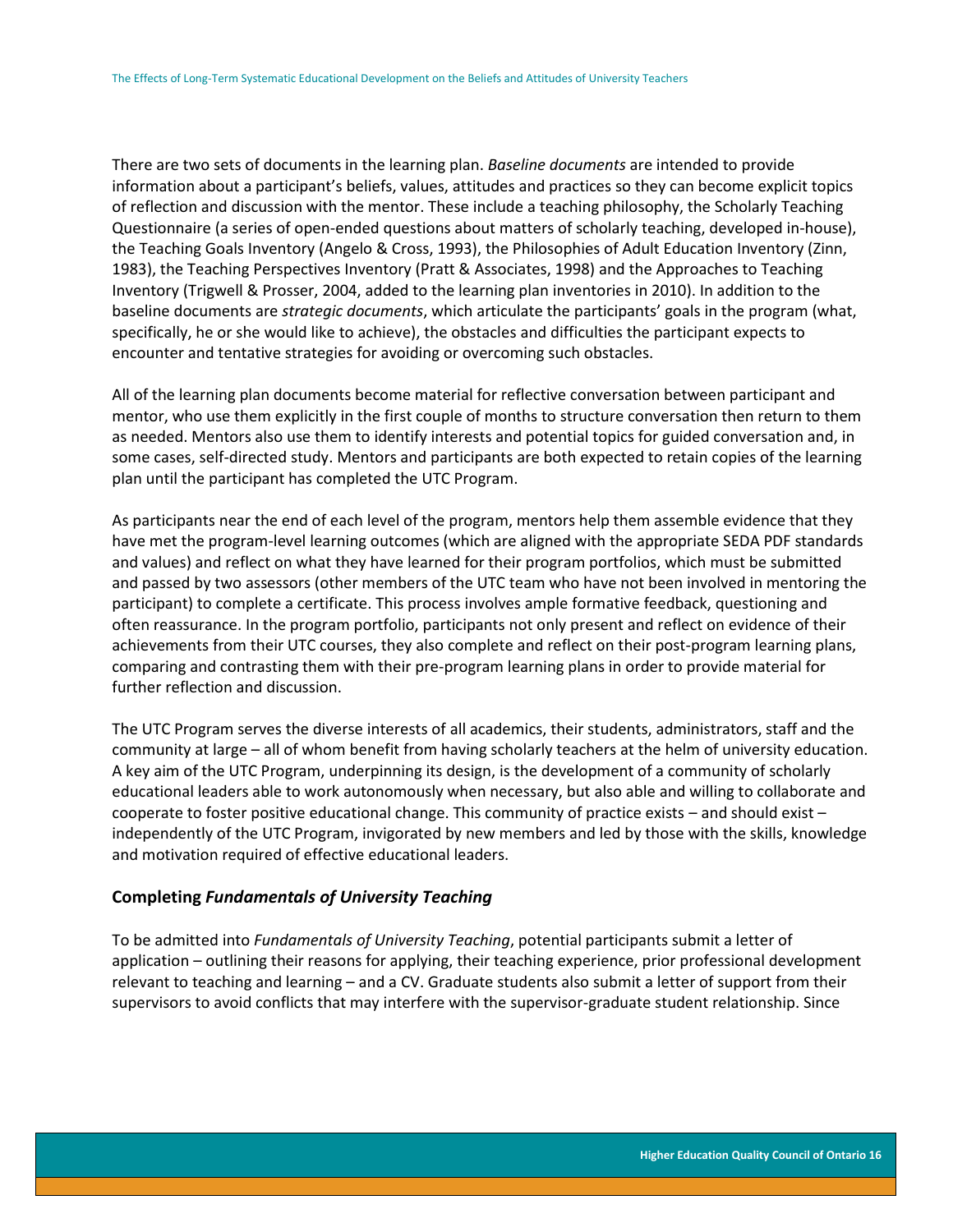each *Fundamentals* cohort is capped at 16 participants, in all but one year to date there has been a waiting list. Priority is given, in descending order, to traditional faculty members and learning specialists, followed by sessional instructors, then graduate students, then other members of the University of Windsor community whose work involves teaching. External participants from other institutions (such as St. Clair College) may enrol if there is space for them.

To receive the *Fundamentals of University Teaching* certificate, participants must successfully complete two 36-contact-hour graduate-level credit courses – *Learning-Centred Teaching in Higher Education: Principles and Practice* and *Course Design for Constructive Alignment* – and one 18- to 24-contact-hour half-course of their choosing. The list of half-courses includes (as of 2013) *Lecturing*, *Leading Effective Discussions*, *Online Education* and the *Instructional Skills Workshop*. <sup>2</sup> Many participants choose to complete more than one halfcourse, in which case they may apply it toward credit in a higher-level UTC certificate.

Finally, participants demonstrate achievement of the program-level learning outcomes and SEDA PDF standards and values through submission of a program portfolio (discussed in the previous section). Achievement of course-level learning outcomes is assumed to have been demonstrated by successful completion of the courses.

Together, the courses, mentoring and program portfolio development help participants learn and demonstrate achievement of the program-level learning outcomes:

- 1. Draw on multiple teaching strategies, background knowledge and reflective insight to adapt practice
- 2. Identify the presuppositions inherent in his or her teaching practices, change them as needed, justify and use them to explicitly inform practice
- 3. Evaluate the effectiveness of his or her own teaching and assessment practices, and courses in a variety of ways, taking into account contextual variables, and adapt accordingly
- 4. Respond constructively to common issues in postsecondary teaching and learning
- 5. Critically reflect, discuss, analyze and evaluate educational concepts, beliefs, values, practices, issues, orientations, philosophies, strategies and outcomes to guide practice
- 6. Find and evaluate scholarly information on teaching and learning and use it to guide practice
- 7. Design and use curricula, assignments and lessons that inspire and support deep learning
- 8. Design effective learning outcomes, aligned with learning experiences and assessment
- 9. Support student learning by building rapport with students, attending to multiple styles or modes of learning, proactively minimizing non-pedagogical conflict, and otherwise creating learning-centred classroom atmosphere

The specific content of outcomes 4 and 5 is determined by the issues and ideas addressed in the two credit courses, which may vary from year to year.

 $\overline{a}$ 

<sup>2</sup> Details regarding each course can be found in Appendix C.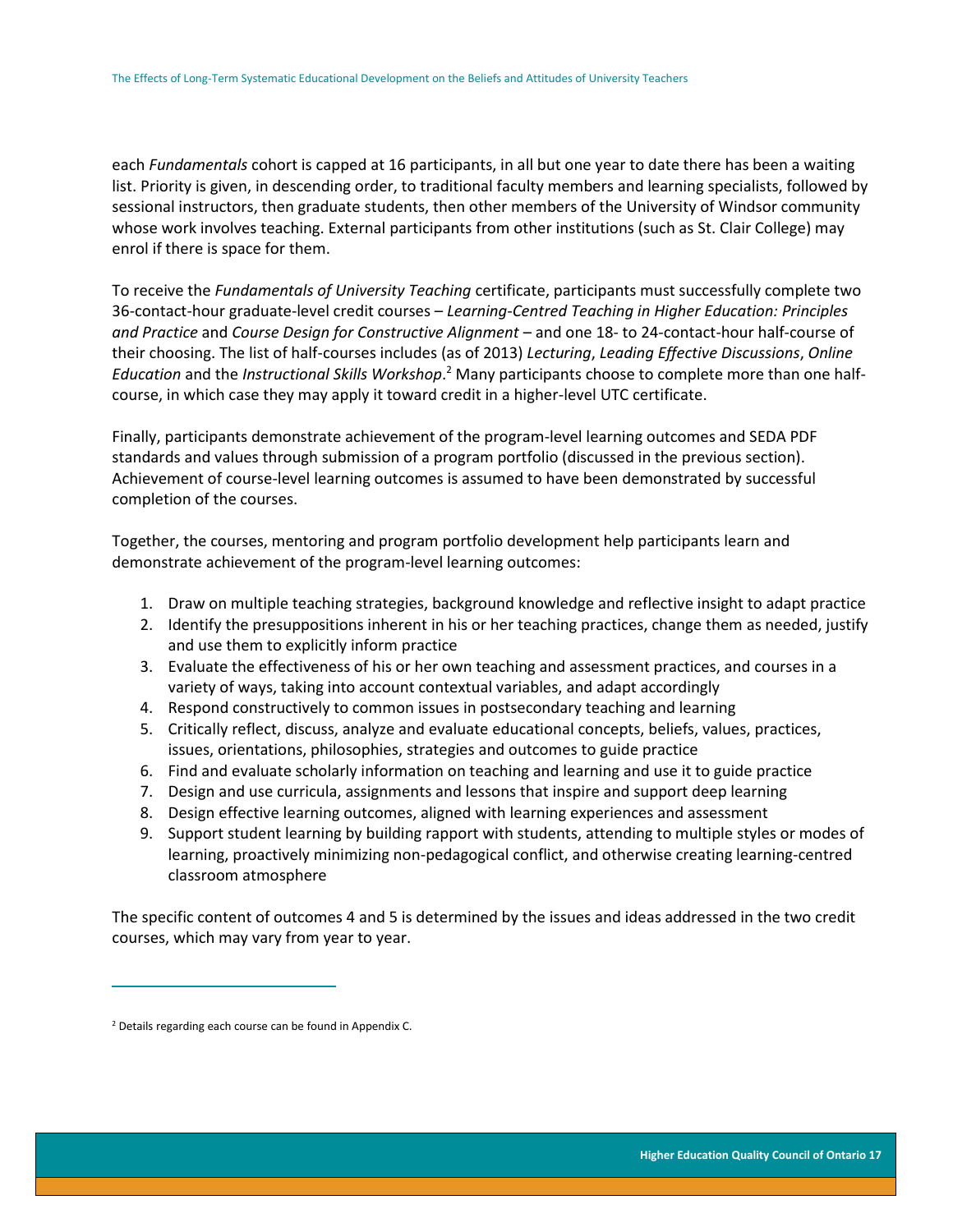A certificate in the *Fundamentals of University Teaching* is accompanied by a certificate in *Supporting Learning*, from the Staff and Educational Development Association (SEDA. The *Supporting Learning*  certificate is awarded to those who complete a program relevant to academics playing a multitude of teaching roles, from graduate assistants with marking duties, to lab instructors and tutorial leaders, to sessional instructors, all the way up to tenured faculty members. A certificate in *Supporting Learning* is a sign that one has invested time and energy to learn a variety of approaches for creating conditions conductive to learning.

The SEDA outcomes for a *Supporting Learning* certificate are aligned with the *Fundamentals of University Teaching* outcomes, so that by achieving the *Fundamentals* outcomes, the SEDA outcomes are necessarily achieved as well. With that in mind, successful participants must be able to:

#### **Core Development Outcomes**

- Identify their own professional development goals, directions or priorities
- Plan for their initial and/or continuing professional development
- Undertake appropriate development activities
- Review their development and practice, and the relations between them

### **Specialist Outcomes**

- Use a variety of appropriate approaches to enable learning
- Use a variety of methods for evaluating their role in supporting learning
- Inform their professional role with relevant strategy, policy and quality considerations

SEDA also requires that participants' work in achieving these outcomes be influenced by what they call "SEDA-PDF Values." These include:

- An understanding of how people learn
- Scholarship, professionalism and ethical practice
- Working in and developing learning communities
- Working effectively with diversity and promoting inclusivity
- Continuing reflection on professional practice
- Developing people and processes

### <span id="page-18-0"></span>**1.3 Research Questions**

This exploratory study intended to assess the effects of the education participants experienced in the Fundamentals of University Teaching certificate, level one of the University Teaching Certificate Program. Based on the work of Kirkpatrick (1994), Guskey (1999), and Stes, Clement and Petegem (2007), we sought evidence of the program's impact on participant beliefs, attitudes and practices consistent with the overall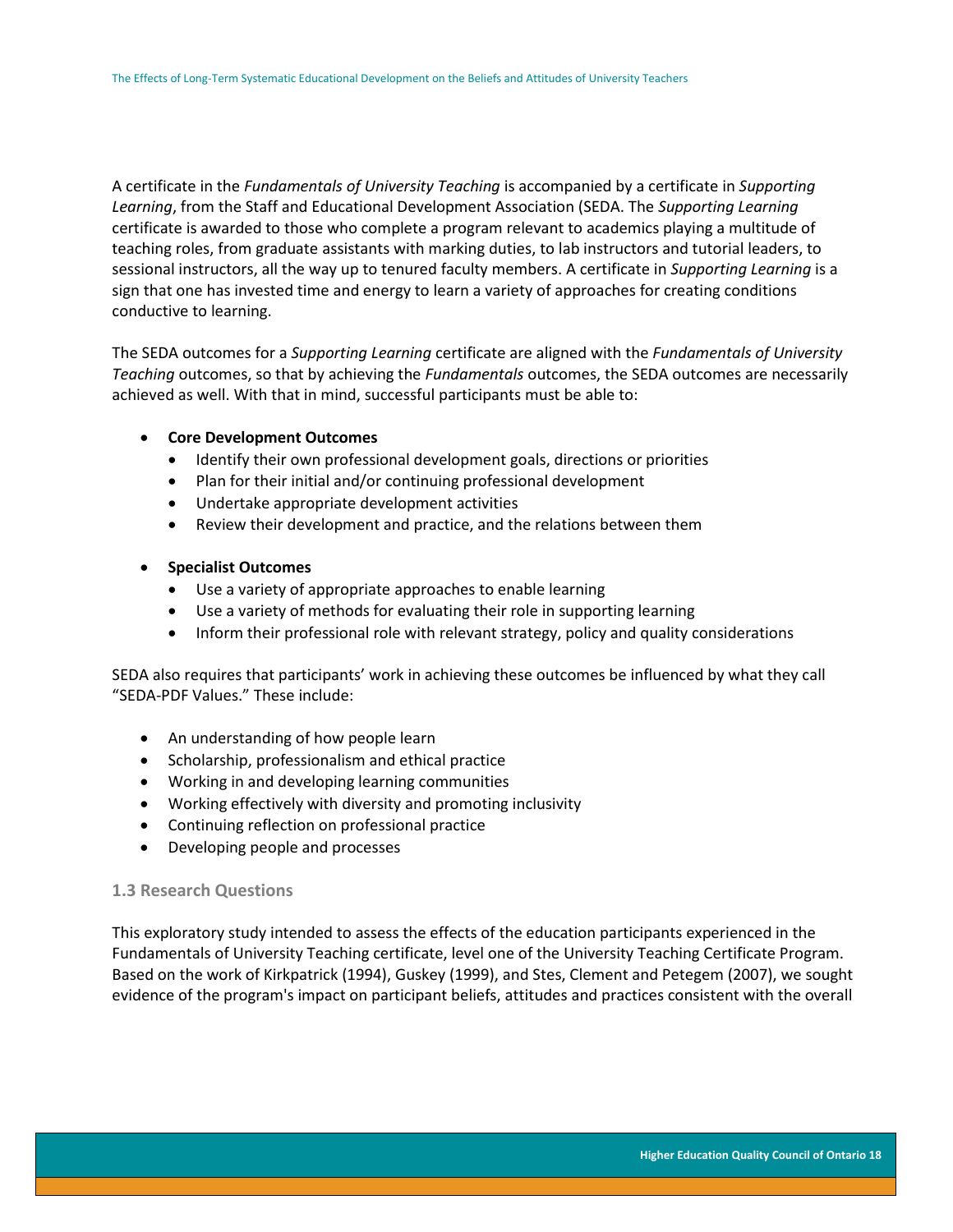aim of developing scholarly teachers, as well as perceptions of such changes by participants and their students. Questions addressed included:

- 1. How does involvement with the UTC Program impact participant beliefs and attitudes about teaching and learning?
- 2. How does involvement with the UTC Program impact participant teaching practices?
- 3. How does involvement with the UTC Program influence participants' engagement with and impact on teaching and learning practice and decision making in their departments and institution?
- 4. What do participants identify as the benefits, areas of improvement and barriers to participation for the UTC?

## <span id="page-19-0"></span>**1.4 Research Methods and Methodology**

This study used a multi-method approach. Ethics approval was received from the University of Windsor's Research Ethics Board and participants were recruited through letters emailed from the Centre for Teaching and Learning's (CTL's) administrative assistant, as a removed third-party, rather than through solicitation by UTC mentors and teachers, in order to minimize contact from those involved in the study. The consent form reinforced that participants had the right to withdraw at any point during the study and could request their documents to be withdrawn from the study. Participants were offered a copy of a teaching and learning book in exchange for their participation.

The study involved reviewing documents that were generated by participants as part of the normal UTC Program:

- Collating and analyzing pre- and post-program learning plan documents submitted by each willing participant:
	- $\circ$  Teaching Perspectives Inventory (TPI) changes in perspectives about teaching, and alignment between beliefs, intent and action
	- o Zinn Philosophies of Adult Education Inventory (PAEI) changes in philosophy of teaching
	- $\circ$  Approaches to Teaching Inventory (ATI) changes in participants' teacher-focused and student-focused approaches to teaching
	- $\circ$  Teaching Goals Inventory (TGI) changes in teaching goals for a specific course
	- $\circ$  Teaching philosophy changes in beliefs and values for teaching in a descriptive narrative

The primary instrument used in the UTC learning plans is the Teaching Perspectives Inventory (TPI), which consists of questions pertaining to beliefs, intentions and actions regarding teaching (Pratt & Associates, 1998). Responses are scored and categorized into five categories representing different perspectives on teaching and learning: transmission, apprenticeship, developmental, nurturing and social reform. For each perspective, participants receive three sub-scores (for beliefs, intentions and actions), which add up to a maximum of 45 points. Perspectives with scores one standard deviation above the individual's own mean score are designated dominant and scores one standard deviation below the mean are designated recessive (http://www.teachingperspectives.com/tpi/).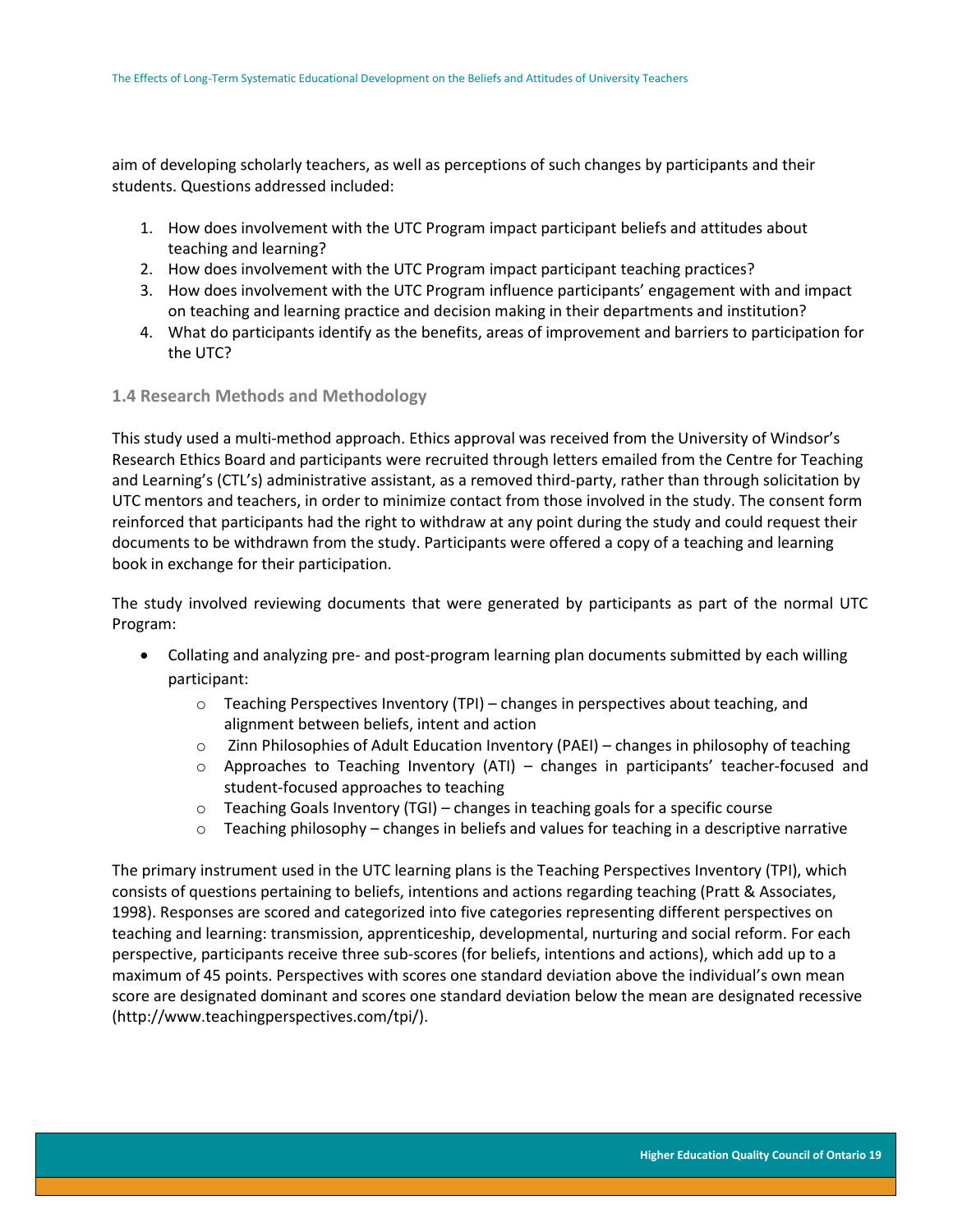According to Pratt and Collins, the TPI is a useful tool for helping academics reflect on the alignment between what they believe about teaching, what they intend to happen as a result of their teaching and what they say about their teaching practices. The UTC Program uses it to fuel conversation and reflection about internal alignment, consistency between espoused theory and theory-in-use (Tagg, 2007), and selfidentity.

The Philosophies of Adult Education Inventory (PAEI, Zinn, 1983, http://www.labr.net/apps/paei/) is intended to help academics situate themselves relative to some popular theoretical categories in the philosophy of education. Participants respond to 15 statements by rating each statement on a seven-point Likert scale. The PAEI instrument consists of five subscales, which correspond to five major categories in the philosophy of education: liberal, behaviourist, progressive, humanist and radical. Total scores of 95 to 100 indicate strong agreement with the identified philosophy, while scores of 15 to 25 indicate strong disagreement with the indicated philosophy.

The Approaches to Teaching inventory (ATI, see Trigwell & Prosser, 2004) provides respondents with scores in two categories, intended to be independent of one another: Information Transmission/Teaching Focused (ITTF) and Conceptual Change/Student Focused (CCSF). The CCSF score represents teaching that focuses on helping students create meaning, which is associated with more productive student learning behaviours; the higher the score, the likelier it is that one is teaching in a way that leads students to take deep approaches to their learning. The ITTF score represents traditional approaches to teaching – the transmission of information to be absorbed by students – which is associated with more superficial student learning behaviours. The ATI has been used several times in test/re-test studies (for example, Rodgers, Christie & Wideman, 2014; Stes, Coertjens & Van Petegem, 2010; Stes, Min-Leliveld & Van Petegem, 2010; Stes, Clement & Van Petegem, 2007; Dimitrove et al., 2013) and is considered valid.

The Teaching Goals Inventory (TGI; Angelo & Cross, 1993) asks teachers questions about what they intend to focus on in their courses. Responses are categorized into sets of priorities: higher-order thinking skills (HOTS), basic academic success skills (BASS), discipline-specific knowledge and skills (DSKS), liberal arts and academic values (LAAV), work and career preparation (WCP) and personal development (PD). In addition, post-graduation exit surveys were analyzed and participants were invited to participate in focus groups (see Appendix B for focus group questions). Details about each of the inventories and the questions from the exit survey are included in the next section.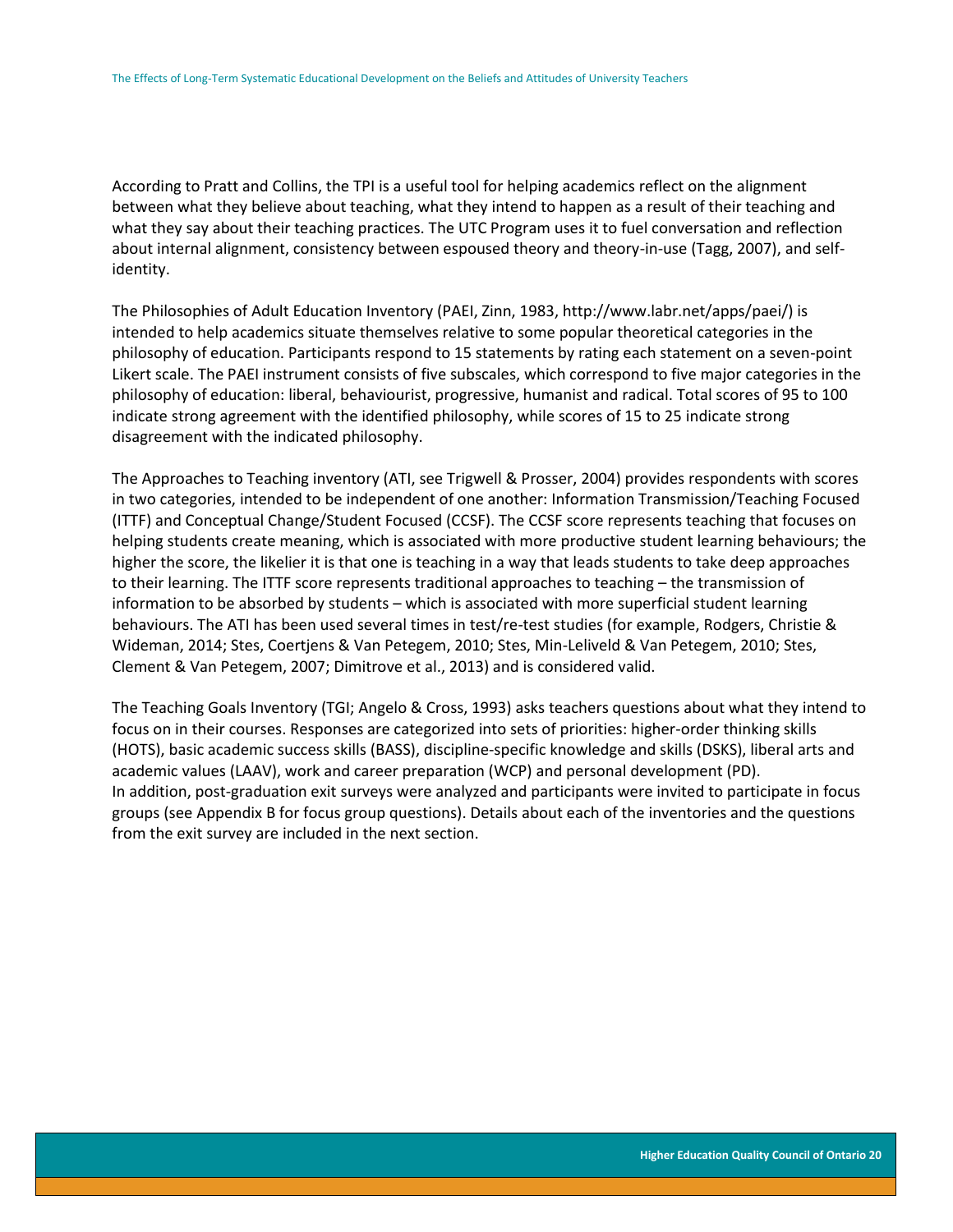The sources of data were used to address the four research questions:

| <b>Research Question</b>                                                                                                                                                                             | <b>Source of Data</b>                                                                                                                            |
|------------------------------------------------------------------------------------------------------------------------------------------------------------------------------------------------------|--------------------------------------------------------------------------------------------------------------------------------------------------|
| 1. How does involvement with the UTC Program<br>impact participant beliefs and attitudes about<br>teaching and learning?                                                                             | Comparison of pre and post-<br>inventories: TPI, PAEI, ATI, TGI<br>Comparison of pre and post<br>٠<br>teaching philosophies<br>Focus groups<br>٠ |
| 2. How does involvement with the UTC Program<br>impact participant teaching practices?                                                                                                               | Focus groups<br>Exit survey                                                                                                                      |
| 3. How does involvement with the UTC Program<br>influence participants' engagement with and impact<br>on teaching and learning practice and decision<br>making in their departments and institution? | Focus groups<br>Exit survey                                                                                                                      |
| What do participants identify as the benefits, areas<br>4.<br>of improvement and barriers to participation for the<br>UTC?                                                                           | Focus groups<br>Exit survey                                                                                                                      |

As part of the program, participants were invited to complete the pre-program learning plan documents (inventories and teaching philosophy) by their mentor when they first began the UTC Program. They were asked to complete the post-program learning plan when they completed their UTC courses, to include in their UTC program portfolio for graduation. Following graduation from the UTC Program, participants were e-mailed a post-graduate exit survey. Those who agreed to be part of the study were invited to participate in a focus group (Figure 1). Because the program start and end dates differed from participant to participant, learning plan materials were gathered at different points in the year, though always at roughly the same time in a given participant's progress in the program.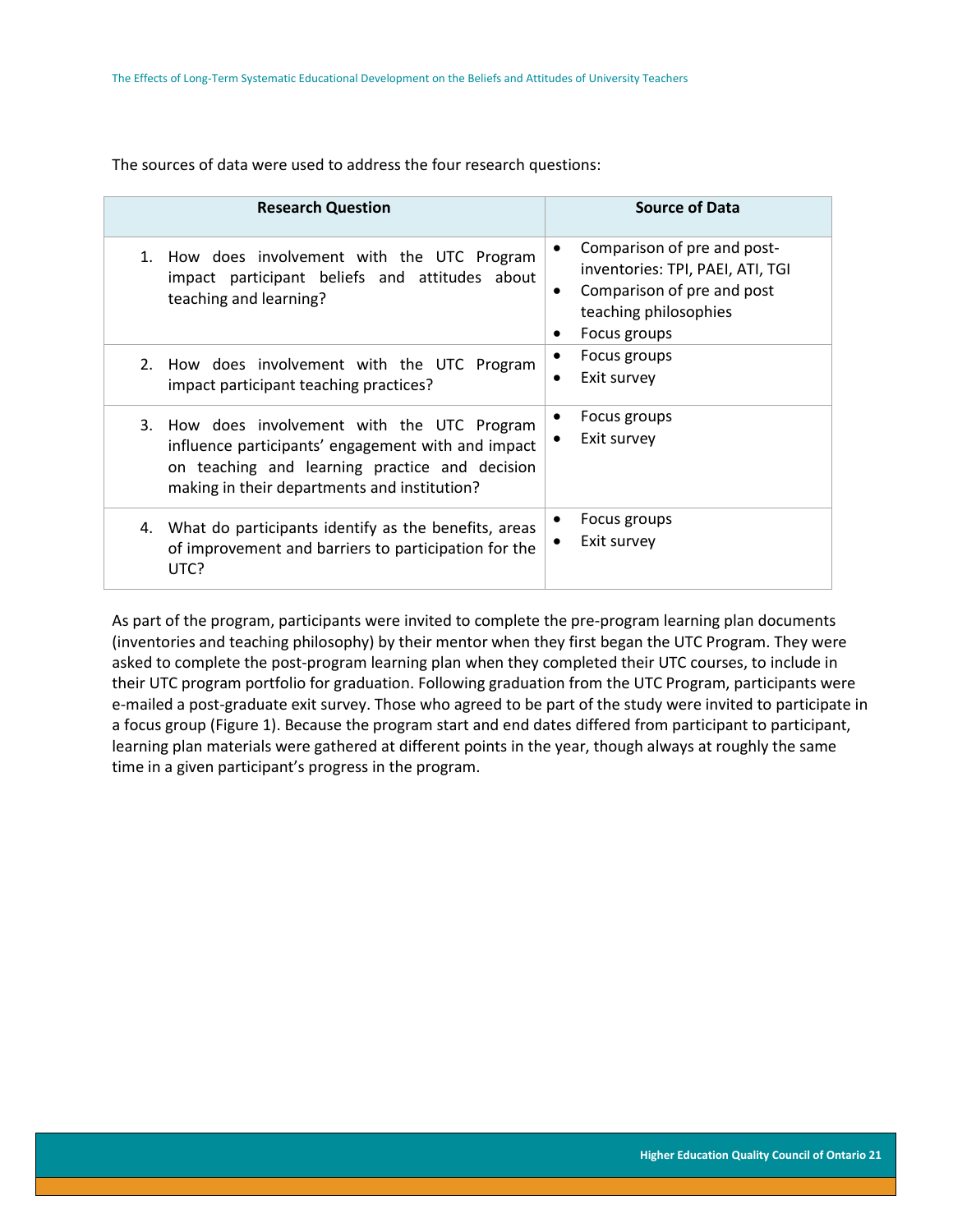

#### <span id="page-22-0"></span>**Figure 1: Timeline for Data Collection during the UTC Program**

Quantitative learning plan inventories (TPI, PAEI, TGI and ATI) were analyzed statistically using conventional statistical assumptions.

Teaching philosophies were assessed using a rubric based on the Structure of Observed Learning Outcomes (SOLO) taxonomy (Appendix A), to determine whether and how the pedagogical attitudes and beliefs of participants changed during their time in the UTC Program. Teaching philosophies provide a means to assess the way academics think about teaching and learning – their conceptualizations, models, metaphors, comparisons and associations. The first draft of the rubric was developed by the principal investigator, who led the research team through a moderation exercise using sample teaching philosophies, after which the rubric was refined with input from the team before being applied to teaching philosophies from study participants. Each teaching philosophy was anonymized and assigned in three batches to two or three assessors, who included the authors of this report and two additional UTC teachers/mentors. Care was taken to ensure that participants' teaching philosophies were not assigned to assessors who had been their mentors. Each batch was assessed individually using the rubric, then all scores were compiled and discussed by all involved in assessing that batch until consensus could be reached, again guided by the rubric.

The SOLO taxonomy (Biggs & Collis, 1982), originally developed to assess the quality of questions, has been used for more than three decades in multiple educational contexts and disciplines to guide and assess the complexity of learning that results from lessons and courses. In the UTC Program, participants use it to guide their design of learning outcomes, assessment tasks, lessons and courses. It consists of two dimensions: quantitative and qualitative. At the lower, quantitative dimensions (unistructural and multistructural), learning is a matter of adding to the stock of 'things' one knows, without necessarily understanding them. Understanding comes at the higher, qualitative, levels of the taxonomy (relational and extended abstract), as it is, Biggs and Collis argued, a matter of making connections through increasingly complex abstraction and generalization using that quantitative stock of 'things' one has learned, eventually being able to project meaningfully into the future, to apply knowledge and adapt to new contexts, and to use what one has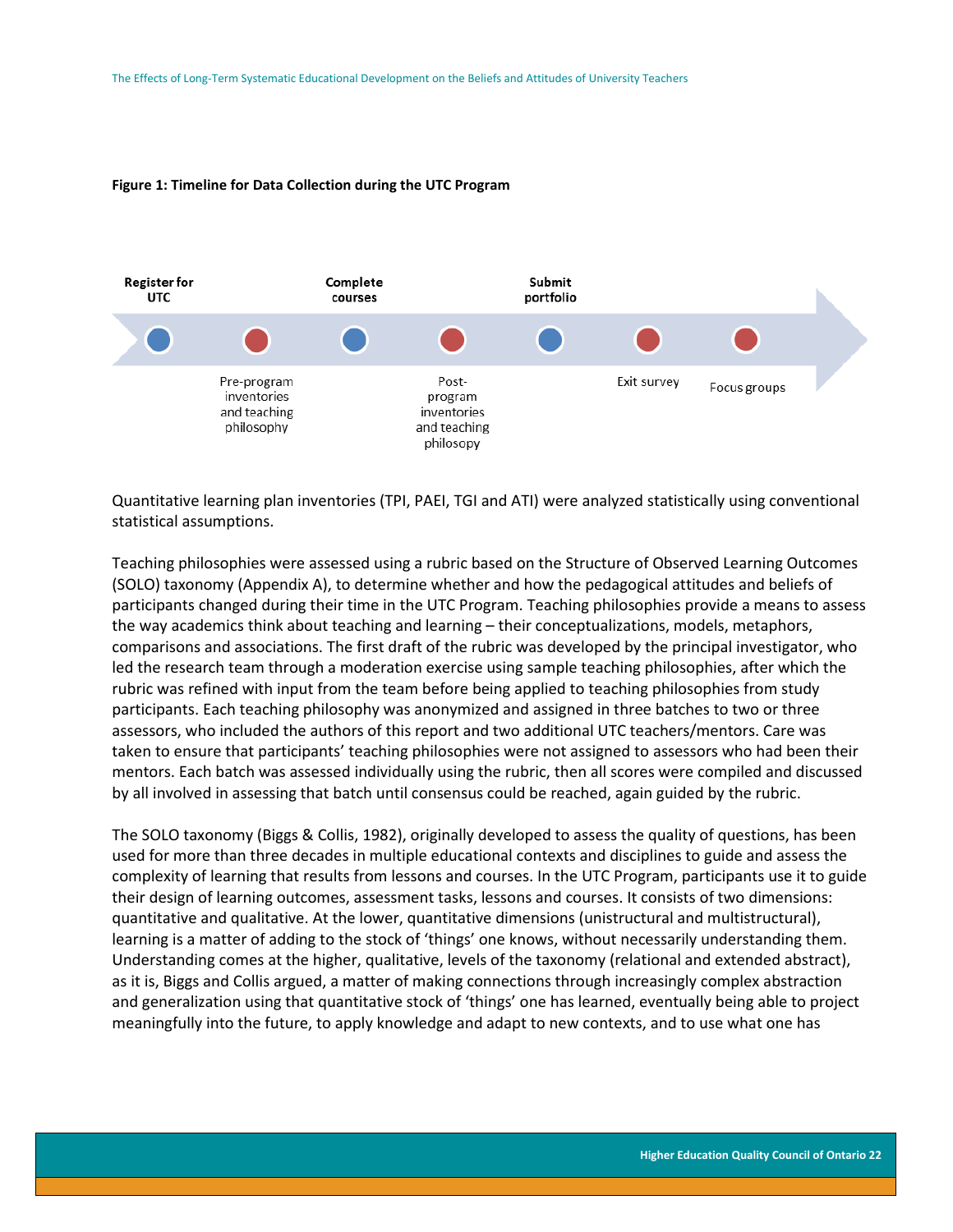learned to critique and create. The relational and extended abstract levels of SOLO represent the sort of learning that most educators would like their students to achieve, though the details of how to help students reach the higher levels are complicated.

Focus groups were run with participants who had completed the program in order to gain deeper insight into all four research questions. The research team received focus group training from Suzanne McMurphy from the School of Social Work, University of Windsor, to ensure a consistent and competent approach to facilitation. Two focus groups of six participants each were held, facilitated by two members of the research team (neither of them the PI). Focus groups were run following a predetermined script to ensure maximum consistency between the two groups (see Appendix B for script). The focus group data were audio recorded and transcribed by a research assistant. Results were interpreted using elementary content and thematic analyses to identify and classify common themes (Creswell, 2003). The transcriptions were themed by three members of the research team (the two facilitators and the PI), then themes were refined and categorized into thematic clusters.

The exit survey was circulated by email in order to gather information anonymously in writing. All UTC graduates were sent an exit survey and only those who agreed to participate in the study were included in the research data analysis. The exit survey was used to gather information about changes to participants' self-reported teaching practices, perceived impacts at the departmental and institutional levels, and feedback about the program benefits, areas for development and barriers to participation. Like the focus groups, exit survey results were interpreted using elementary content and thematic analyses to identify and classify common themes (Creswell, 2003). The responses were reviewed by three members of the research team (the two facilitators and the PI), then themes were refined and categorized into thematic clusters.

### <span id="page-23-0"></span>**1.5 Limitations of the Data**

There are limitations to the data collected and the conclusions that can be drawn. The sample size of participants was small, in part because the participant pool was small, the method of contact was through a third party and some potential participants feared repercussions in their departments. Some of the pre and post data were missing, as the participants who had participated in the program a while ago had not kept all of the necessary data. There was no control group in the design, so it is not possible to compare the participants with others who were not enrolled in the program. The study is of a specific program within one university, so the results may not be generalizable beyond the institution. Finally, as noted earlier, the sample is biased: UTC participants tend to be individuals who care deeply about the quality of their teaching and are motivated to devote significant effort and time toward their own development as teachers.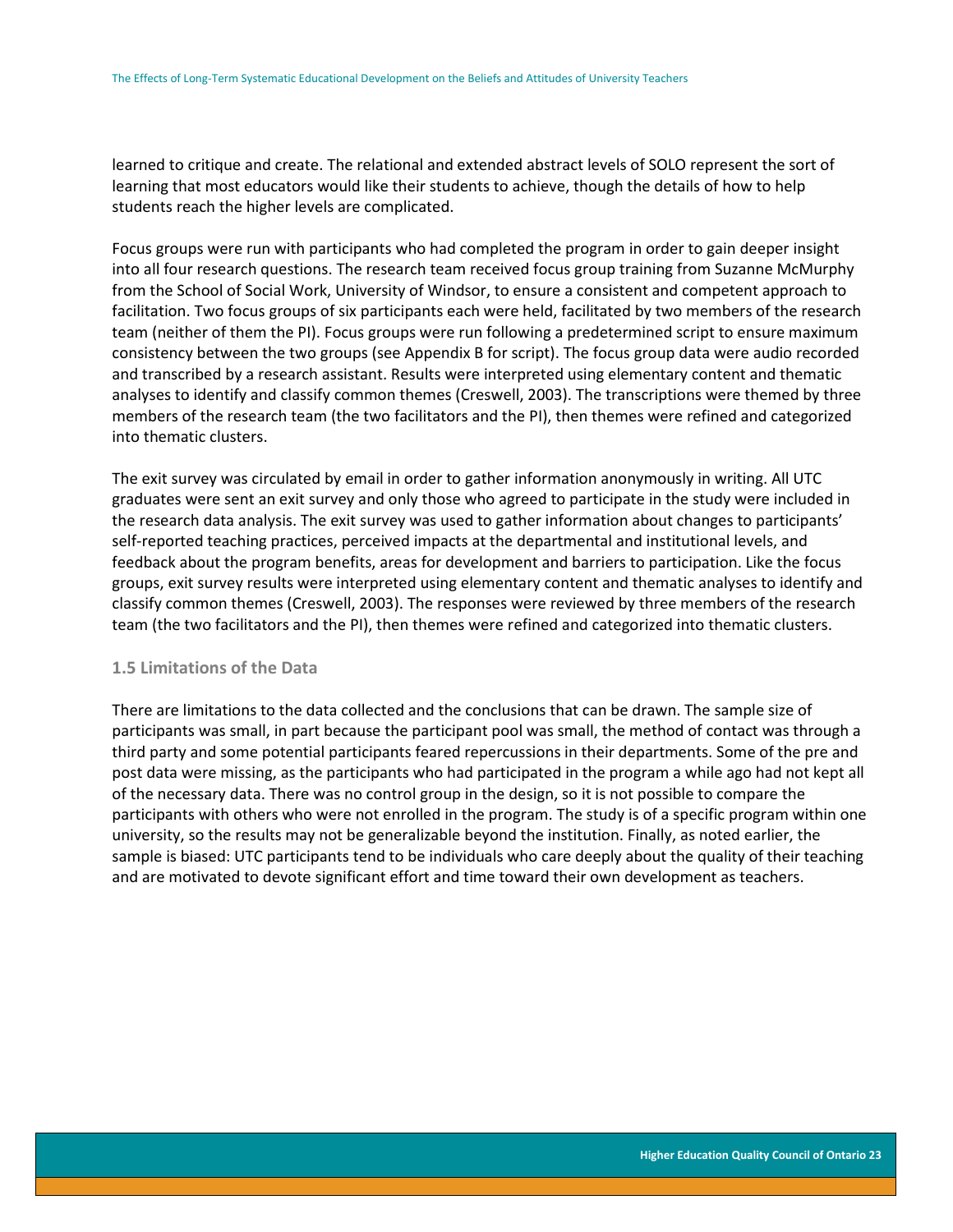# <span id="page-24-0"></span>**2 Data Presentation and Analysis**

#### <span id="page-24-1"></span>**2.1 Participant Demographics**

A total of 23 UTC participants agreed to take part in the study – 8 from the 2009-10 cohort, 5 from the 2010- 11 cohort, 9 from the 2011-12 cohort, and 1 from the 2012-13 cohort. For each learning plan document analyzed, we had fewer than 23 sources because some had to be excluded due to missing data (either the documents were not retained or the participant had not yet completed the program when data were being gathered; in the latter case, post-program data could not be obtained).

Although we did not gather or use detailed demographic information in the study to maintain more confidentiality in a small program, the general demographic breakdown is as follows. Of the 23 participants, 18 were female and 5 were male. This ratio is consistent with the full program.

In terms of academic affiliation, 5 participants were from engineering, 4 participants were from social sciences, 3 were from the humanities, 3 were from education, 3 were from science, 2 were from nursing, 2 were from business and 1 was from law.

In terms of academic role, 11 participants were sessional instructors, 6 were full-time faculty members (traditional and teaching-focused), 5 were graduate students and 1 was staff. Note that 11 participants could be classified as having more than one academic role. For the purposes of this study, multi-class participants were categorized according to *the most teaching-relevant role* they played – in descending order: full-time faculty member, sessional instructor, graduate student and staff.

Of the 23 participants, 12 participated in the focus groups and 9 completed the exit survey. Most graduate student and some sessional participants had left the university when focus groups were conducted, and participants appear to be less likely to complete the exit survey if they do not intend to stay or have already left.

### <span id="page-24-2"></span>**2.2 Learning Plan Inventories<sup>3</sup>**

#### <span id="page-24-3"></span>*2.2.1 Teaching Perspectives Inventory*

We had 17 matched (pre-program and post-program) pairs in the TPI results. Mean scores increased in all five perspectives from pre-program to post-program, although the results in the transmission (32.88 to 33), apprenticeship (35.47 to 37.12) and nurturing (36.47 to 37.65) perspectives were not statistically significant.

 $\overline{a}$ 

<sup>&</sup>lt;sup>3</sup> T-tests were used for all of the quantitative data.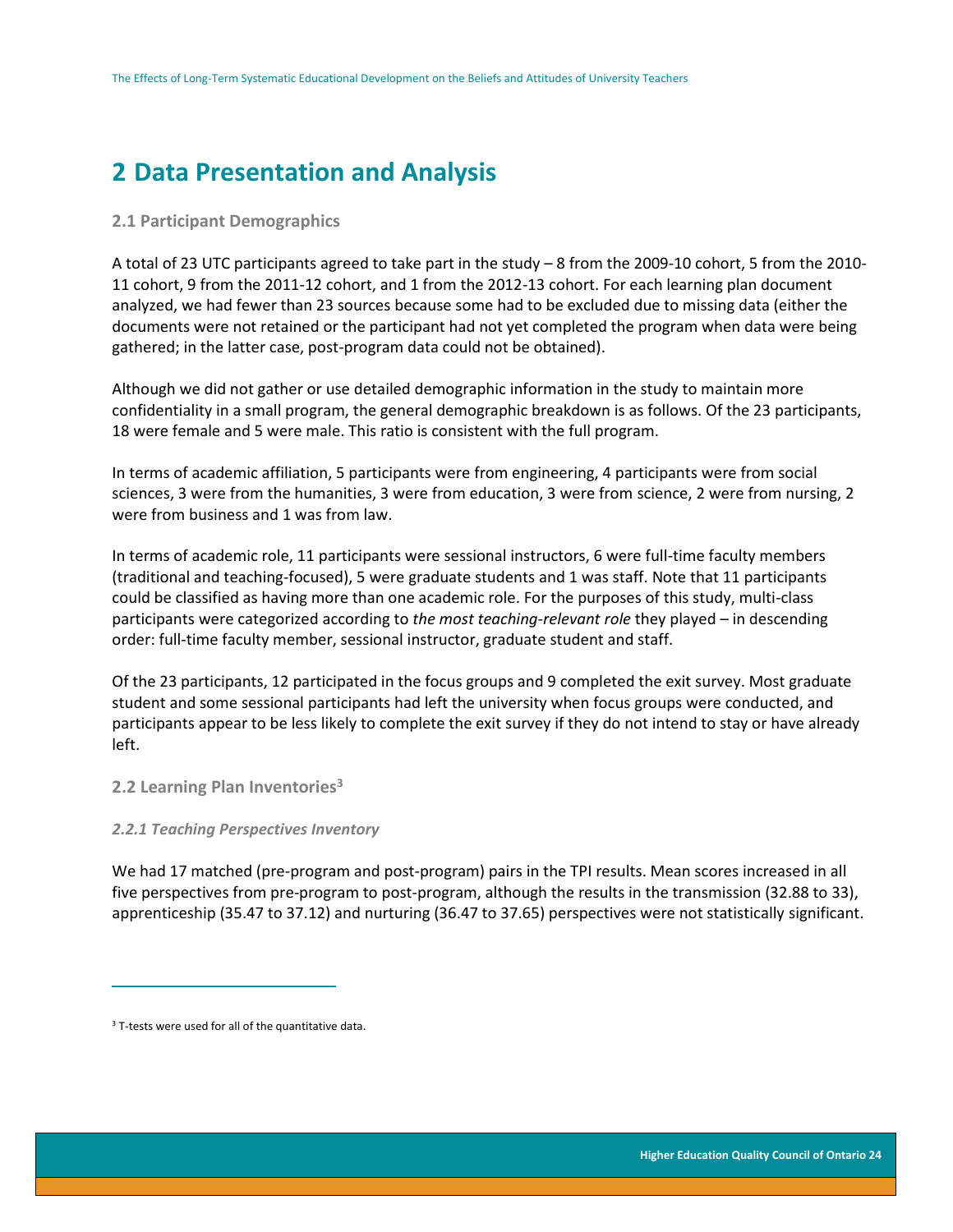However, increases to the mean scores for the developmental (34.76 to 36.35, p = .048) and social reform  $(27.88 \text{ to } 30.71, p = .002)$  perspectives were statistically significant, especially the latter.



<span id="page-25-1"></span>**Figure 2: Teaching Perspective Inventory Results (n=17 matched pairs)**



#### <span id="page-25-0"></span>*2.2.2 Philosophies of Adult Education Inventory*

The categories of the PAEI share similarities with the categories of the TPI. These similarities are predictable, due to the philosophical positions that influence the TPI categories, but imperfect, resembling heavily overlapping Venn diagrams. Thus behaviourist philosophy tends to correspond with the developmental perspective, humanist philosophy tends to correspond with the nurturing perspective, progressive philosophy tends to correspond with the apprenticeship perspective, liberal philosophy tends to correspond with the transmission perspective and radical philosophy tends to correspond with the social reform perspective.

Due to these common correspondences (which the UTC mentors and assessors had noted in learning plans), we had expected to see similar results across the 16 matched pairs of pre- and post-program TPI and PAEI results. However, while scores in the PAEI increased in each category – 77.69 to 80.06 in liberal, 85.44 to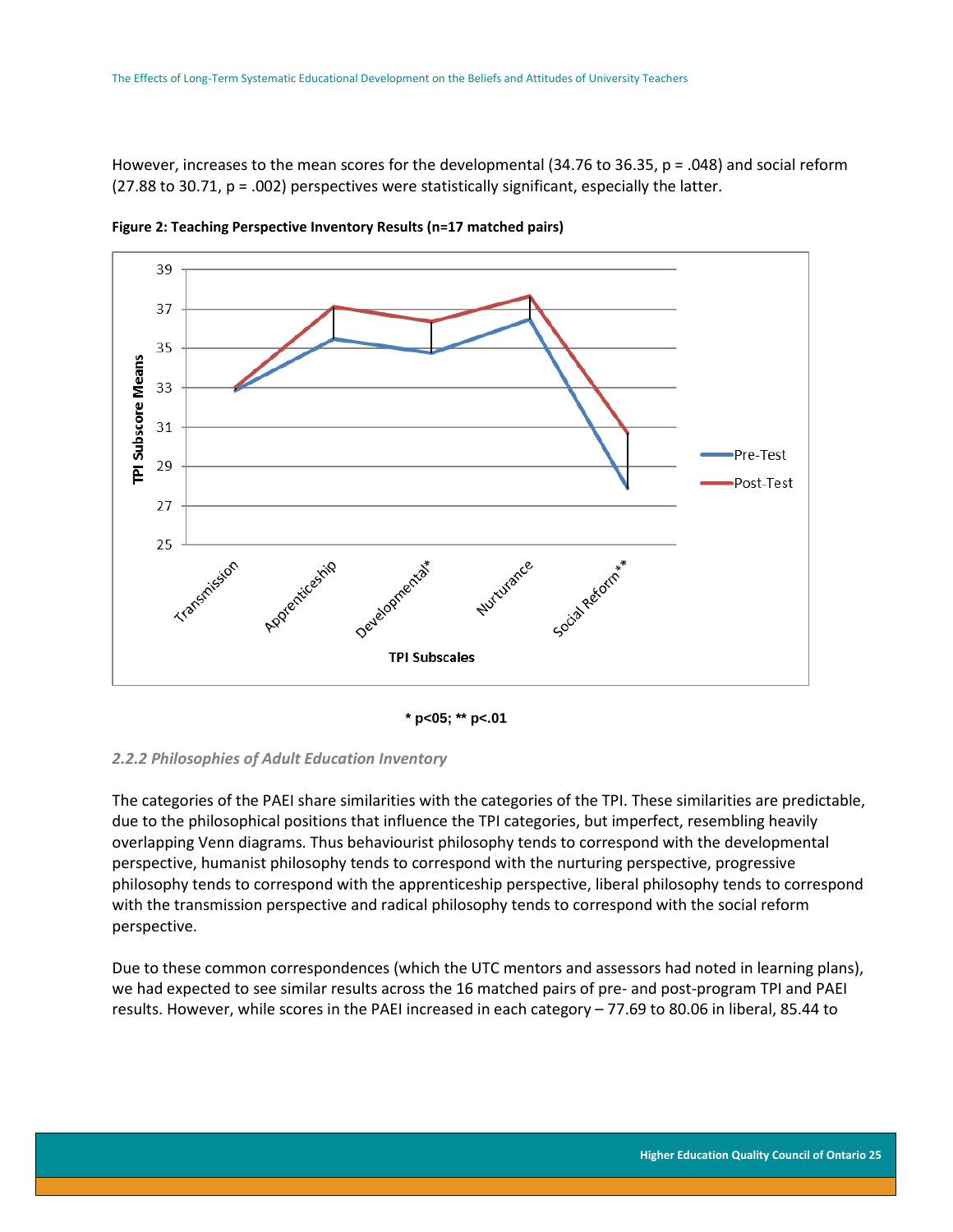88.38 in behaviourist, 82.63 to 88.44 in progressive, 75.19 to 82.50 in humanist and 69.06 to 74.41 in radical – and thus did not contradict the results of the TPI, the only significant differences in the *t*-test were in progressive ( $p = .022$ ) and humanist ( $p = .004$ ). This is an obvious contrast to the significant differences found in the TPI results.



<span id="page-26-1"></span>

**\* p<05; \*\* p<.01** 

### <span id="page-26-0"></span>*2.2.3 Approaches to Teaching Inventory*

There were only 11 matched pairs for the ATI, which is partially explained by the fact that it was not a required inventory in the UTC learning plans until the second cohort (and has been removed again since the completion of this study).

From pre-program to post-program, the CCSF score rose from 46.64 to 48.91 (p = .292), not a significant increase but trending in the desired direction. The ITTF score dropped from 39.64 to 35.64 (p = .036), a significant difference and also heading in the desired direction.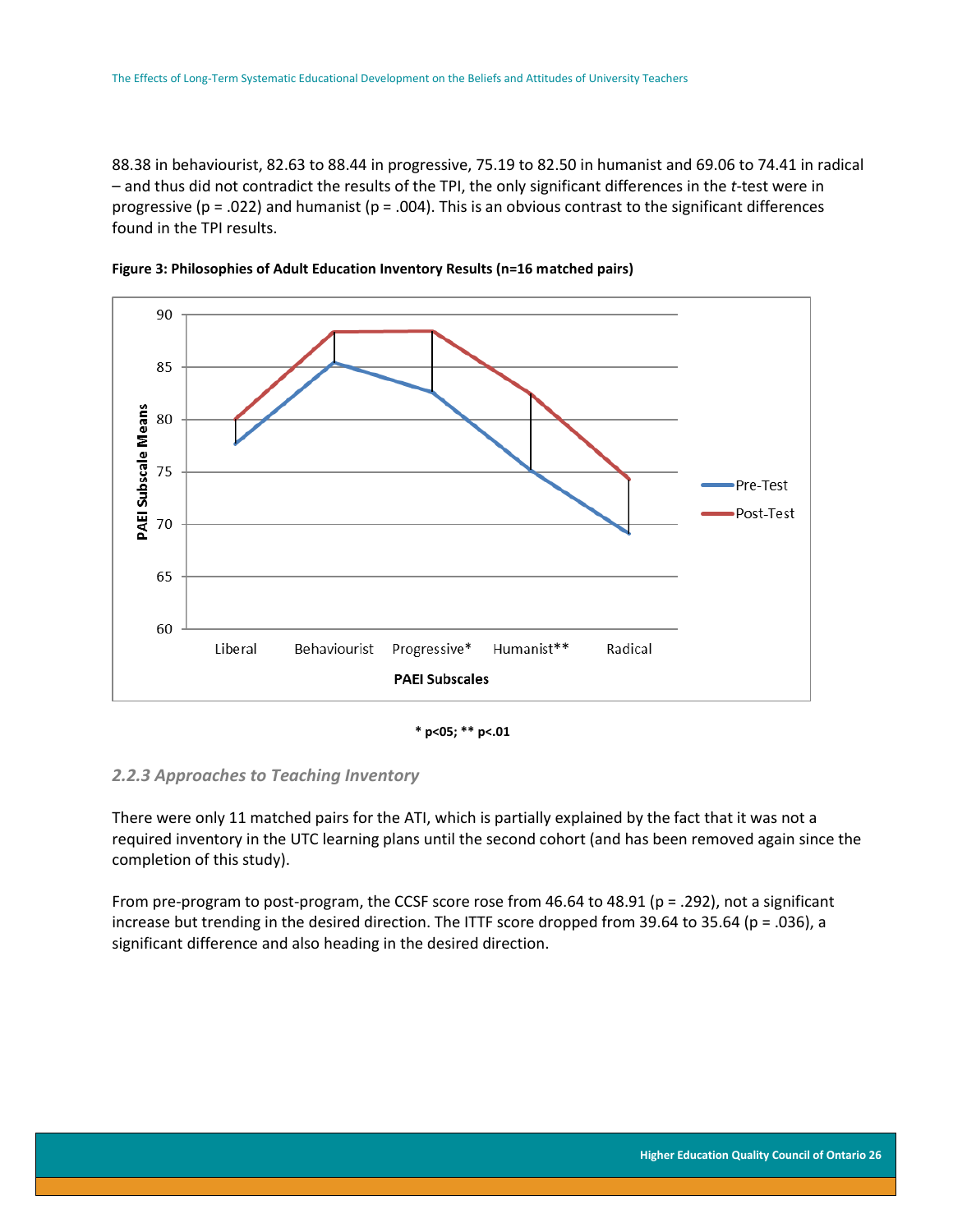

<span id="page-27-1"></span>



### <span id="page-27-0"></span>*2.2.4 Teaching Goals Inventory*

With the exception of basic academic success skills, the mean scores in every category of the TGI increased from pre-program to post-program in the 15 matched pairs – HOTS from 50.27 to 64.47, BAAS from 11.80 to 11.00, DSKS from 22.73 to 55.27, LAAV from 22.67 to 31.33, WCP from 34.40 to 37.67 and PD from 33.93 to 48.20.

The only significant difference in these results is in the DSKS score (p is less than .001), which nearly doubled from pre-program to post-program, implying that as they progressed through the program, participants increasingly prioritized the discipline-specific aspects of their courses.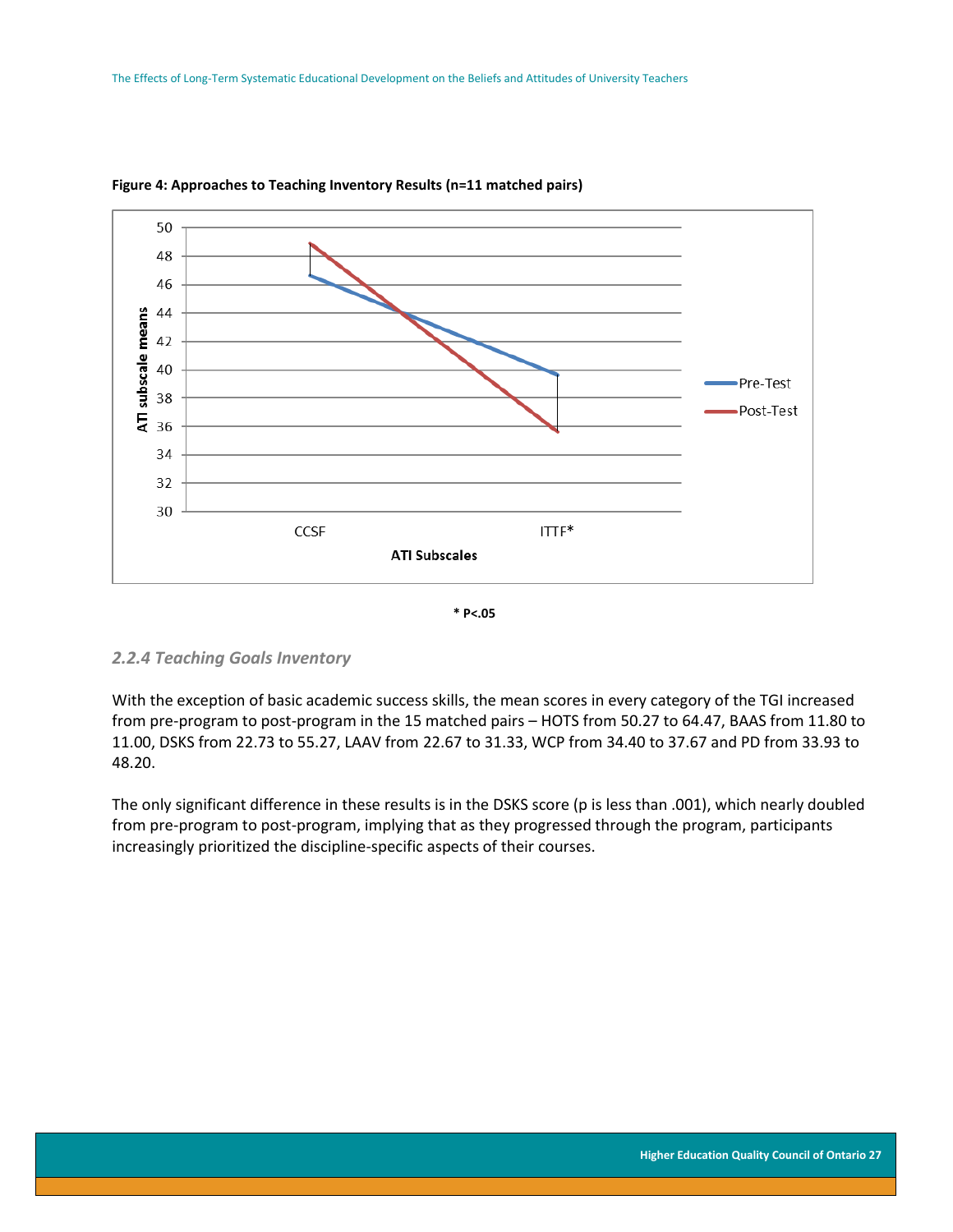

#### <span id="page-28-1"></span>**Figure 5: Teaching Goals Inventory Results (n=15 matched pairs)**



<span id="page-28-0"></span>**2.3 Teaching Philosophies**

Academics develop conceptions of themselves as teachers based on their own experiences as students and teachers (Prosser, Trigwell & Taylor, 1994; Pratt, 1992; Samuelowicz & Bain, 1992; Dall'Alba, 1991; Martin & Balla, 1991) – experiences that include not only their perceptions and reflections on their own speech and behaviour, but observations of others, reading, and what students and colleagues tell them about themselves.

<span id="page-28-2"></span>Assuming that most participants would have at best a passing familiarity with teaching philosophies at the onset of the program, we expected that pre-program teaching philosophies would cluster at the multistructural level. Since a good teaching philosophy should tell a coherent story – or, if one prefers, paint a coherent portrait – of its author's teaching identity, we hoped that post-program learning philosophies would cluster at the relational level. We expected very few post-program teaching philosophies at the extended abstract level at graduation from level one of the UTC program, though we expect at least half would reach that level upon graduation from level two.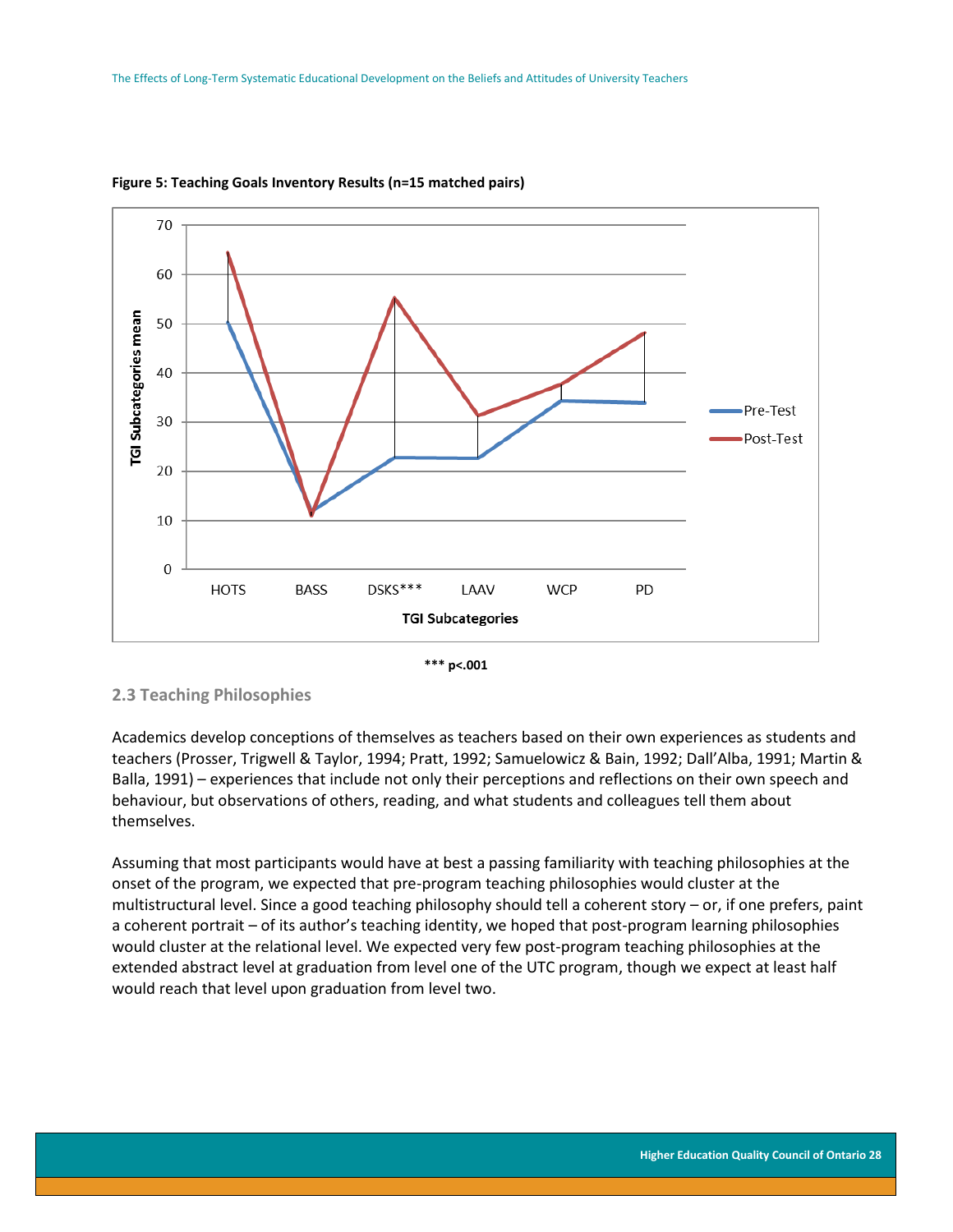

#### **Figure 6: Teaching Philosophy SOLO Results (n=16 matched pairs)**

The aggregate mean score for pre-program teaching philosophies was 6.2, placing it firmly in the multistructural range. The aggregate mean score for post-program teaching philosophies was 8.6, an increase of 2.4 points, placing it at the lower level of the relational range. Both aggregates matched expectations. A clear shift in the curve can be seen, skewing to the right, with higher levels of taxonomy following the UTC program.

Turning to the 16 matched pairs, the change in score from pre-program to post-program ranged from 2 to 10, an unexpected degree of variation. The mean difference between pre-program and post-program scores was 2.68 (median 2). But since the rubric is categorical, more meaningful information can be gleaned by examining differences from that perspective.

Among the matched pairs, 5 pre-program teaching philosophies were at the unistructural level, 6 were at the multistructural level, 4 were at the relational level and none were at the extended abstract level. In contrast, none of the post-program teaching philosophies were at the unistructural level, 4 were at the multistructural level, 8 were at the relational level and 4 were at the extended abstract level. The differences are fairly dramatic. Two participants improved their teaching philosophies from unistructural to extended abstract (rising by 7 points and 10 points).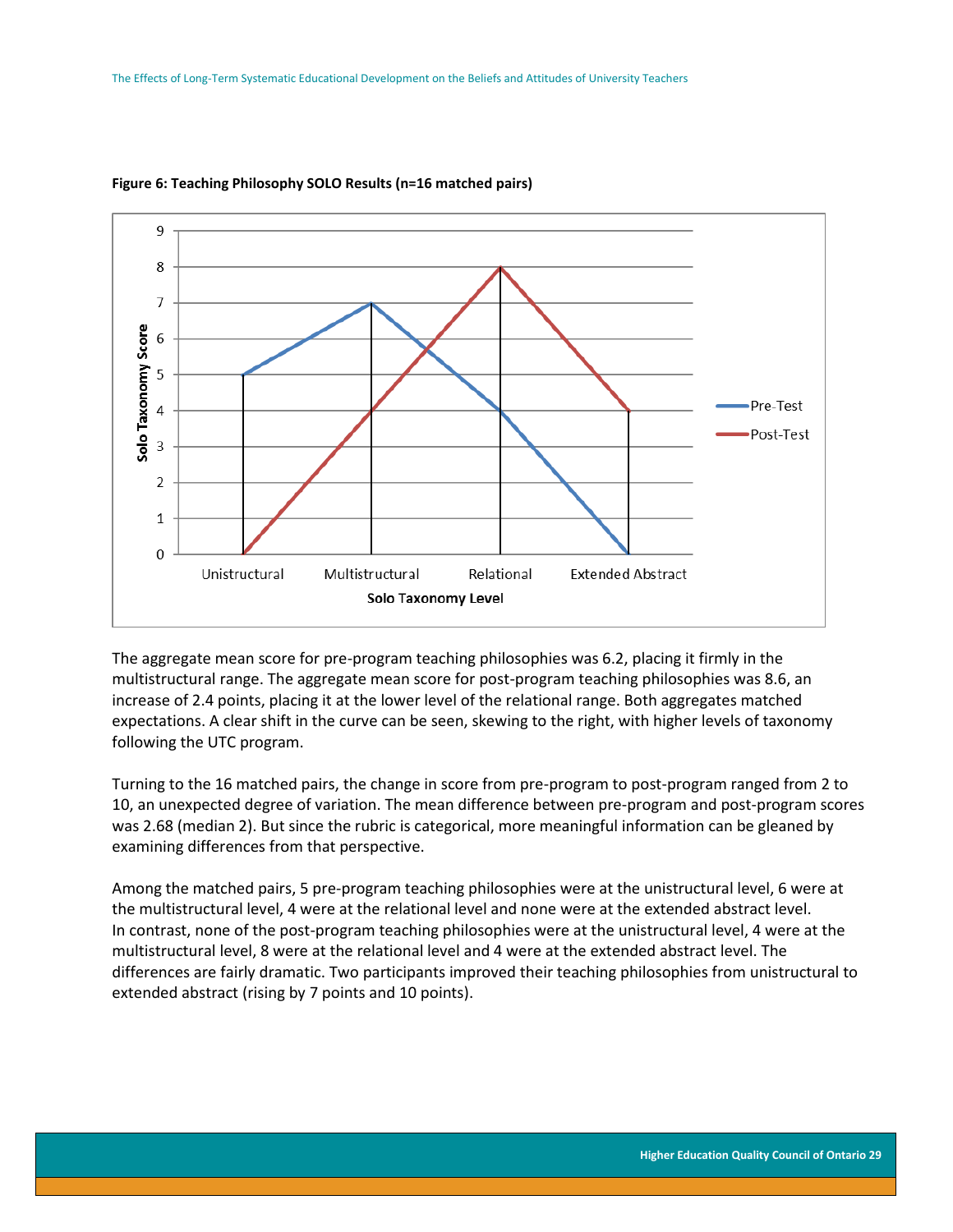Only one participant's score dropped (by two points) from pre-program to post-program. Every participant whose pre-program score was at the unistructural ended the program at the multistructural level or higher. No one ended the program lower than the multi-structural level.

To illustrate the differences we saw between the pre and post-program teaching philosophies, let us consider some matched pairs.

Participant 1A's pre-program teaching philosophy was solidly unistructural. "When I teach," he/she wrote, "I need to know where we're going with a reasonable idea how the students will get there. Over the years, I have become more comfortable with taking the necessary detours and confident that the end goal is attainable through various paths. Teaching is a joy and privilege. In teaching, I learn from my students as they learn from me and from each other." This is oversimplified and entirely focused on one aspect of teaching: Participant 1A's needs. His/her post-program teaching philosophy shows some growth. Here, Participant 1A writes, "I am particularly adept at figuring out what students need to learn, deconstructing problems into meaningful chunks, considering how different students will learn the material best, and designing instruction to meet those objectives or desired outcomes. This has allowed me to teach in various fields (listed) and various settings (listed)… Regardless of the subject, I believe it is vital that students learn what will help them succeed in the next course or step of the program, in their future careers, or in their everyday lives." Much of the focus is still on the teacher's own needs but there are now considerations of students mentioned, some information about means and some awareness of matching means to ends.

Participant 3A, on the other hand, turned in a multistructural teaching philosophy pre-program. This teaching philosophy was a two-page list of quotations and teaching methods used by the participant. A typical passage: "Stationary would not describe my classroom. Typically, my students… sit in a horseshoe position so that they can see one another and myself. But if the desks are fixed, then I ask the students to physically move. Moving students is necessary when conducting think/pair/share discussion groups or when they are in dyads and editing one another's work. Yet, if the students do not like to move or cannot move easily, then I move. I move to the podium when I need to clarify a concept or when I need the students to take notes. I move to sit in a desk alongside them when I am involved in the discussion group or when they are asking make questions." There is promise here, but page after page of disconnected quotations and list give little idea of how well Participant 3A understands his/herself as a teacher, how his/her beliefs and values tie the practices together, and what it all means.

Yet, post-program, Participant 3A had moved away from lists of practices to contextualization, rooting practices in past experiences, connecting them to deep beliefs and ideals, and extending them forward into the future. For example, after explaining the experiences that led to the choice of a teaching career, Participant 3A encapsulated his/her approach: "As a teacher, the main philosophy I try to practice is to help students realize that the responsibility of learning lies with them. I as a teacher am only the enabler not the absolute source. A source that is well informed in the topic but realizing the importance of allowing students to participate, filter through, and infer relevant details that contribute to their individual progress in the field." From that point, Participant 3A explores the meaning of this approach by making reference to well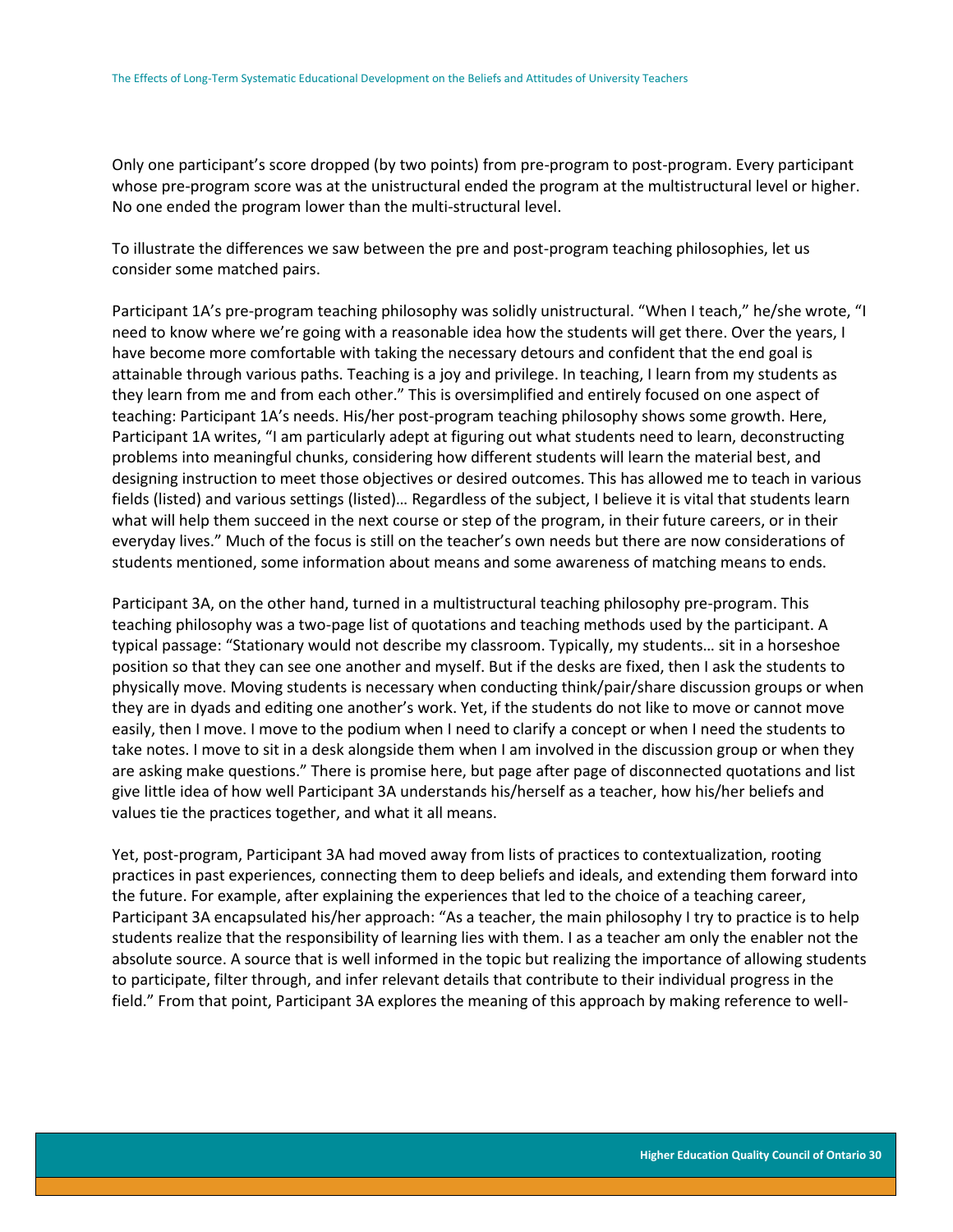contextualized teaching approaches, abstracting and detailing implications that readers may not expect. Participant 3A's post-program teaching philosophy was scored at the extended abstract level.

Participant 1J began his/her pre-program teaching philosophy with "If I were to describe my teaching philosophy in one extended sentence it would be: from a raindrop to a downpour. Rain formation starts from a solid particle around which water accumulates to form one raindrop and then another and then another until millions of drops together pour down into land and ocean." This metaphor, rooted in the participant's discipline, is used to explain the nature and relationships of his/her teaching practices.

Finally, Participant 3G rose from a unistructural teaching philosophy pre-program to an extended abstract teaching philosophy post-program. In his/her pre-program philosophy, Participant 3G wrote, "For me, pedagogy is more about values than it is about academics. In fact, one's definition of *academic* is a matter of perspective & value," then launches into a list of requirements for a learning community that is not connected to the preceding sentences. Post-program, however, Participant 3G presents a conceptual framework for his/her teaching philosophy, based on context, meaningful learning, interaction and social justice, all connected to life experiences, teaching experiences and long-term goals.

#### <span id="page-31-0"></span>**2.4 Focus Groups<sup>4</sup>**

Focus group responses were themed by three members of the research team (the two facilitators and the PI), then themes were refined and categorized into four thematic clusters: pedagogical outcomes (39% of the responses), professional needs (24% of the responses), program elements (27% of the responses), and obstacles and recommendations (10% of the responses).

### <span id="page-31-1"></span>*2.4.1 Professional Needs*

Of the responses identified in the professional needs cluster, 33% were themed as development, 29% as confidence/anxiety, 12% as reflective practice/identity, 11% as influence/leadership/change agency, and 15% as positive or satisfactory outcome.

#### **Development**

 $\overline{a}$ 

Many participants spoke of a desire to improve or develop as a teacher as motivation for joining the program and as an outcome of their involvement. As one participant explained, "I feel like you can keep developing even after it is over; they give you the tools for that as well."

As highlights of their involvement in the program, participants identified the freedom to experiment with unfamiliar teaching methods (such as inquiry-based learning and problem-based learning), explore new

<sup>4</sup> See Appendix B for focus group questions.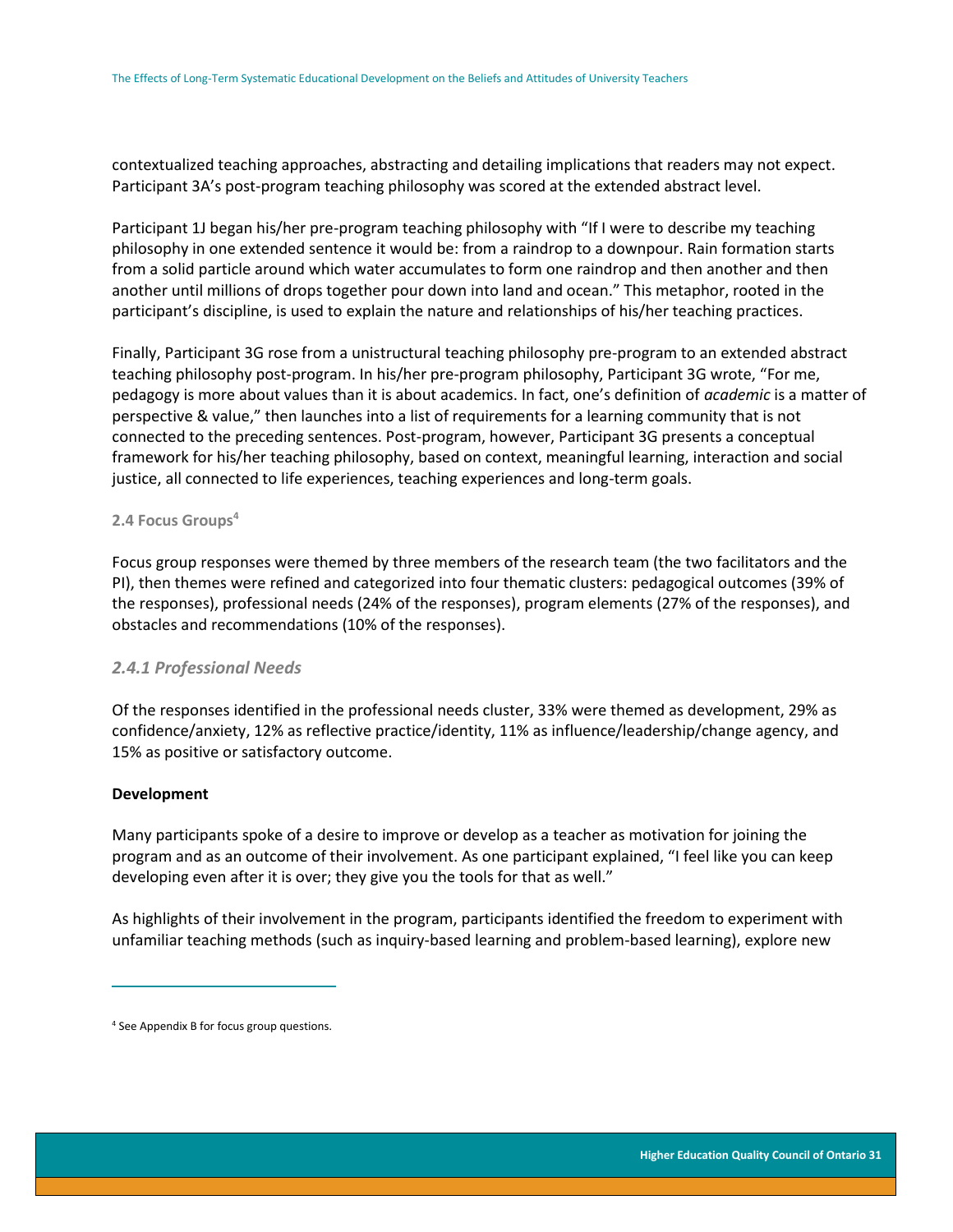ideas and take advantage of new learning opportunities as highlights of their involvement in the program. For some participants, a sense of self-efficacy developed out of the opportunity to build confidence, knowledge and skills through experimentation. Whereas "you may be hesitant to go ask somebody on your appointments committee how you can improve your teaching, or whether they think something would work, (you) would feel more comfortable trying out some things here and then approaching people in your department afterwards."

Integration of professional identities, entwining both teaching identity and research identity, emerged as well, perhaps in part due to the transferability of what participants learned. One participant highlighted lecturing skills: "I think about that now when I present to my committee, for instance, and not in a teaching capacity but in a research capacity." In addition, "the process of inquiry that I learned from the UTC program completely redefined what research is to me." Another participant agreed that the lecturing course taught skills easily transferred to other areas of life and called attention to the "the inclusivity component" of the Online Education course "because it's very easy going through life thinking about your own perspective, not being so aware about other people who have different experiences and who have different ways to (look) at the world." One participant had already left academia to work with a manufacturing company, where she was expected to teach colleagues about training employees. She found that "I was able to translate it into something that they can understand, so they understood that it was worthwhile but at the same time I was like 'Wow ... I have learned all this stuff and now I feel comfortable with it'. ... I guess I was really surprised at how much I knew, being able to ... teach somebody else how to do it."

Some participants seemed surprised at how much they had changed since enrolling in the program: "I have moved from standing in front of class and just talking to now engaging the students and actually taking a break and not thinking 'Oh, I am not doing my job because I am not talking all the time." Other participants echoed this perception, speaking of effects that their UTC experience had already had on their teaching, and thus on their students. As one said, "I have had fourth year students who comment that 'This is the first class I have had when I actually met anyone from the department (and) really started to get to know anyone', because they are used to just having to take notes and do exams."

#### **Influence, Leadership and Change Agency**

Participants expressed to a greater extent than anticipated a satisfaction with their growth as change agents as a result of their UTC education. Some participants spoke of this in terms of the initiative they found themselves taking. As one graduate student said:

I went back to the X department as a sessional and was working with my former professor, and so it was a little intimidating at first. But they invited me to join their departmental council meetings, and I found myself speaking up in a way that I wouldn't have before about policy and curriculum and things like that. I was shocked at myself. You know, had I thought of myself as a graduate student there I wouldn't have said any of those things but I had the confidence that I knew what I was talking about and they listened to me.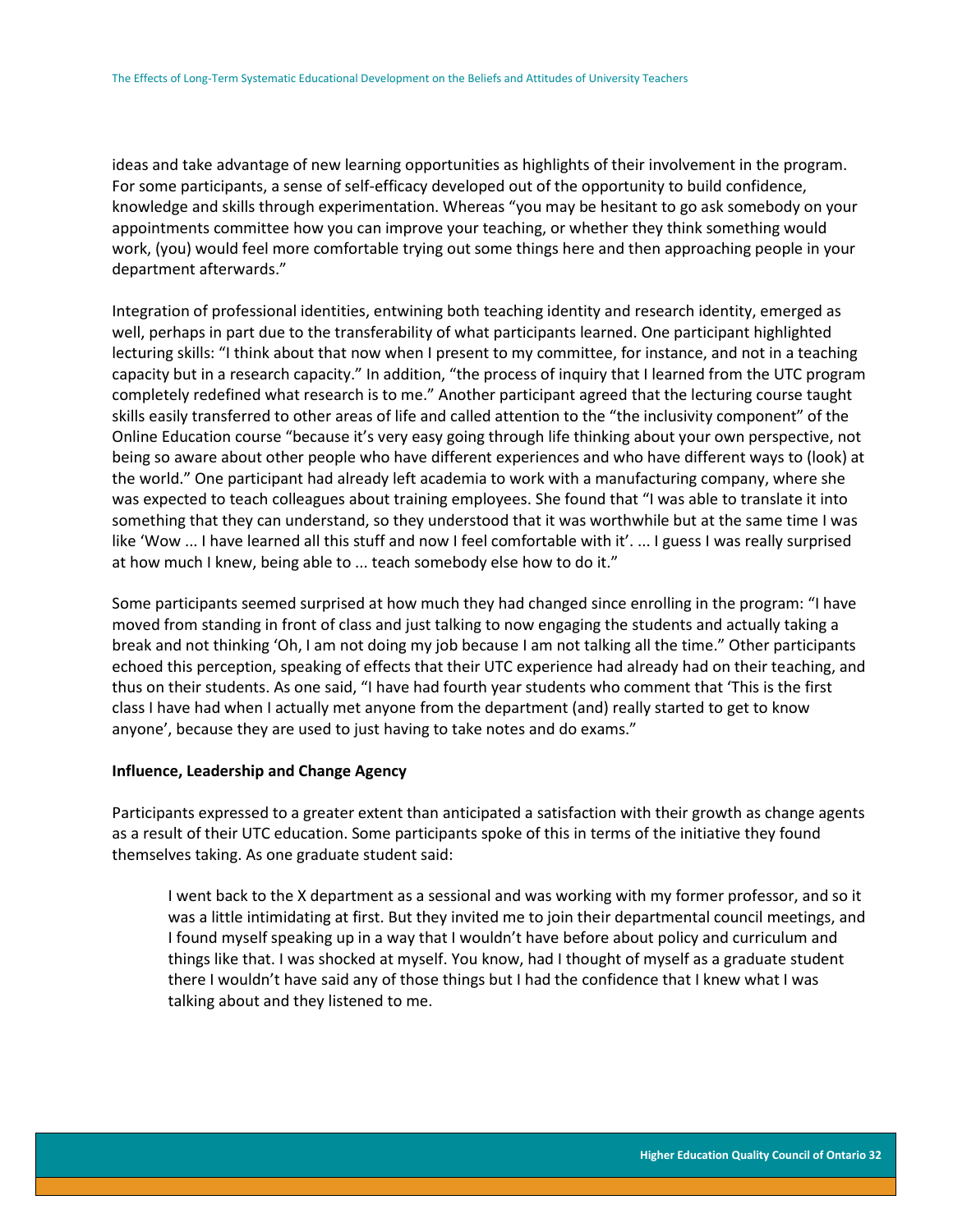Many participants reported being called upon to contribute to educational changes in their department even before they had graduated from the first level of the UTC Program. For instance, participants said, "I was instrumental in (a) policy change that's coming" and "People ask me questions about teaching, which they didn't do before." In some cases, participants made a direct link between their growing influence and the confidence they gained in the program, feeling that they were now "able to start conversations with people about pedagogy that I would have been afraid to approach before."

A graduate student who alternates between working as a graduate assistant and a sessional instructor reported being hired by her department to create a "syllabus template... then I went to a department meeting and shared (it) with people and that became something that belong to the department" and is now required. The same graduate student was also invited to join a committee tasked with creating a new interdisciplinary program as a research assistant as a result of her developing expertise.

In general, participants seemed surprised by the roles they now found themselves taking in their departmental homes. As one said, "I am looked upon to... lead conversations and talk about curriculum design. ... Being a junior faculty member, that is rather unusual that I would be the one creating conversations with senior faculty about how the curriculum should be designed, and how our courses could fit into that framework."

#### **Positive or Satisfactory Outcome**

In terms of their developing professionalism, participants spoke of the positive effects their participation in the program seemed to have on their professional lives, especially in regard to perceived impact on students, who found themselves enjoying and learning from the learning experiences created by UTC participants, who they found "different from some of the other professors."

Although the program discourages participants from relying on Student Evaluations of Teaching (SET) scores as reliable single sources of information, one participant said, "In my case if I was to compare the SET scores, I found a tremendous increase from teaching before the UTC and then after." The same participant saw another sort of impact as well: "Actually, I had an observation done and the person observing me stayed after class and asked the students what was their opinion on my teaching. And all of them said that "We appreciate that she is taking the time to learn about teaching."

Another participant shared feedback from a student who was frustrated with her efforts to try to reach all students. This "good student" told her to "stop caring about the students so much," but the participant interpreted this as positive feedback triggered by changes she had made to her teaching due to the UTC program, a consequence of "learning that you can have a diverse group of students and you should be considerate of all their learning needs, that you need to pay attention to all groups that you have in class" – not just the "good students."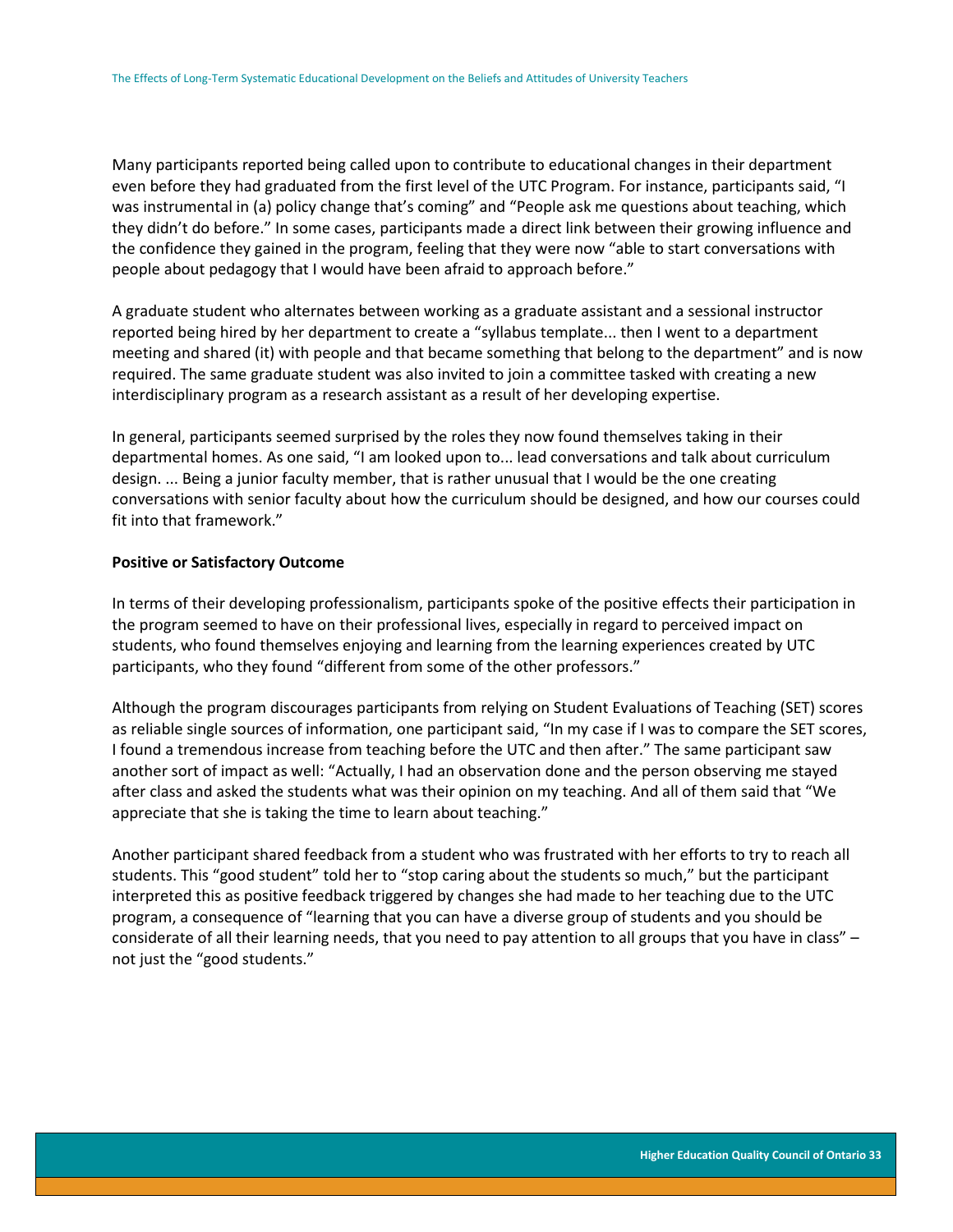#### **Reduced Anxiety and Increased Confidence**

Comments about reduced anxiety and increased confidence were common in both focus groups. Participants spoke of increased confidence regarding their teaching, course design and assessment planning – and "In myself, in my ability." They also felt "less pressure to have all the answers for everything (so I could rely on) the students a lot more in terms of their expertise, and what they know, and what they bring to the class." The new confidence expressed by participants influenced the way they saw their futures as well. As one participant noted, "A lot of the skills are transferable. If we don't get jobs in academia, we can do other things."

Participants spoke of being less afraid to try new kinds of teaching experiences: "I've never taught a large class," said one participant, "but I am not afraid of it now and I would try it." Their UTC experiences provided opportunities to confront and overcome their fears: "I took that Lecturing half course and lecturing really scares me… and it really did help me to feel more comfortable because it gave me more experience in it and more knowledge about it."

They also spoke of being less afraid to speak out and pursue their goals proactively. "It has helped me be more confident in my position (in my department) and in talking to other departments," one participant explained, "where I would have been really self-conscious and like a little mouse, not talking. But it's made me reach out more and go after what I want rather than just waiting for it."

#### **Reflective Practice and Identity**

An increase in confidence appeared to be accompanied, unsurprisingly, by an enhanced sense of selfidentity, developed through critically reflective practice – "really reflecting on what am I doing and why am I doing it." Participants appreciated that the program "gives us an opportunity to reflect on our teaching. Writing the (program portfolio) and doing those surveys and kind of sitting back and looking at the results was something that honestly I would not have done if I was not part of the UTC."

Another participant contrasted the reflective approach of the UTC Program with his/her expectations upon registration: "I think sometimes you expect to get quick tips and tricks, quick fixes and so on. You don't expect to question yourself deeply and to do something and then do something, practice it, and re-do it. I think it was a lot deeper than I expected."

<span id="page-34-0"></span>Critical reflection seemed important to many participants. As one participant explained, "Coming in, I had experience so I was successful as a teacher, but I did definitely change in the way I see students and view the classroom, having gone through the program."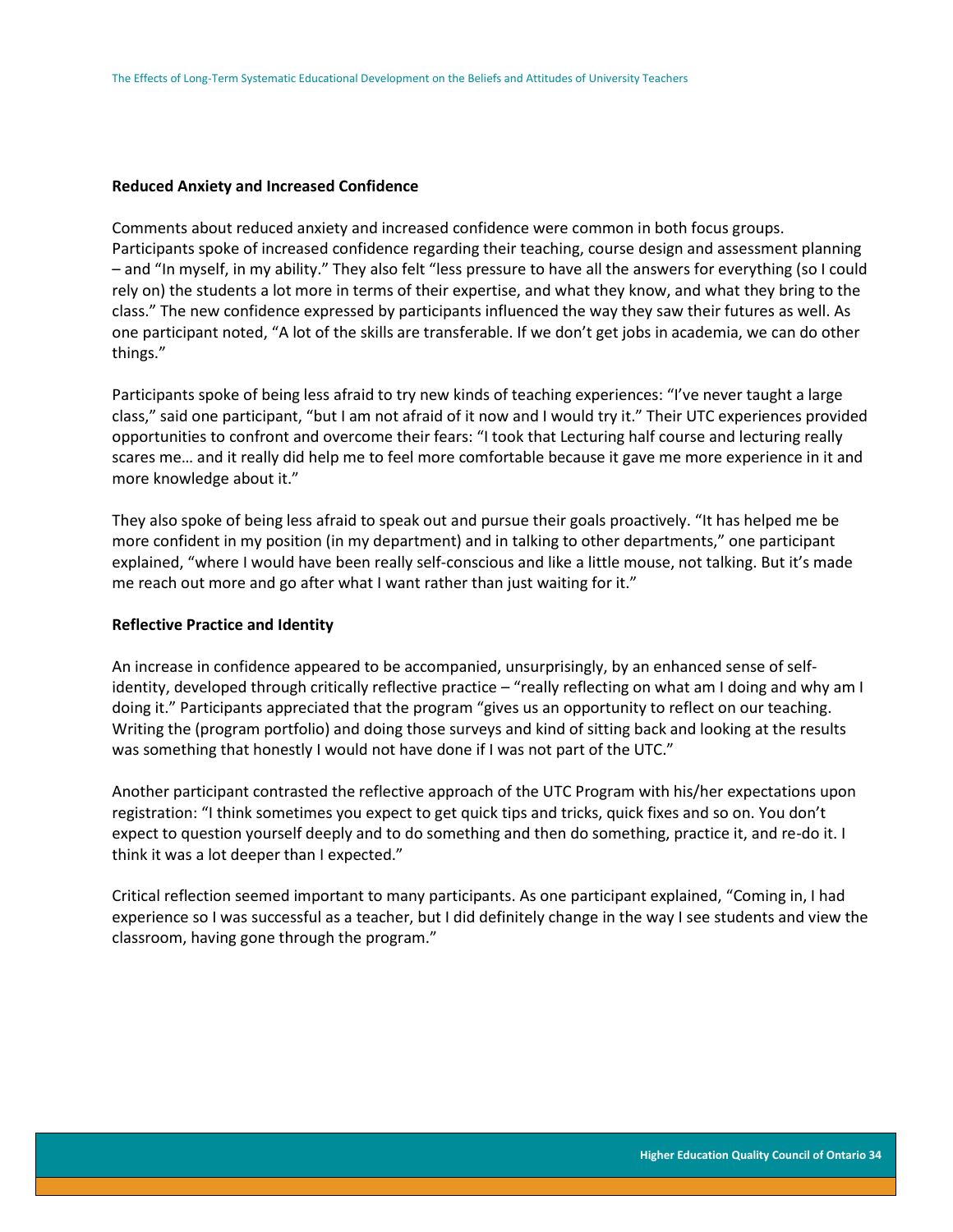#### *2.4.2 Program Elements*

Of the responses identified in the program elements cluster, 32% were themed as experimentation, 26% were themed as workload and difficulty, 16% were themed as learning community/networking, 16% were themed as mentoring/modelling, 5% were themed as diversity and 5% were themed as feedback.

#### **Mentorship and Modelling**

Participants appreciated the 'practice what you preach' ethos of the UTC program. "For each of the courses they were... trying to make form and content match, and modelling what they were talking about," said one participant. Another found that much of the program's value "was a modelling thing. I think it was because our mentors and teachers were doing what they told us that we should do."

In addition to the modelling emphasized in the course design, pedagogy and assessment, participants highlighted the importance of the relationships they developed with their mentors. Said one, "being able to go and have someone to help you... to talk to, who is outside of my department, was also something that I valued more when I'd gone through the program." Participants emphasized their mentors' role in identifying and overcoming challenges, providing feedback, answering questions and helping them stay focused on their goals as critical to their success.

Emphasizing the mentors' role in providing a common thread and encouraging reflection, a participant said:

I think for me the mentoring part was so critical, because it... expanded through the entire length of the program, so it tied together all the different courses and your experiences going through those courses. (For) your personal development and the development of (the program portfolio)... it helped me to collect this evidence of what I was doing, reflect on my teaching philosophy, really ask myself, are those things aligned? And what changes would I like to make?

#### **Workload and Difficulty**

Several participants spoke of the workload involved in the program – "a tremendous amount of work." Although the workload was raised by several participants, it was also recognized as valuable. One participant said, "Even though there were many times when I thought, 'I do not want to go this week, I've got too much going on'... I was afraid of what I would miss if I didn't go because you gained so much in every class that missing it just wasn't an option." Other participants believed that the time investment during the program was compensated by the expectation that it would save them time later.

Indeed, participants repeatedly tied the acceptability of the workload to the quality of the program: "if it had been any less quality than it was, I would have stopped." Several participants recognized the necessity of intrinsic motivation in the program – a strong internal desire to develop as a scholarly and effective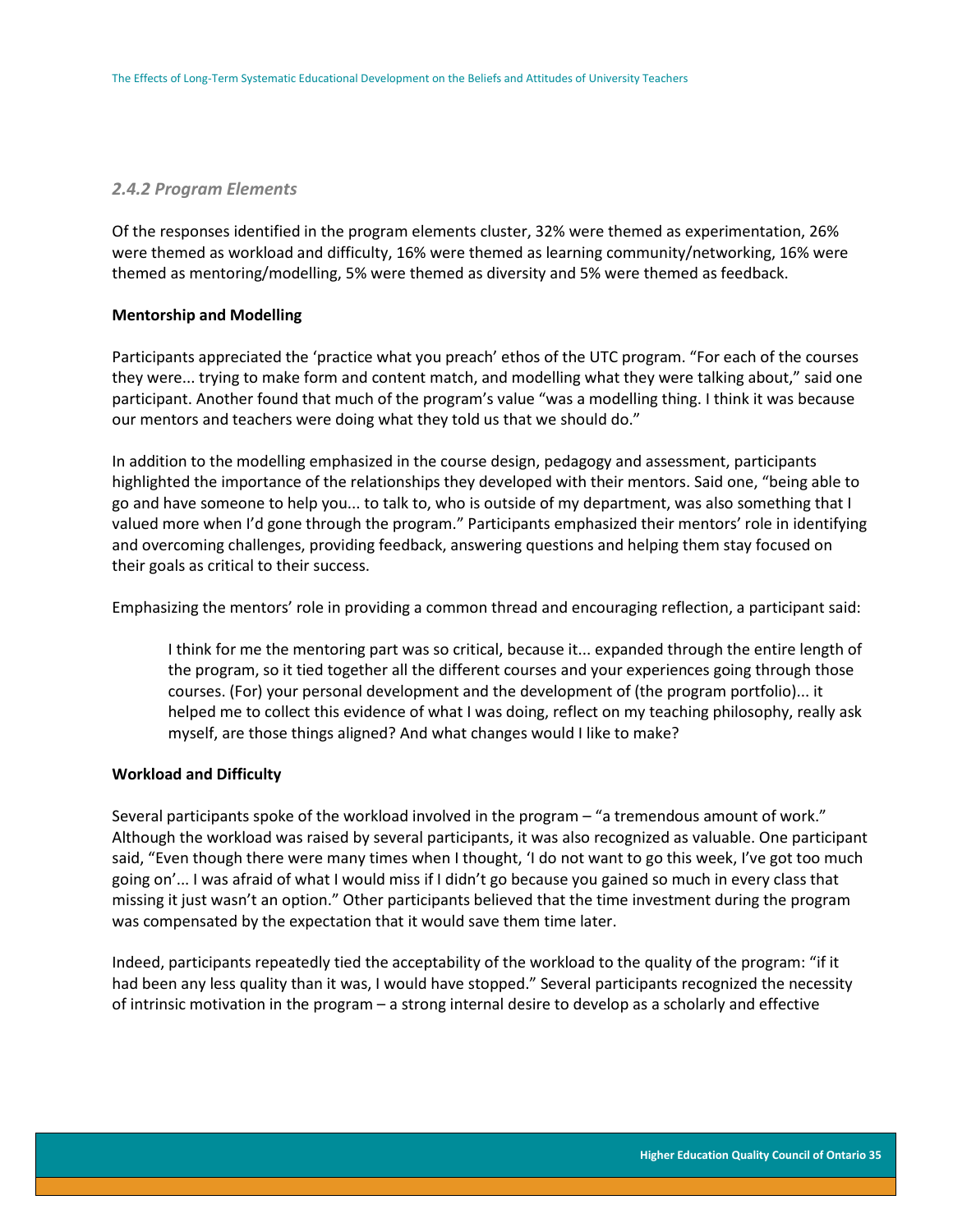teacher. "It's a lot of work, so you really have to want to be there." One participant "almost didn't finish it because it was so much work while I was busy doing other things. But, for all of us who do finish that speaks to how good it was. It was worth it". Agreeing, another participant said, "And we wouldn't have come back for the second (certificate)."

In addition to workload, participants also reported on the difficulty of the coursework in the UTC Program. Participants found it "challenging", especially the program portfolio. Yet, as with the workload, participants found value in the difficulty of the program and did not want it to change. As one participant said (to the agreement of others in the room):

In order for the courses to have legitimacy, they should... ensure that people get through the course and pass. But if there are individuals who are not completing the work or (submitting) low quality work, I would feel bad if they were passing because if you are in a department and everyone has the certificate, and you know that teachers who did very poorly have the certificate *and* teachers who did very (well) had the certificate, it devalues the certificate in and of itself. So I would hope that they would keep standards as they are and that they don't allow people to complete the course just because they are here. There has to be a certain rigor so the (program) has value and is legitimate.

#### **Feedback**

Participants found value in the amount of feedback they received in the UTC Program, an emphasis they brought back with them to their own teaching in terms of providing feedback to their students and asking for feedback in return. "One of the things that I learned from the UTC Program was to ask for feedback from students, so I did ask at multiple times and did the stop, start, continue exercise," reported one participant.

#### **Diversity**

Several participants mentioned the value of either learning about best practices in teaching and learning in the Canadian context or learning from colleagues from many different nations and cultures. For several participants, the value of diversity was most obvious in their interactions with those from other disciplines and departments (whatever their cultural background). As one participant explained, the UTC Program brought home the importance of "understanding that different disciplines see the world differently, but also that students learn very differently. So having the feedback from a variety of perspectives really brought that idea home for me."

Many participants entered the program feeling skeptical of what they could learn from multidisciplinary colleagues. But, as one participant said, "I found with the classes, having a bunch of people from very different disciplines, that you often had communalities that you wouldn't necessarily expect. Somebody in humanities might have a good overlap with somebody in nursing or engineering in some of the issues that they were facing, and the methods that were used were similar – or there are differences."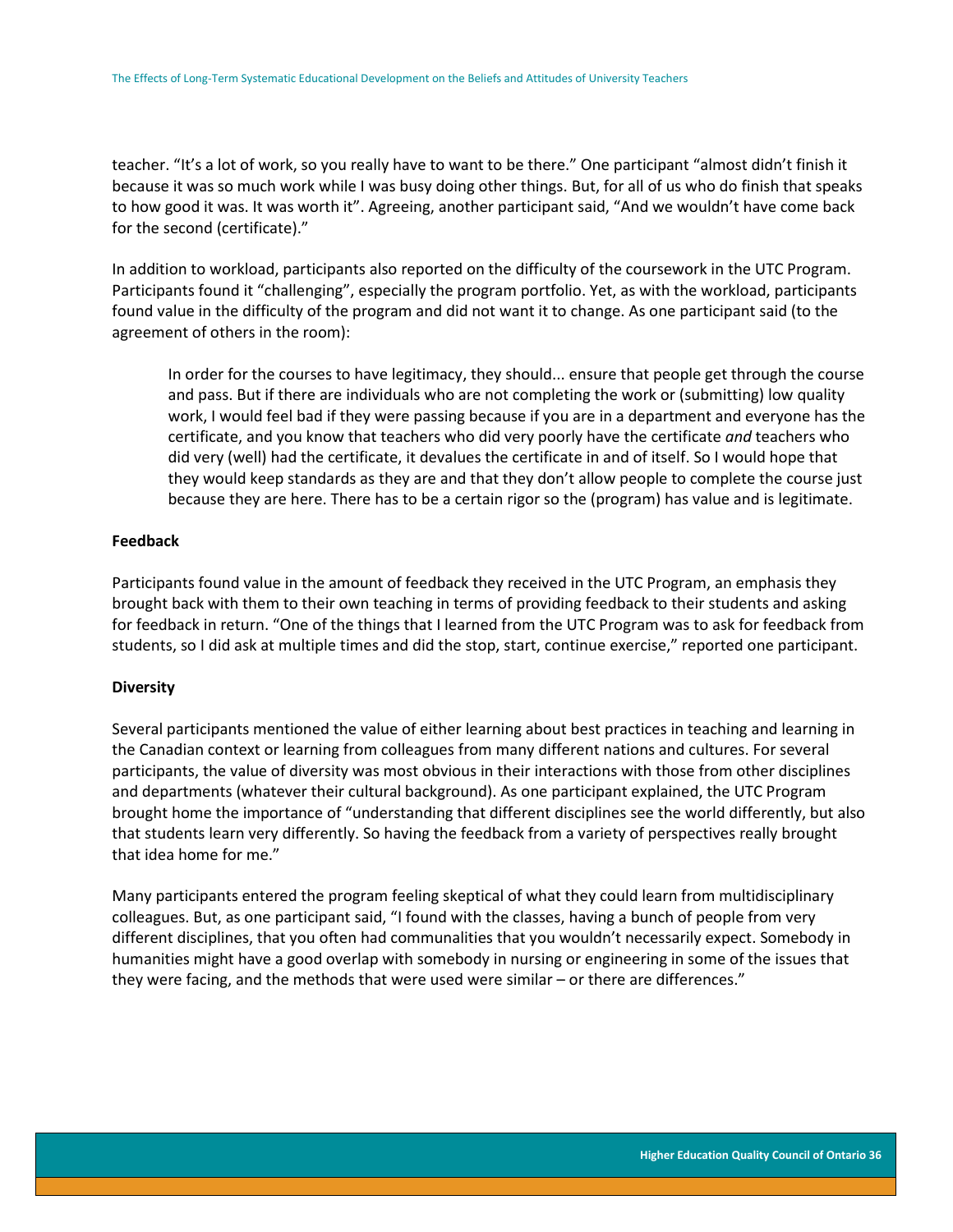#### **Experimentation**

Participants found that "you do form some bonds with other people in the (program) and you find that it is a safe (program) to bounce ideas around without having a repercussion on any future hiring in your own department, so you can kind of work things through." Other participants agreed that "we were really encouraged to experiment, and I really loved that (we could) take risks and it was okay.... I felt safe to be able to take risks and experiment and learn through that."

Through experimentation, participants found that "you open your eyes to more possibilities." They also found practical and immediate value in it. For example, one participant explained that "In the (Learning-Centred Teaching in Higher Education) class, during the group project, my group did Inquiry.... That was something that I had not done in a classroom before, so not only did I get to learn about it but I got to organize a workshop for the class, and then practice some of that."

#### **Learning Community and Networking**

Many participants found themselves surprised, even gratified, at the learning community they developed with colleagues in the UTC program and at the value of networking with like-minded colleagues from departments with whom they would otherwise have no contact.

The learning community aspect of the program seemed to hold the most value for early career faculty and sessional instructors, who frequently feel isolated. This social aspect of the UTC Program was recognized as an effective means to learn – "a real opportunity to put your heads together with other people and learn from them."

Participants also recognized that the social aspect of the UTC adds value when the program is over. Some participants reported feeling that the relationships they built with colleagues helped them persist in the program when they were feeling overwhelmed. As one participant put it, "I myself didn't come here for the social aspect, to meet people, but I think that once you are in, you do start to form those relationships and those friendships and that can be a factor that help people continue along with the program." Another agreed, saying, "those other aspects of it keep you coming back, or make you persist through to the end."

A sessional instructor predicted that, as the number of sessional instructors across campus who have completed the first level of the UTC Program grows, they should be increasingly able to act as supportive resources for each other – "so I think there are maybe bridges outside the department level, but maybe multidisciplinary and across departments as well, that began through this program."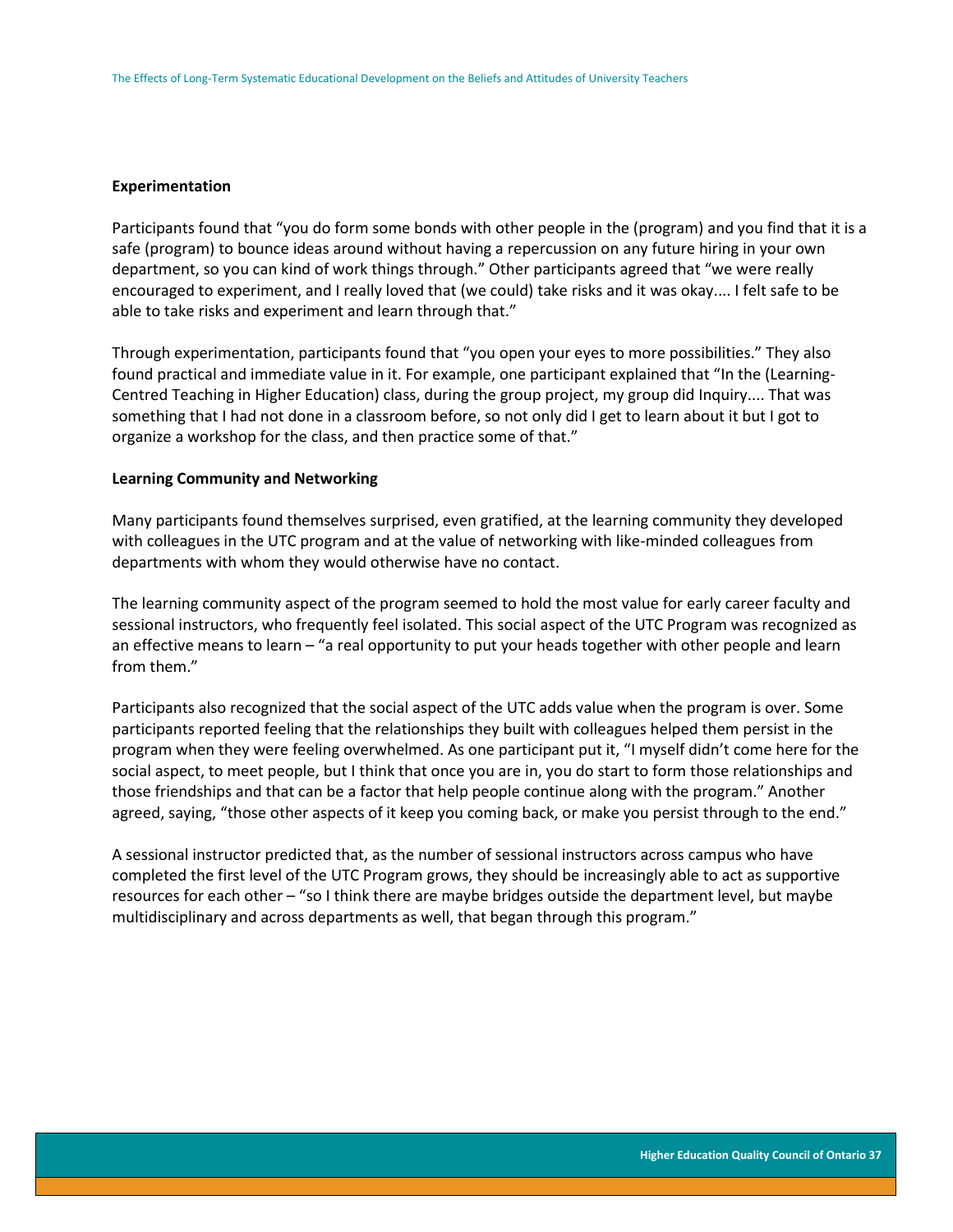#### <span id="page-38-0"></span>*2.4.3 Pedagogical Outcomes*

Of the responses identified in the pedagogical outcomes cluster, 77% were themed as scholarly teaching/intentional teaching/learning-centredness, 19% as constructive alignment and 4% as awareness/terminology/articulation.

#### **Awareness/Terminology/Articulation**

Appreciation for the benefits of learning the jargon and key concepts of scholarly teaching was expressed in relation to several themes, including program elements – "you got the language and the tools to actually implement what the department's curriculum needs." One participant singled out "concepts like [universal instructional design that were embedded in some of the courses" such as *Course Design for Constructive Alignment* and *Online Education*.

#### **Constructive Alignment**

Unsurprisingly given the role it plays in the UTC Program, constructive alignment emerged as a major theme, one that shaped how participants now understood course and program design. "Personally," one participant explained, "I now take that more seriously than just having a list of objectives on the course outline… now I seriously think… What is my time frame, what is the assessment? What are the techniques that I'll use for teaching?... (I am) more intentional in even creating the course outline and putting together the content." Others agreed, contrasting their current point of view with their past: "courses used to be improvised rather than designed. I had never heard of course design. I didn't even get to think that far ahead."

Consistent with what participants said about modelling in the UTC Program more generally, some noted how consistently constructive alignment was demonstrated in the UTC curriculum itself, which demonstrated the concept's value. "There are these different half courses and the core courses that you can take," said one participant, "but they're all kind of coherent and consistent with each other... I find that opportunities to make... links between the focus of particular courses and being able to link that back to the next one you do or the one you are going to take down the road is really helpful."

Transitioning into the next theme, participants also noted the effect that the concept of constructive alignment had already exerted on their work. In the words of a new sessional instructor (who completed the UTC Program as a graduate student), "I didn't have much guidance in my department for how to teach this particular course, so I used a ton of things from the UTC program... trying to create a constructive alignment between everything from defining learning outcomes to creating the assessments, and then aligning the learning methods." Another participant spoke of the effect the concept had on conversations with colleagues: now "I would be the one creating conversations with senior faculty about how the curriculum should be designed, and how our courses could fit into that framework. I think historically in our department the way in which we build the curriculum is based on what you want to teach."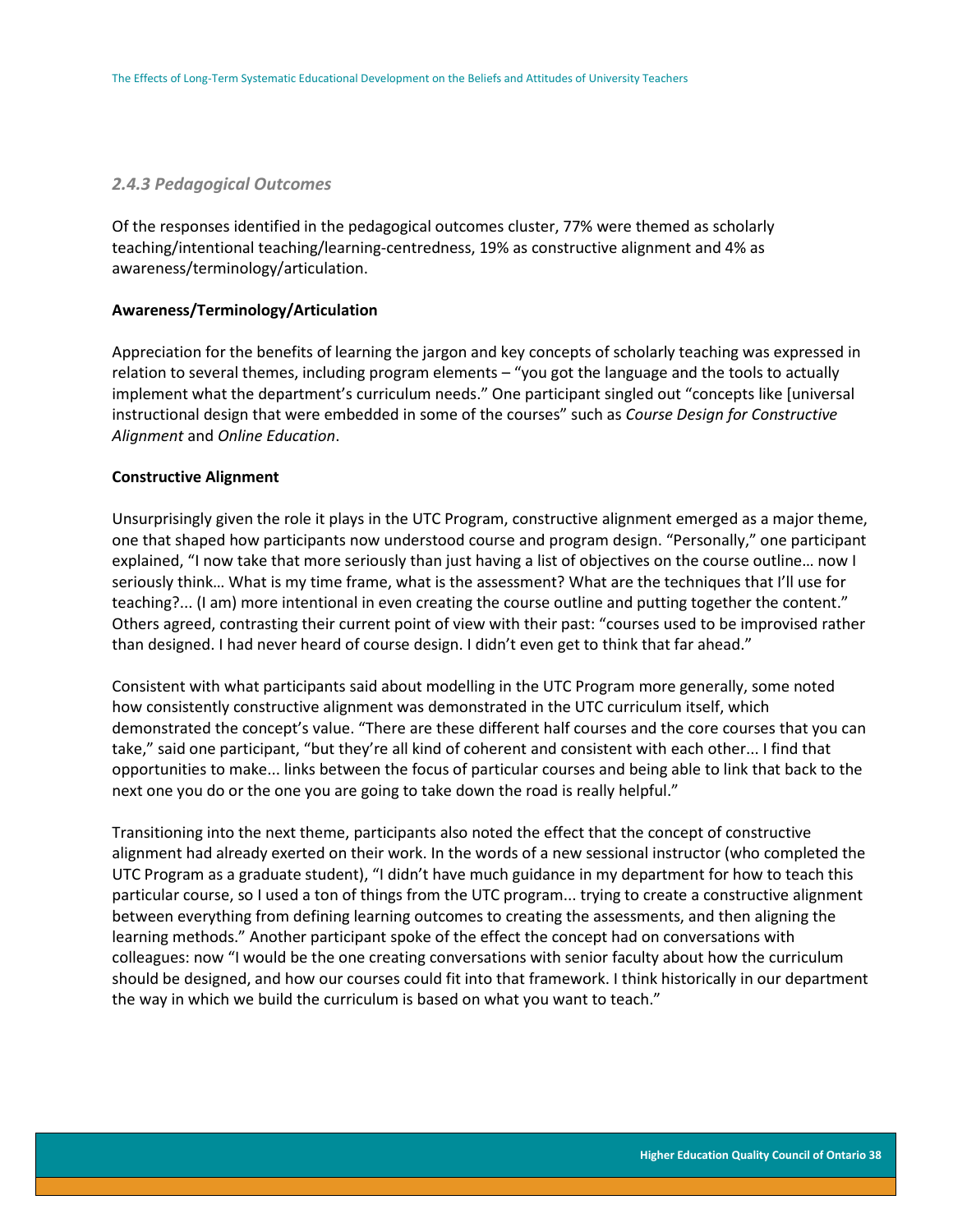#### **Scholarly Teaching/Intentional Teaching/Learning-Centredness**

The concepts of scholarly teaching, intentional teaching and learning-centredness are closely tied in the UTC Program, as becomes clear in the comments provided by our focus group participants. These concepts are imbued with attitudinal changes in addition to the more obvious cognitive and performative changes. One participant noted that "I probably never paid much attention to what my students thought or knew before they got it. They were just blank to me and I would just tell them what I knew" – an approach to teaching to which, he said, he would never return.

In general, thinking seriously about the roles students can play in their own learning was a revelatory experience for many participants. As one participant said, "This whole program is very much designed to be learning-centred teaching, so rather than worrying about covering all the topics and imparting knowledge you start thinking of the student as an active participant and ways to... get them more involved in their own learning." Now participants think in terms of "finding out what (students) know," providing signposts to help students make connections between classes, and providing students with rationales for what they are learning and why they are learning it in a particular way. One participant who tried the latter approach reported that students "appreciated me putting things in perspective and in context, telling them why I taught things in certain ways." Participants spoke of seeing students more positively, less as sources of frustration: "I go into my classroom with a much different attitude and I am trying to help everyone develop, from... the student who is struggling to the student who is more advanced. I think my attitude has probably been one of the biggest changes for me." Another said that, as a result of the UTC Program, "you are more likely to interpret problems correctly rather than making assumptions about the students being this or that... you are actually more realistic and pragmatic in determining what really is going on and coming up with the solution before things get too problematic."

Benefits aside, participants recognized that they face an uphill battle. As one explained, "At least in my context (students) have pretty much been habituated into a teacher-centred focus where they get two midterms and a final. And so when I give them assignments that require them to write, or be experiential, and where they are expected to talk in class and to contribute, that can be quite intimidating for them."

That comment relates to another aspect of scholarly and intentional teaching that participants highlighted: ensuring that they have good reasons for the teaching decisions they make. Participants connected their perception of the value of such reasoning to how it was modelled in the program through reasoning and theory: "You could have, and I am sure there (are) other universities that offer teaching training and they just give them tools, and they don't explain the rationale behind those tools. ... having that theory helped." Another participant connected rational theory to reflective practice, saying that the theory helped "you have a better understanding of what you doing and why you are doing it, and if things don't work out you can kind of develop a monitoring program to see how things are going, so it give you the tools also to research yourself, and make adjustments as needed."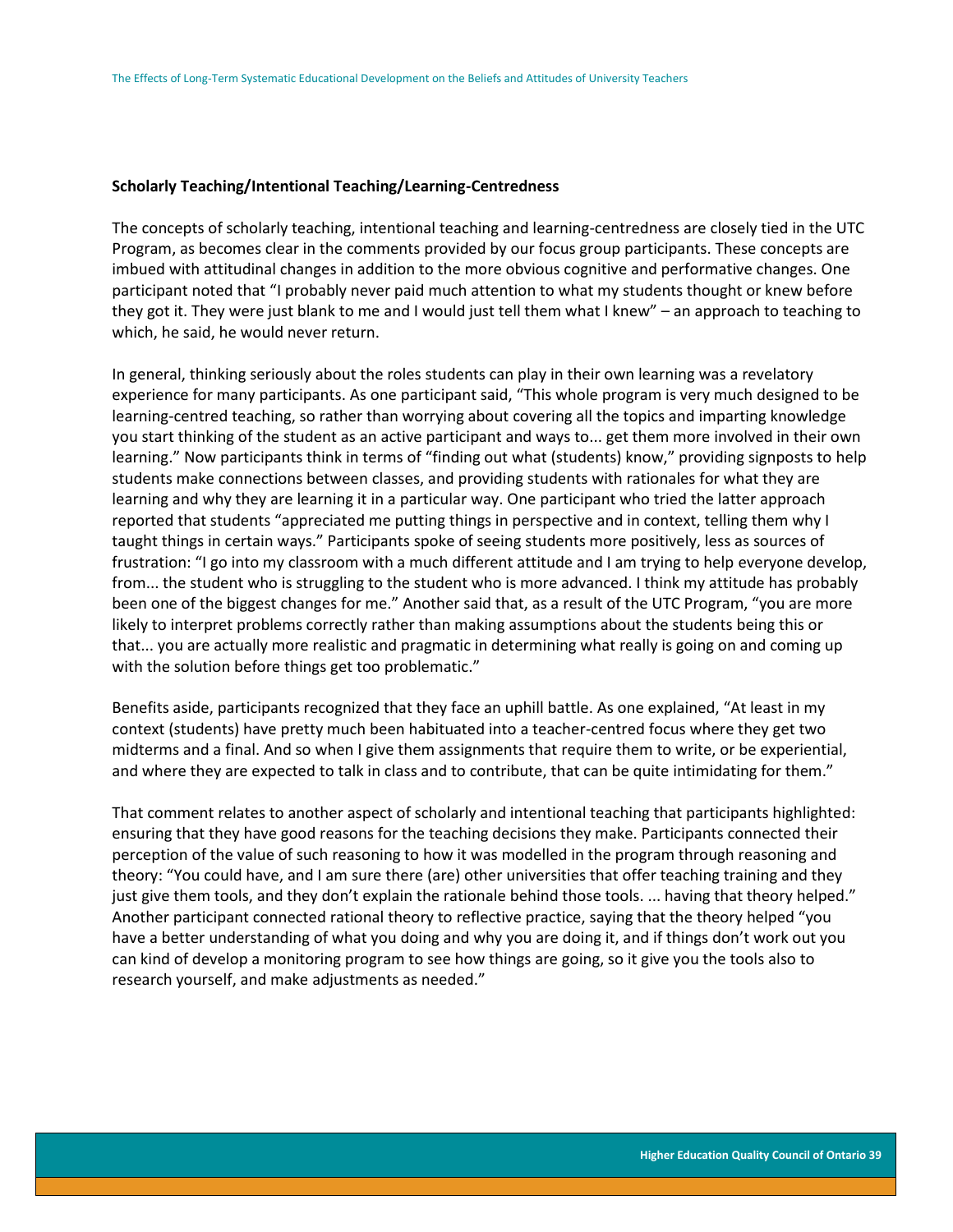Another participant connected the emphasis on creating a positive learning environment to the emphasis on having a solid rationale for teaching decisions:

I think with this program you become more aware of how important (it is to communicate) what you are doing and why you are trying to do it, and making sure that they understand the rationale and, buy into it. (It) becomes more and more apparent as you go along that it should end up in that everybody in the classroom is part of a team you know, rather than somebody standing there talking and they are all just absorbing like a bunch of sponges. You start thinking (of teaching) as more of a collaboration.

The importance of attending to the teaching and learning environment emerged in relation to classroom contact with students, but also to course materials. For instance:

A good example is my syllabus.... I went to a seminar in my first university and was told to write it like a legal document. So it was all punitive – 'you do this; you get that' – and so it was all very dry and intimidating. And now it's a complete 180, it's much more positive, it's much more conducive to promoting a positive learning environment, so I think that's a good illustration of how my attitude has shifted.

As participants internalized a learning-centred paradigm, they recognized that their identities as teachers were also undergoing some change. As one participant said, "I think that for me getting beyond just standing up there and just delivering information, (to) actually analyzing it more to (determine) how do I get this student to actually understand it... was going further than just being a lecturer. Now you are actually focusing on how to get the students to learn the information not just delivering." Another was quick to point out the value of this change: "I think becoming a more intentional teacher is probably one of the greatest benefits for me. Really reflecting on what am I doing and why am I doing it."

### <span id="page-40-0"></span>*2.4.4 Obstacles and Recommendations*

Of the responses identified in the obstacles and recommendations cluster, 69% were themed as recognition, 14% were themed as promotion/tenure/renewal, 10% were themed as mandate and 7% were themed as entitlement.

### **Promotion/Tenure/Renewal**

In the academic world, one would expect something like the UTC Program to become entangled with hopes and anxieties regarding renewal, promotion and tenure. Certainly, these concerns were raised as part of the motivation for many faculty members who enrolled in the UTC Program. They enrolled hoping that they would be able to "improve their (Student Evaluation of Teaching) scores" and thus improve their chances of advancement, as SET scores are still the primary 'measure' of teaching effectiveness at the University of Windsor.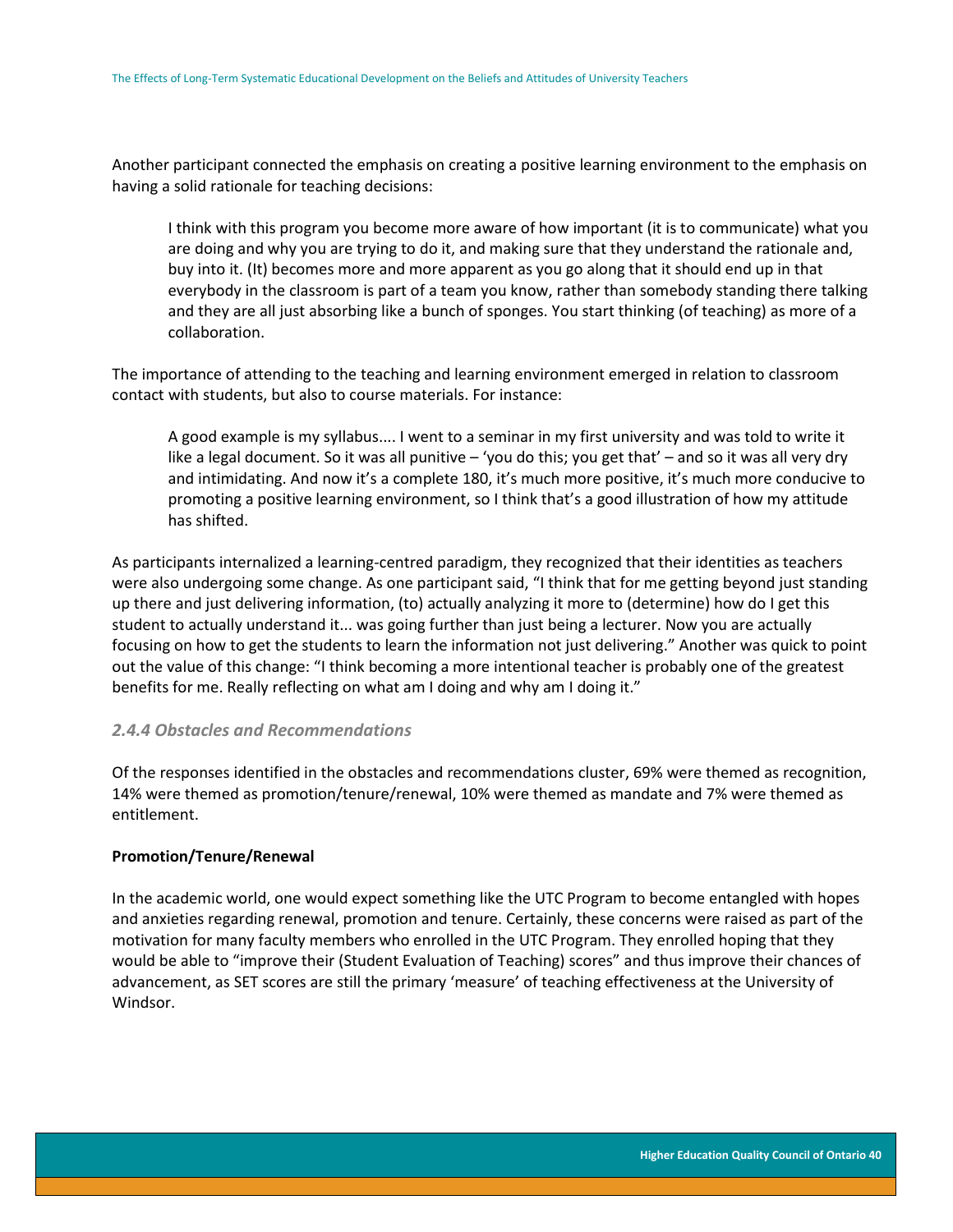Similarly, sessional instructors were motivated by reappointment and hopes of advancement. Sessionals, said one, "have already invested a lot of time and effort into their education and the way things are going... the only way to get any stability down the road, to have some stable employment, is probably going to be through teaching rather than research," so they have an incentive to become better teachers.

#### **Recognition**

Related yet distinct from such concerns were desires for recognition. Indeed, the theme of recognition emerged in three distinct forms: as a motivation for enrolling in the UTC Program, as an apparent consequence of the UTC Program, and as a desirable but not-yet-realized consequence of the UTC program. In regard to the first of these, SEDA accreditation was raised as an important consideration: "Having the UTC, which is recognized worldwide, is something extra for your career." Even those who did not enrol in the UTC Program for this reason believed that many others did "because they want to get some sort of accreditation, some sort of legitimization," that it may be helpful to "have a piece of paper that will kind of indicate that so if there are teaching oriented positions that open up, you are in a good position to apply for them and be considered."

Other participants spoke of recognition they were already receiving, either for having completed a UTC certificate or for what they had learned in the UTC program. This sort of recognition could be mixed, however, due to the reconstitutive effects of changing one's educational paradigm and the changes in thought, behaviour and speech that are part of that. One participant said:

It is almost as if you learned a different language, and so now I speak in a different language to what (my colleagues) are used to. And so that creates a little bit of an issue when it comes to being on the same page. I have some colleagues that have been interested in some of the things that I do in my classroom, but otherwise I think it may intimidate other colleagues; they don't want to interact.

Then we have recognition as a desirable but not-yet-realized consequence of the UTC Program. One sessional instructor said, "At an institutional level this program needs to be recognized ... as a way of gauging teaching effectiveness and professional development." Some were hopeful that recognition would come eventually, as the number of graduates grows and influences the teaching and learning cultures of their departments, faculties and institutions. To wit: "I would expect, given that the CTL offers this program, that as time goes on…, that kind of professional development would get incorporated into thinking about who you hire to teach rather than just what their expertise is or seniority, that sort of thing. They may start looking at what skills they have to offer, and (whether) they can even work with other people in the department.... As more and more people complete this program perhaps there would be a bigger network that would bring all these ideas into undergraduate teaching here."

Participants spoke of hope that decision-makers would eventually see the rational value of recognizing the benefits of UTC completion for their own programs. Said one, "I could see down the road ... they being quite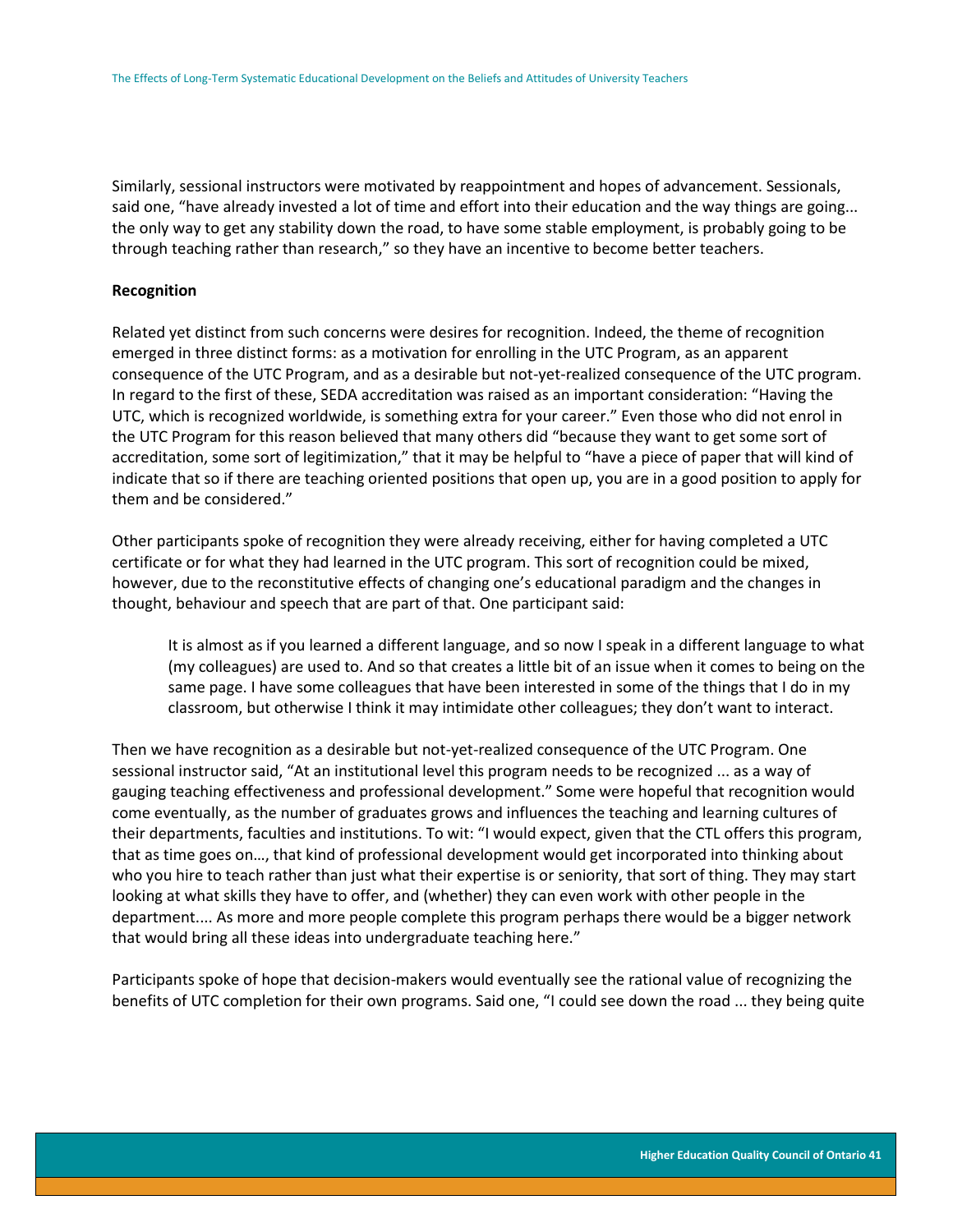keen on using the UTC program, or the ideas within the UTC program, to sort of inform some of the staffing of undergraduate courses to make sure that they still have a cohesive program."

Given that UTC participants learn about the cultural ubiquity of the instructional paradigm and have already experienced the difficulties of bringing the ideas and practice of learning-centred teaching into their work, it is sensible for them to speak of the issues they face in terms of cultural change. As one participant said, "We have our awards ceremony and (the deans) stand out and shake their hands and clap, but I don't know to what extent they really understand what it is that we are doing here, and what we are going through, and the impact it's having." Another participant, a graduate student, referred to the culture she faced in her department: "In my PhD committee I have had people who are very supportive that I have spent time doing the UTC program and other people who were very critical and said, you know, 'You spent all this time doing the UTC program; maybe you should spend that time more on your research'.... I think is part of the culture."

#### **Mandate**

Given the other themes in this cluster, one might predict that some participants believed that completion of a program like the UTC should be required for all (or new) faculty members: "I almost feel like this should be a prerequisite for any new hires, teachers." Participants recognized some of the difficulties that this would entail, such as resource limitations. In the case of the UTC program, one participant explained, "They would not have the capacity. I mean the mentoring is a huge part and that takes a lot of time from their schedules. If suddenly they were to double or triple the size of the program they would not be able to maintain the quality."

#### <span id="page-42-0"></span>**2.5 Exit Surveys**

Exit surveys were conducted with participants in the UTC program and the questions focused on program elements. We were concerned that the overwhelming positivity of the focus group data may have been the result of biases resulting from face-to-face communication or self-selection (12 of 23 participants). Thus, triangulation of data with the exit surveys, which were anonymous to all but the principal investigator, helped us decide whether the focus group data were trustworthy. In fact, once the exit survey responses were analyzed and clustered into themes, the results were consistent with the focus group data. In particular, the themes of professional needs, program elements, and obstacles and recommendations in the exit survey responses paralleled those found in the focus groups.

Exit survey responses to each question were themed by two members of the research team, using the same themes that were used for the focus group data.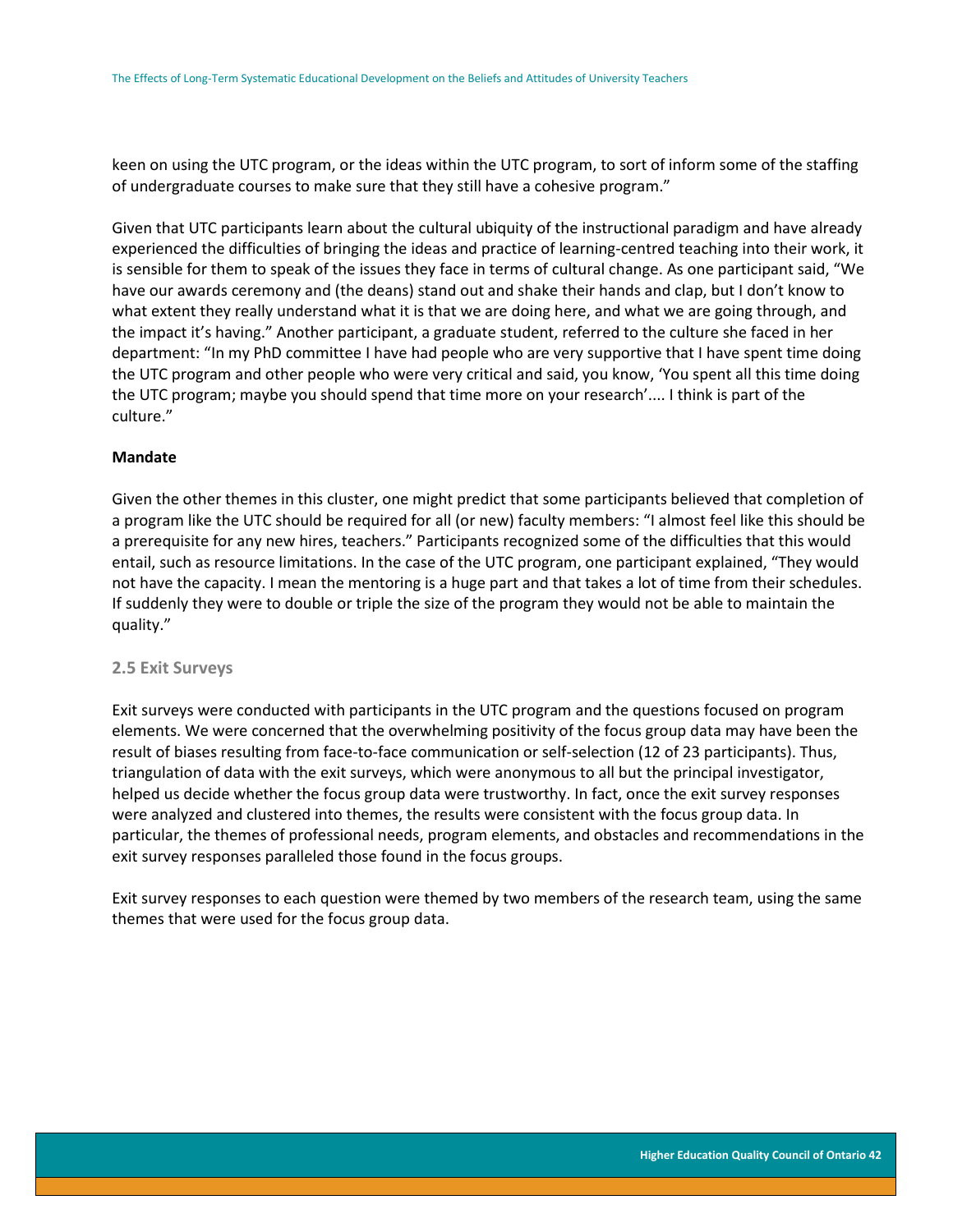#### **Question 1: Do you think this certificate will contribute to your professional growth? If so, in what ways?**

Of the responses to this question, 30% were themed as development/new opportunities, 22% were themed as scholarly teaching/intentional teaching/learning-centredness, 18% were themed as reflective practice/identity, 7% were themed as awareness/terminology/articulation, 7% were themed as confidence/anxiety, and 4% were themed as each of recognition, influence/leadership/change agency, diversity and feedback.

Participants spoke highly of the development and new opportunities for which they believed their experience in the UTC program had prepared them. "This program has opened many avenues for development," wrote one, who "imagined that it would help me with my teaching skills and it did much more than that. It helped me develop an informed scholarly approach to try out different ideas for improvement of curriculum, teaching methods, and assessments." Another participant wrote that the UTC Program "has greatly contributed to my professional growth. Through the certificate program, I have honed my skills in critical reading, critical thinking, writing, articulating thoughts and ideas, and giving and receiving feedback."

Some participants spoke more concretely about the opportunities available to them, such as employment "in corporate training, which would never have happened before" and a drive to "continue to challenge myself by enrolling in courses and workshops that would help me to improve on my pedagogical skills."

Several participants reported gains in confidence and reductions in anxiety, both "personally and professionally." In some cases, they wrote of a renewed belief in themselves, such as with one graduate student, who wrote, "I believe that these skills, beliefs and knowledge make me a better teacher and scholar in my Ph.D. studies and beyond."

An awareness of terminology and concepts related to scholarly teaching was mentioned, in terms of an "understanding of pedagogy/teaching jargon." In some cases this was connected to a change of paradigm toward scholarly teaching, intentional teaching and learning-centred teaching. "I feel that my own self view as a teacher has moved much more towards a facilitator of learning than before attaining the UTC," wrote one participant. Another wrote that "my attitudes towards teaching; my ability to use and learn from various teaching techniques and styles" had all improved. These changes in thinking and feeling were connected to their self-identities and to their status as reflective practitioners: "I have also learned a lot about myself through the UTC program, such as understanding and developing my beliefs and values around education, teaching, and learning."

The themes of recognition – "This knowledge of effective teaching helped me to obtain sessional teaching positions for a few terms" – and change agency, influence and leadership also re-emerged in response to this question.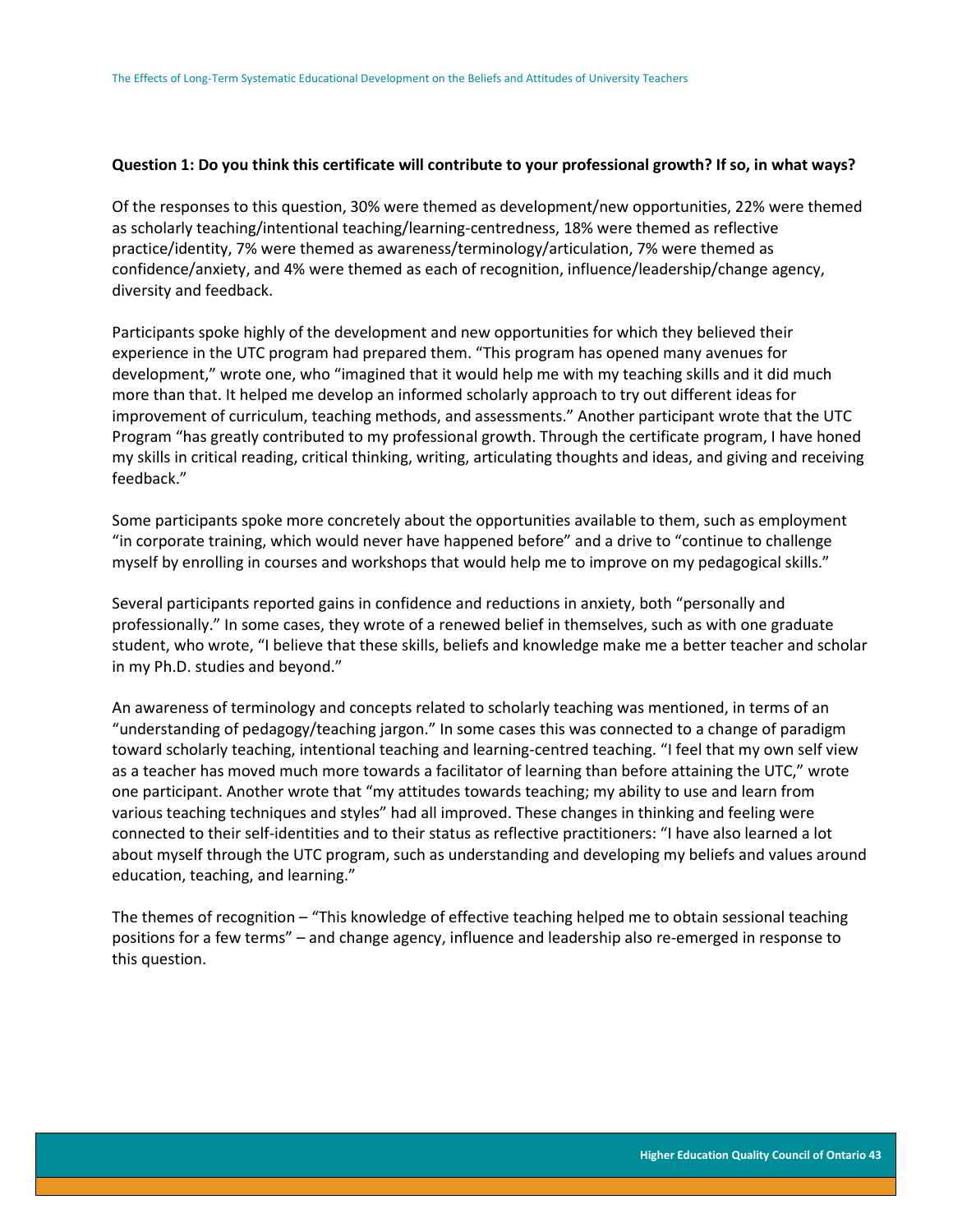#### **Question 2: What are the strengths of the program for you?**

Of the responses to this question, 29% were themed as instructors/program team, 17% were themed as learning community/networking, 10% were themed as feedback, 10% were themed as mentoring/modelling, 10% were themed as awareness/terminology, 7% apiece were themed as diversity, reflective practice/identity and constructive alignment/course design, and 3% were themed as readings/resources.

Surprisingly, the UTC instructors (program team) were recognized as a major strength of the program. As one participant wrote, "the whole CTL team work in unison, they are almost seamless in the flow from the office to the courses and one course to another" and "The enthusiasm of the faculty and staff are infectious." The issue of integrity was also raised: "What I appreciated the most is that they are consistently practising the very concept they are teaching, they are open to feedback. They act on the feedback and make appropriate modifications, if not they let us know the justification behind it."

Related to that theme, participants also called attention to the modelling and mentoring in the program as "very supportive and helpful." One participant wrote about this at length, saying, "I have really enjoyed the process of getting to know my mentor and my mentor getting to know me. This has supported a depth of feedback from my mentor that is seldom found in a classroom, and I really appreciate the trust that has been built, the guidance, thoughtful questions, etc."

That brings us to the third strength: feedback. "They gave us intense and thorough feedback on our submissions," wrote one participant. "Constructive feedback with repeated opportunities had helped me to improve in many areas," wrote another.

Continuing the social orientation of the UTC Program's identified strengths, participants highlighted the learning community that developed over the course of their year in the program and the diversity of colleagues. "During the course," one participant wrote, "group work is encouraged and the members of the group were usually diverse in disciplines, and in experience," which contributed to the emergence of "a vibrant learning community." For some participants this was especially important, as with one who wrote, "Networking with different facility members brought me out of isolation."

Constructive alignment – "I loved being in intentionally designed courses, where the learning methods, learning outcomes, assessments, and feedback were aligned" – and the development of awareness of terminology and concepts regarding scholarly teaching were strengths for some. One enjoyed "learning the evidence behind various teaching methods." Another found that "the program has definitely cleared up a lot of misconceptions I had about teaching prior to enrolling in it" because "the reading material was very high quality and the subsequent required writings helped force me to critically think about them." Some wrote more explicitly of reflective practice and the readings and resources provided as strengths.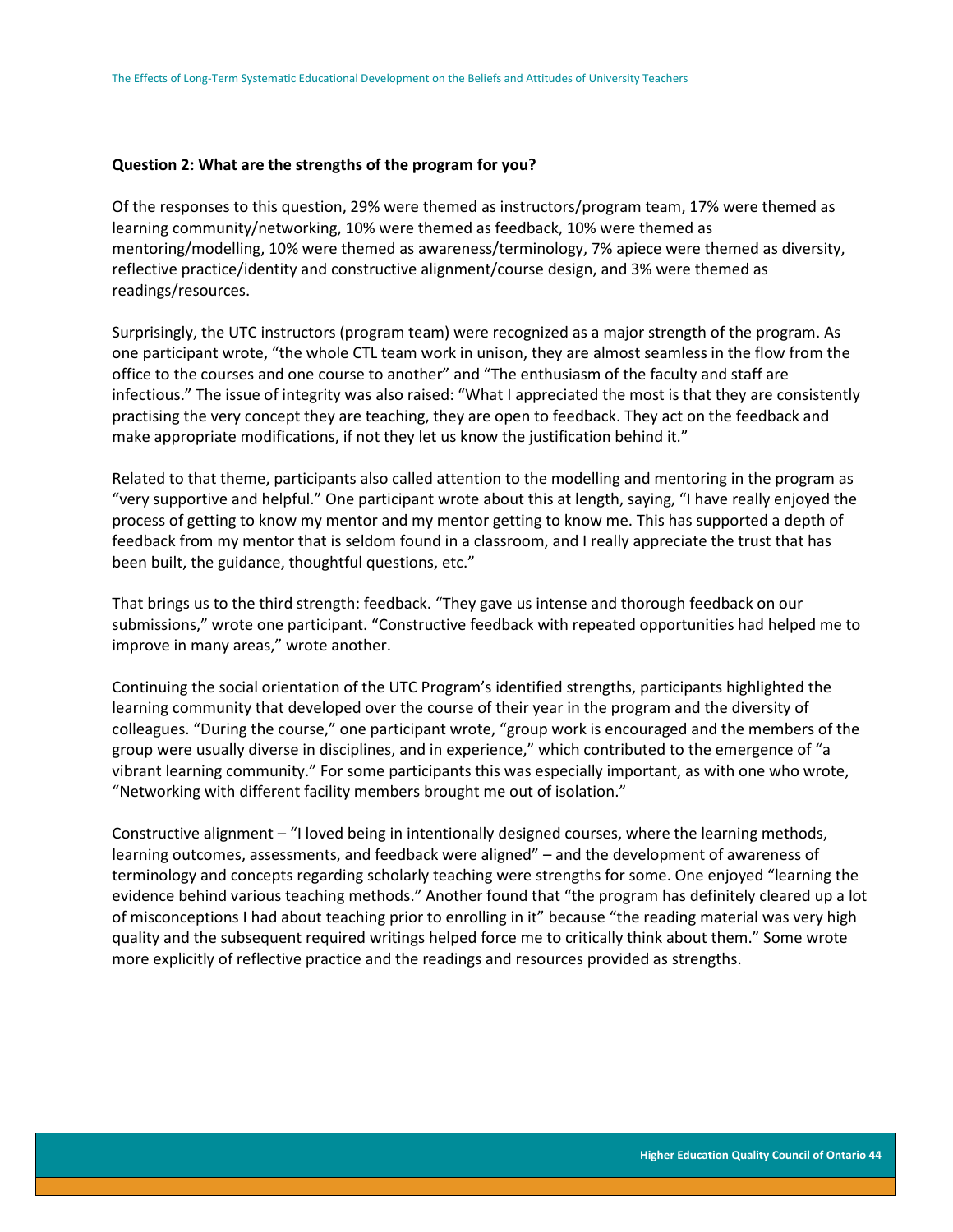#### **Question 3: What changes would be helpful?**

Of the responses to this question, 37% were themed as positive or satisfactory outcome, 18% were themed as feedback, and 9% apiece were themed as diversity, instructors/program team, simulation/practice, recognition, and learning community/networking.

The most common response was that the experience and/or outcome had been so positive that participants did not want the UTC program to change. One participant wrote:

I came to academia quite naïve, I think. I believed that academia was about learning, and I have now seen a lot of misalignment (in processes, in behaviours, etc.). The UTC program, however, has helped me to be rooted in my beliefs in the power of an education to (bring about) learning and positive change. It has helped me to connect to others who also care about learning and education. Without the UTC program, I would feel pretty alone and confused in academia, to be honest.

Still, among those who did recommend changes, some themes emerged. Nearly all of these suggestions came from participants in the first cohort of the UTC program, as things were still being tested. These suggestions were the same as those made in regularly reviewed course evaluations. Whenever it was possible to address them without causing dramatic differences in the UTC experience from cohort to cohort while study was ongoing, they were addressed.

Regarding feedback, one participant wrote, 'I would not mind having something like your own progress report in stages from instructors," and another would have liked "A better understanding of what the final project entails to receive the certificate. I think at the end of each class there is time spent discussing how the assignments during that course meet the end competencies for the certificate. Examples would be helpful." Continuous assessment and feedback are now part of each of the full credit courses and regular attention to the final program portfolio has been incorporated into the mentoring guidelines. In addition, participants can now peruse copies of successful program portfolios from past participants, which was not possible in the program's first year.

Another suggestion pertained to diversity: "Perhaps having more different instructors than the same ones for each course. For instance, if it would have been interesting to have someone who came in to present lectures within the course, because it would have provided a different perspective." Part of the long-term plan for the UTC Program is to bring in teachers who have completed all three levels so that the program is continually infused with new ideas and perspectives. At the moment this is not yet possible (and lectures are generally avoided). In the first course, *Learning-Centred Teaching in Higher Education*, guest facilitators such as educational developers and scholars in our Visiting Fellows Program, are invited to lead interactive sessions when relevant and appropriate to the course, facilitating discussions and activities on topics such as inclusive education, Universal Instructional Design, technology, reflection and autonomous learning.

Yet some diversity was not perceived as helpful in at least one case regarding the instructors, as a participant noted, "I think it would have been helpful if teams in team-learning scenarios would have been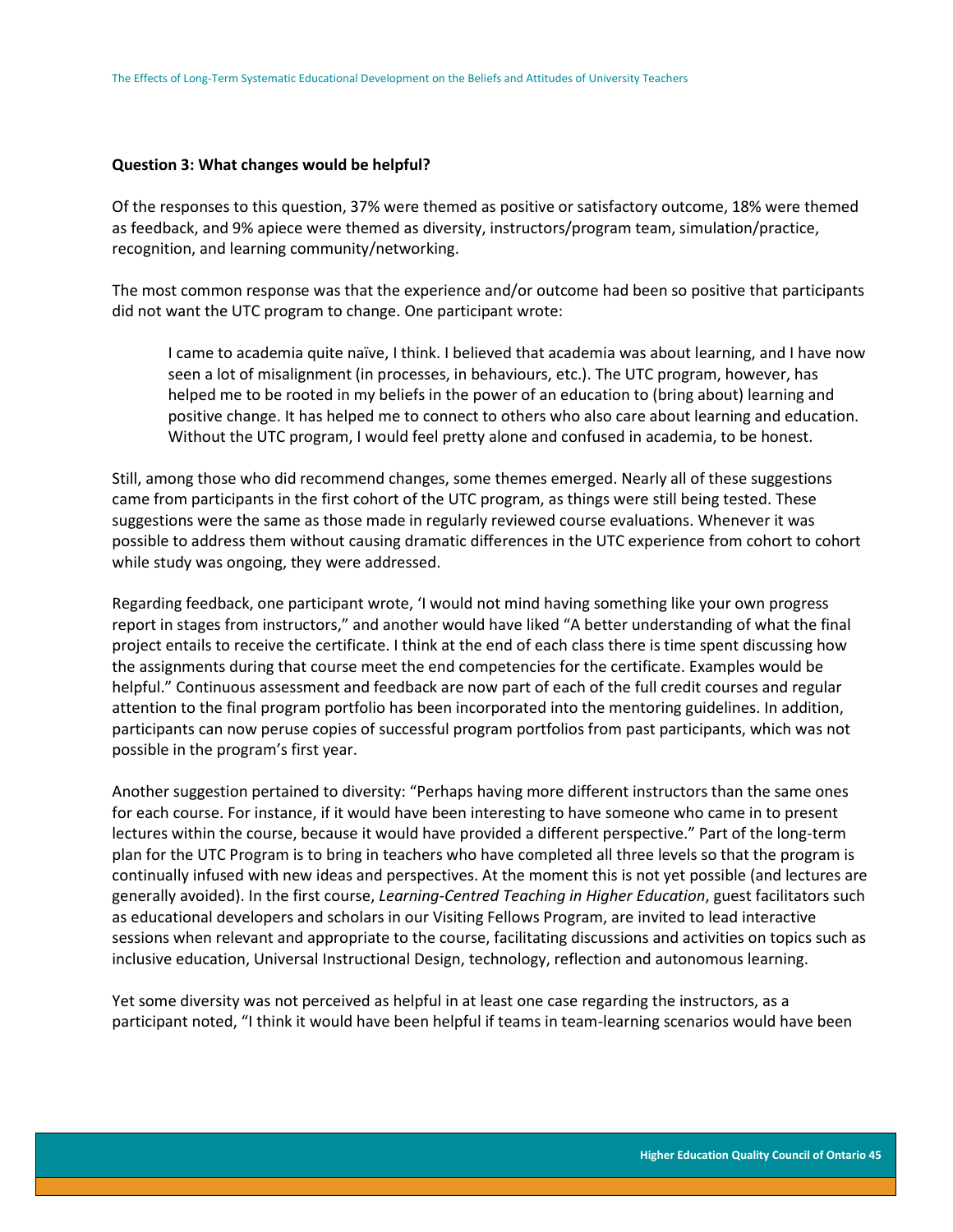planned more efficiently as there were some courses that seemed wherein the teaching styles of the instructors clashed." In one of the years one teaching pair struggled to collaborate successfully.

One participant wanted more opportunities for simulation and demonstration, writing, "I would recommend to include more opportunities for participants to demonstrate in practice the theories and concepts they are learning. I felt that it would have been more effective for me if I had more chances to do presentations/demonstrations in front of peers and/or random/selected participants." More opportunities to practice were integrated in the program in successive years based on end of course feedback.

Finally, some suggestions we are powerless to act upon, though we may agree with them wholeheartedly. One of these pertains to recognition: "The only challenge that I have had is that others in my department do not see the value of it. For example, my Ph.D. committee has criticized me for the time that I have devoted to the UTC program. I don't regret it for a second though. I have tried to convey the value of it to my committee, but unfortunately I work with some pretty close-minded people."

## **Question 4: Have you spoken to any colleagues outside of the UTC program about teaching and learning informed by your experiences or accomplishments in the UTC? (Feel free to briefly describe.)**

Every respondent (100%) answered affirmatively and all reported a positive outcome. Participants reported speaking with colleagues at other universities, in addition to colleagues and superiors on campus. One graduate student wrote:

I like to disseminate various tips and suggestions to my colleagues. I have even presented some teaching techniques and experiences at my [Faculty] research lab (name excised) during weekly meetings. I have volunteered for the last two years with the GATAcademy<sup>5</sup>, and this past year brought a fellow colleague (name excised) to help present to new GAs and TAs (where X was able to present teaching and learning tips he learned from me and his own experiences as well).

## **Question 5: Has your development in the UTC contributed to any changes at a course, research, department, faculty, or institutional level? (Feel free to briefly describe.)**

 $\overline{a}$ 

Of the responses to this question, 21% were themed as scholarly teaching/intentional teaching/learningcentredness, 21% as development/new opportunities, 17% as influence/leadership/change agency, 14% as constructive alignment/course design, 10% as learning community/networking, 7% as research and 3% as recognition. In addition, 7% said that they did not know the answer.

As one participant wrote, "Without the UTC program, I imagine that my Sessional Instructor experience would have been far less scholarly and less effective for students – the students and I have the UTC program

<sup>5</sup> GATAcademy is the University of Windsor's annual induction and pedagogical orientation event for graduate assistants and teaching assistants (GAs and TAs).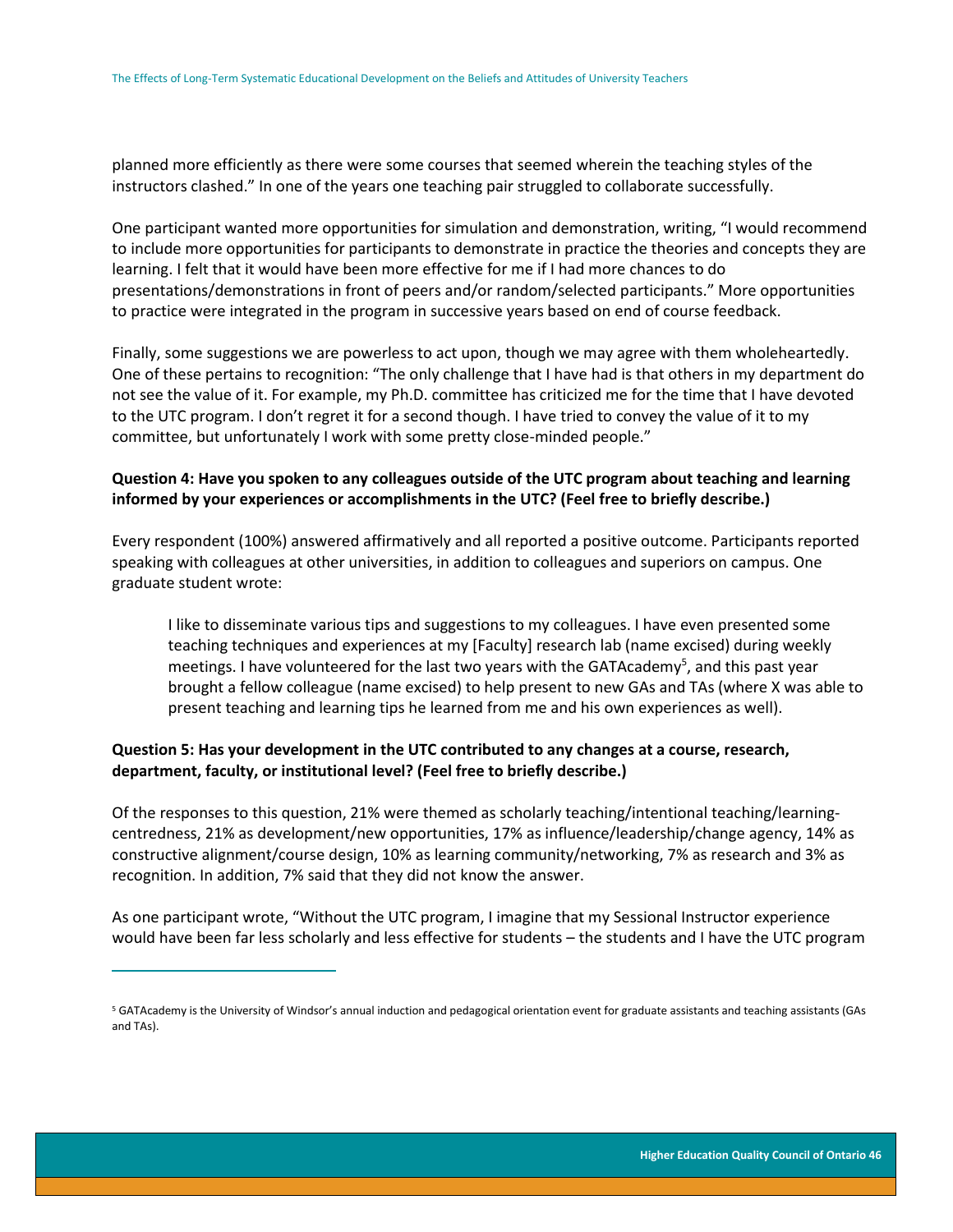to thank for making our learning experience more meaningful!" Aside from some vague benefits and recognition, participants mentioned a variety of specific changes that resulted from their education in the UTC program. Among those themed as development and new opportunities, one graduate student participant wrote:

At a course and department level, my UTC work has informed the active learning workshops that I have developed for the courses that I have been the Graduate Assistant for. For each of these workshops, I aligned learning outcomes, learning methods, and assessments (often drawing alignment to the Professor's assignment). I have utilized various skills and knowledge from the UTC program to do so, e.g. creating lesson plans, an alignment table, a pre-assessment survey, etc. For example, I created a workshop on presentation and report writing skills (drawing on the UTC lecture course that I took) and a workshop on how to write a take home exam (identifying performative learning outcomes, as I learned in the CDCA course). I have also developed a workshop on ethics and professionalism that I have taught with a graduate engineering class. I adapted and shared this workshop with several business ethics classes ... broadening the workshop development and facilitation for an interdisciplinary network and audience. These workshops included online preassessment surveys with questions that aligned with learning goals based on a brief literature survey. The student responses of the survey further defined the learning outcomes and were integrated into in-class activities.

Many of the changes related to scholarly teaching, intentional teaching and learning-centredness (as well as constructive alignment) and extended to their identities as researchers – "I tend to look at my research efforts differently, and am keener to incorporate pedagogical impacts into my thoughts, notes and publications." The effects of the UTC program on the integration of research and teaching were especially pronounced for a graduate student participant, who wrote:

At a research level, I participated in the annual Windsor-Oakland conference and presented work that I did as a Sessional Instructor. I introduced active learning field trips into a course that had previously been taught as a lecture-based course. The poster received the international Dr. Wilbert J. McKeachie poster award. Based on the feedback that I received at the conference, I wrote a journal paper that has been accepted (and is in print, 2013) in [international disciplinary journal]. … The importance of the relationship between theory and experience, a theme explored in this research, is knowledge that I gained and experienced in the UTC program. I utilized constructive alignment theory (from the CDCA course) and Dewey's 'Experience and Education.'

The learning community that developed for participants as they moved through the program was mentioned several times in response to this question. It clearly had a powerful effect on many participants, such as one who wrote, "I have had the opportunity to be part of (a) faculty learning community that fosters and promotes teaching-based research and that has been the most exciting avenue for me personally." Yet others found that their learning communities were being extended and new opportunities arising as a result. In one case, "Based on the project completed in constructive alignment course, I am working with a community partner on how we can offer the course that I developed to meet their orientation needs. The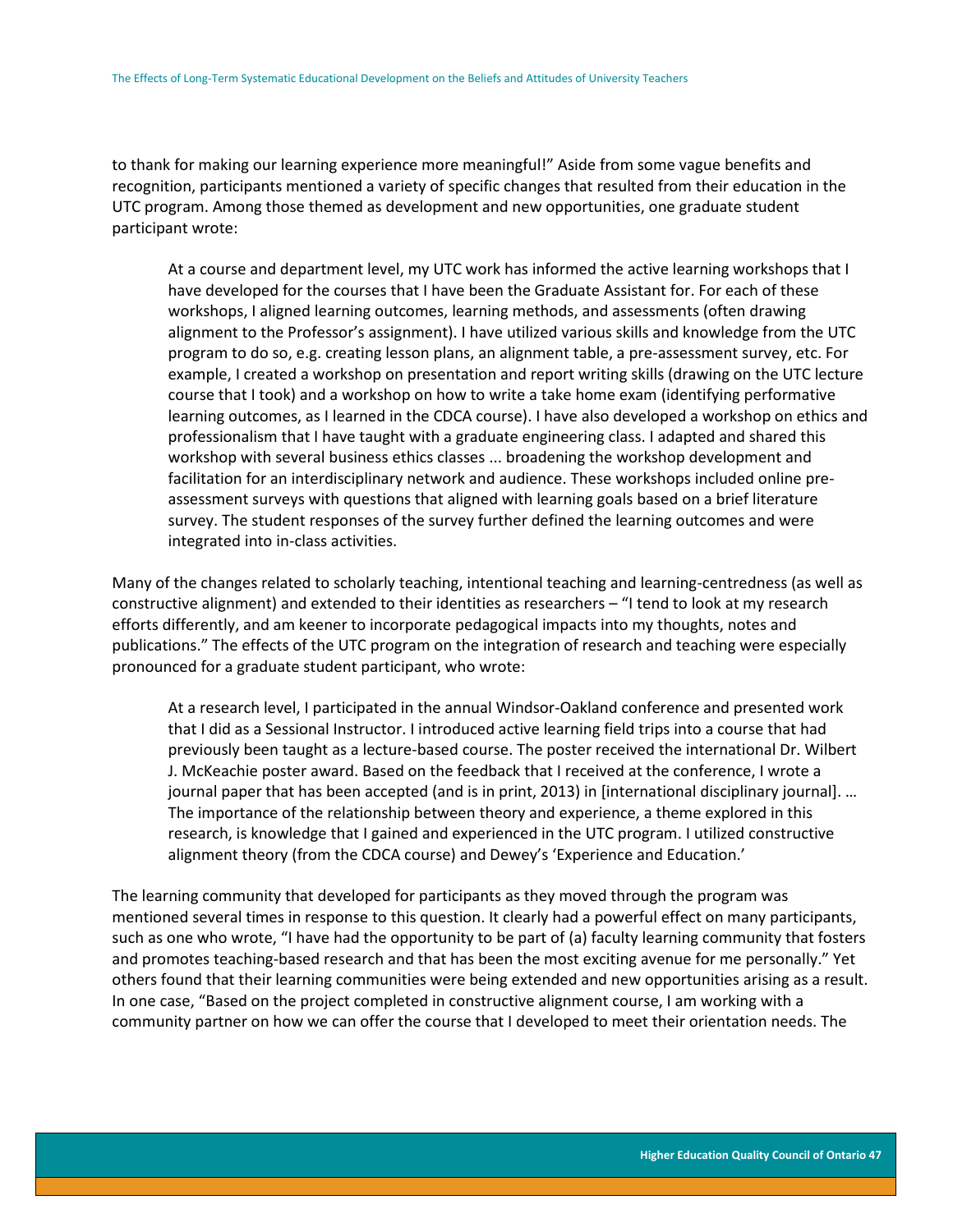course they are looking at is the hybrid form that I developed in conjunction with (the Online Education course)." In another case, "Through the UTC network, I have been asked to participate in several committees (e.g. the GATA awards committee and the CLIF research proposal committee)."

Finally, several participants spoke of broader change agency and leadership, attempts to influence teaching and learning beyond the narrow confines of their courses. One participant wrote, "I am trying for some changes to be made especially towards the standard feedback system used (i.e. the policy of having the SET scores as the only quantitative metric for evaluating teaching)." Another used her UTC education to inform community outreach: "At a faculty level, my work with the [disciplinary] outreach program has been greatly influenced by my UTC program learning. I clarified learning outcomes and aligned learning methods for a workshop for high school students to learn about [the discipline].... This semester I am facilitating this workshop with other engineering graduate students in local high schools."

# <span id="page-48-0"></span>**3 Discussion and Implications**

We are pleased with the trends emerging, though caution must be taken when generalizing from the results due to the small sample size, missing data (especially from the first cohort of participants) and, in the case of the learning plan results, the small number of matched pairs.

## **1. How does involvement with the UTC Program impact participant beliefs and attitudes about teaching and learning?**

The focus group and exit surveys revealed that people were motivated to enrol in the UTC for a variety of reasons, most commonly for professional development but also to improve their student rating scores, their chances of reappointment, advancement or career stability, as well as the hope for improved recognition, accreditation and legitimization. Despite the fact that most did not enrol specifically to achieve a change in belief or attitude, overall there was a significant increase in learning-centred attitudes and beliefs based on comparisons of pre- and post-program results on four Inventories (TPI, PAEI, ATI, TGI), pre- and postprogram teaching philosophies, and comments from the focus groups. The latter were especially helpful in providing insight into the impact of the UTC Program on participant beliefs and attitudes about teaching and learning.

Graduates of the University Teaching Certificate Program showed a significantly increased alignment with the developmental perspective of the Teaching Perspective Inventory, as inferred from comparisons of their pre- and post-program scores. According to the developmental perspective, "*Effective teaching must be planned and conducted 'from the learner's point of view'….* The primary goal is to help learners develop increasingly complex and sophisticated cognitive structures for comprehending the content" (Pratt & Collins, 2001, p. 3). Increase in this perspective was expected, as the structure of the UTC program is largely consistent with the developmental perspective, so it has been modelled for at least eight months by the time participants graduate from the program. However, the much larger increase in the social reform perspective was entirely unexpected. According to the social reform perspective, "*Effective teaching seeks*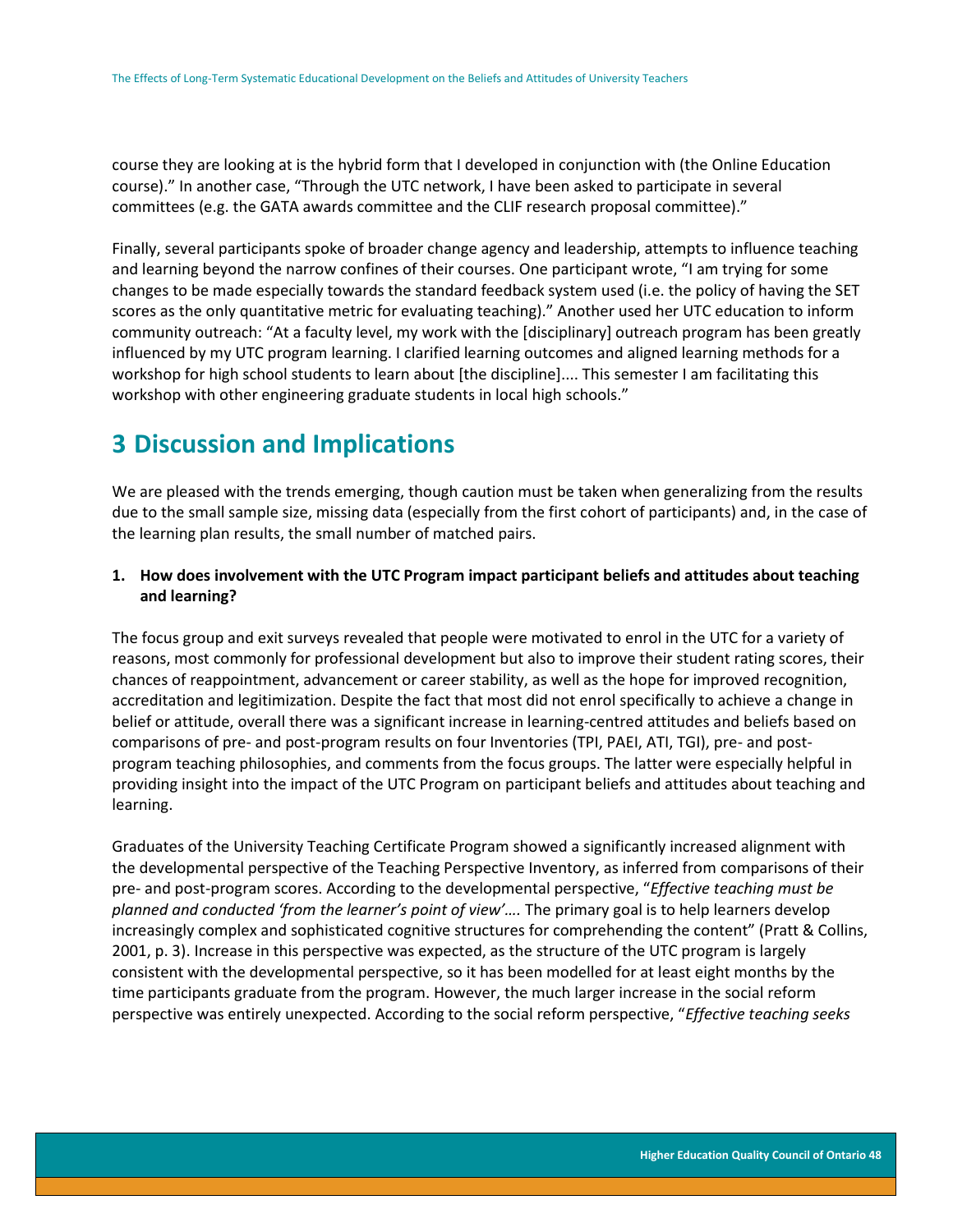*to change society in substantive ways.* From this point of view**,** the object of teaching is the collective rather than the individual. Good teachers awaken students to the values and ideologies that are embedded in texts and common practices within their discipline" (p. 3). We believe that it may be the result of the greater awareness UTC graduates have regarding the culture clash between the teaching culture of contemporary academia and the culture espoused within the learning paradigm – that is, the culture of scholarly, intentional teaching. Anecdotally, many participants who try to implement changes in their course designs, assessment plans and lessons report frustrations as the result of encountering multiple, seemingly arbitrary bureaucratic obstacles. Though unexpected, this increase in the social reform score does align with the UTC Program's goal of changing university culture.

The Philosophies of Adult Education Inventory (PAEI, Zinn, 1983, http://www.labr.net/apps/paei/) is intended to help academics situate themselves relative to some popular philosophical categories. Because the TPI perspectives and the PAEI philosophies have potential parallels, we expected consistent patterns of change between the two inventories over the course of the program. The unexpected inconsistency between the post-program PAEL results and the post-program TPI results may lie in the fact that the PAEI is a much blunter instrument, one in which scores tend to appear elevated in both pre- and post-program PAEI results, perhaps because participants do not fully understand the meanings and implications of its statements; it may be too easy to 'agree with everything,' and meaningful agreement and disagreement with the statements may require a more nuanced understanding of the implications than most participants could be expected to have. Although the PAEI has proven a valuable reflective aide, we have found that when the philosophies are discussed in detail, participants evince surprise at the philosophical implications of their choices. Some participants also object to being classified as behaviourist in the PAEI, as the term has acquired distasteful and misleading connotations in recent decades, so it is possible that they learn to deliberately avoid giving answers that might classify them in that category when they retake the PAEI postprogram. The PAEI scores that increased significantly in the post-program results were those for the progressive and humanist philosophies. A progressive philosophy stresses an experiential, problem-solving approach, while a humanist philosophy is based on the assumption that humans possess virtually unlimited potential, with emphasis on personal growth and self-direction (Zinn, 1983). While these philosophies do not parallel the perspectives that showed gains in the post-program PAEI results, they are both associated with actively engaging students in the learning process and focusing on student learning needs.

The Approaches to Teaching inventory showed a significant decrease in the Information Transmission/Teaching Focused (ITTF) approach to teaching over the program. The Conceptual Change/Student Focused (CCSF) approach to teaching increased, though not significantly. This suggests that participants were significantly decreasing in teacher-focused behaviour and showing a trend to increase in student-centred behaviour. The post-program results in the ATI are encouraging, trending in the anticipated direction.

Some scholarship suggests that academics' conceptions of teaching and learning also influence their students' conceptions of and approaches to learning (Sheppard & Gilbert, 1991), that student-centred or learning-centred academics influence students to adopt deep learning approaches focused on creating meaning and understanding, whereas teacher-centred academics were likelier to influence students to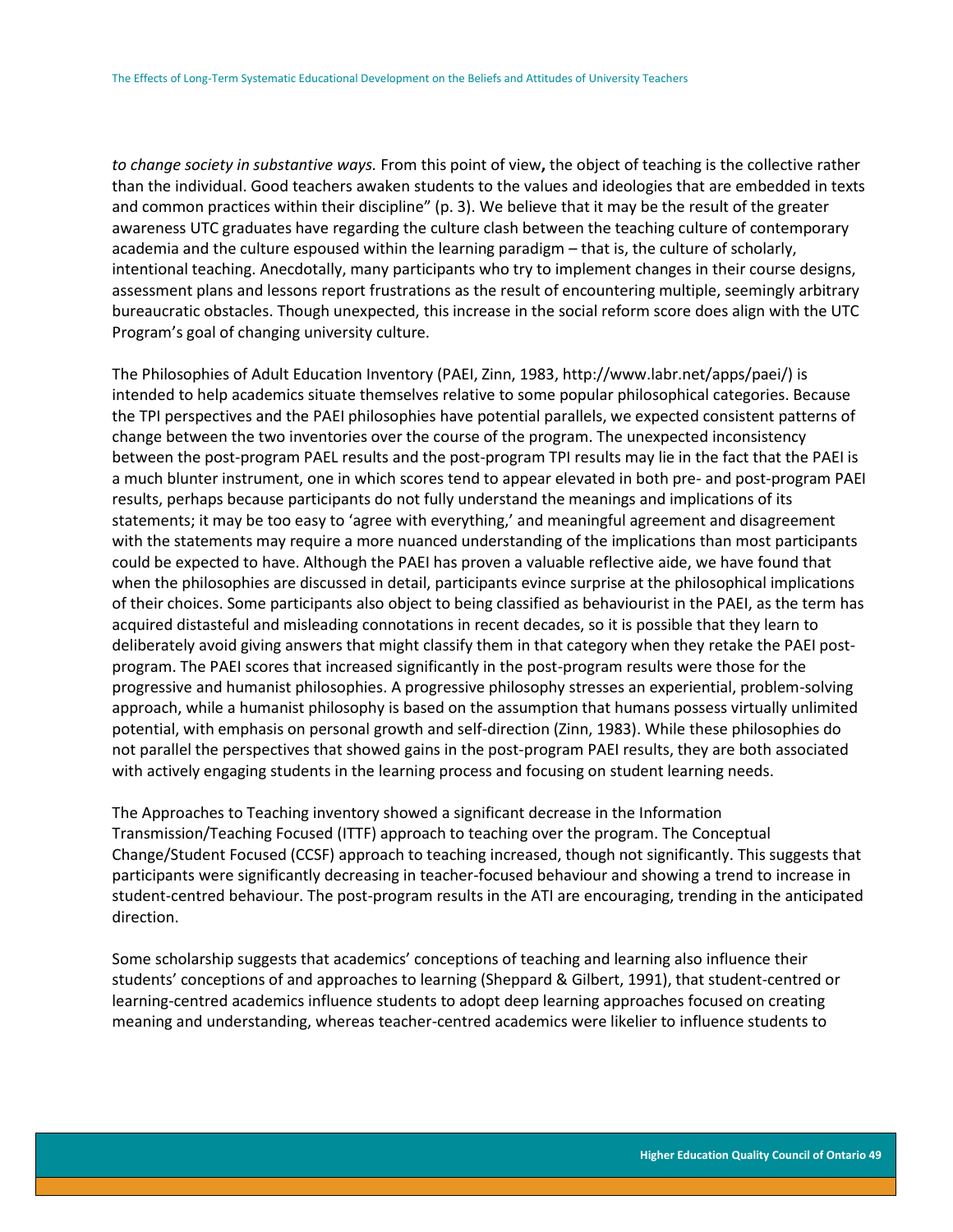adopt surface learning approaches focused on memorization and reproduction (Prosser & Trigwell, 1999; Kember & Gow, 1994). This suggests that the changes in the participants are likely to lead to changes in student learning.

The Teaching Goals Inventory examines the intended focus of a teacher in a course. Responses are categorized into sets of priorities: higher order thinking skills (HOTS), basic academic success skills (BASS), discipline-specific knowledge and skills (DSKS), liberal arts and academic values (LAAV), work and career preparation (WCP) and personal development (PD). The results of the TGI were quite surprising in that we did not anticipate such an extraordinary increase in the DSKS score. Indeed, this result will be surprising to many people, as the suspicion that educational development programs are too generalist and too dismissive of the unique educational needs of academic disciplines and professions to be of use to academics is commonly raised in arguments against programs like the UTC. We believe that the explanation for this result lies in the conception of scholarly teaching used, in which participants are expected to relate everything they learn to their work as teachers of particular disciplines, find models from their disciplines, and focus attention of the disciplinary contexts and implications of threshold concepts and authentic assessment tasks.

The focus group and exit survey data were unexpectedly positive, so much so that we found ourselves unwilling to trust either data set until we saw that they supported each other. Nevertheless, and although the results are quite encouraging, it is possible, for instance, that many of the same participants who returned the exit surveys were in the focus groups, and thus we may have received information from the same participants twice. This would not necessarily imply that the information was misleading or false, and it should be remembered that the exit survey data were provided anonymously, so the anonymous written surveys act well to support the oral focus group results. The findings show a clear impact of the program as perceived by the participants. A major change was in how participants perceived their own influence, leadership and change agency, as they expressed a greater awareness of opportunities to contribute to educational progress in their departments and faculties. This is highly consistent with the other findings regarding embedded and distributed leadership, capacity-building and networking in academia (Wright et al., 2014).

The increase in confidence and decrease in anxiety reported by many participants during the focus groups and in the exit surveys may indicate a change in self-efficacy, that is, a change in the degree to which participants believe they are competent to achieve their teaching and learning goals, called efficacy expectation, and the belief that one's actions will in fact lead to the achievement of such goals, called outcome expectancy (Prieto & Myers, 1999; Bandura, 1977, 1997). Larger increases in self-efficacy are associated with long-term programs such as the UTC (Postareff, Lindblom-Ylanne & Nevgi, 2007), so a result of that sort would not be surprising here. Although there is no logically necessary relationship between selfefficacy and confidence, and people often under- or over-estimate their own competence, there is some indication that high self-efficacy scores may correlate positively with other variables related to teaching competence, such as selection of teaching practices, persistence, risk-taking behaviours, effort, adaptability, the use of diverse methods and openness to collaboration (Akbari et al., 2009; Bumen, 2009; Gordon & Debus, 2002; Ashton & Webb, 1986; Gibson & Dembo, 1984). There may also be a relationship in the other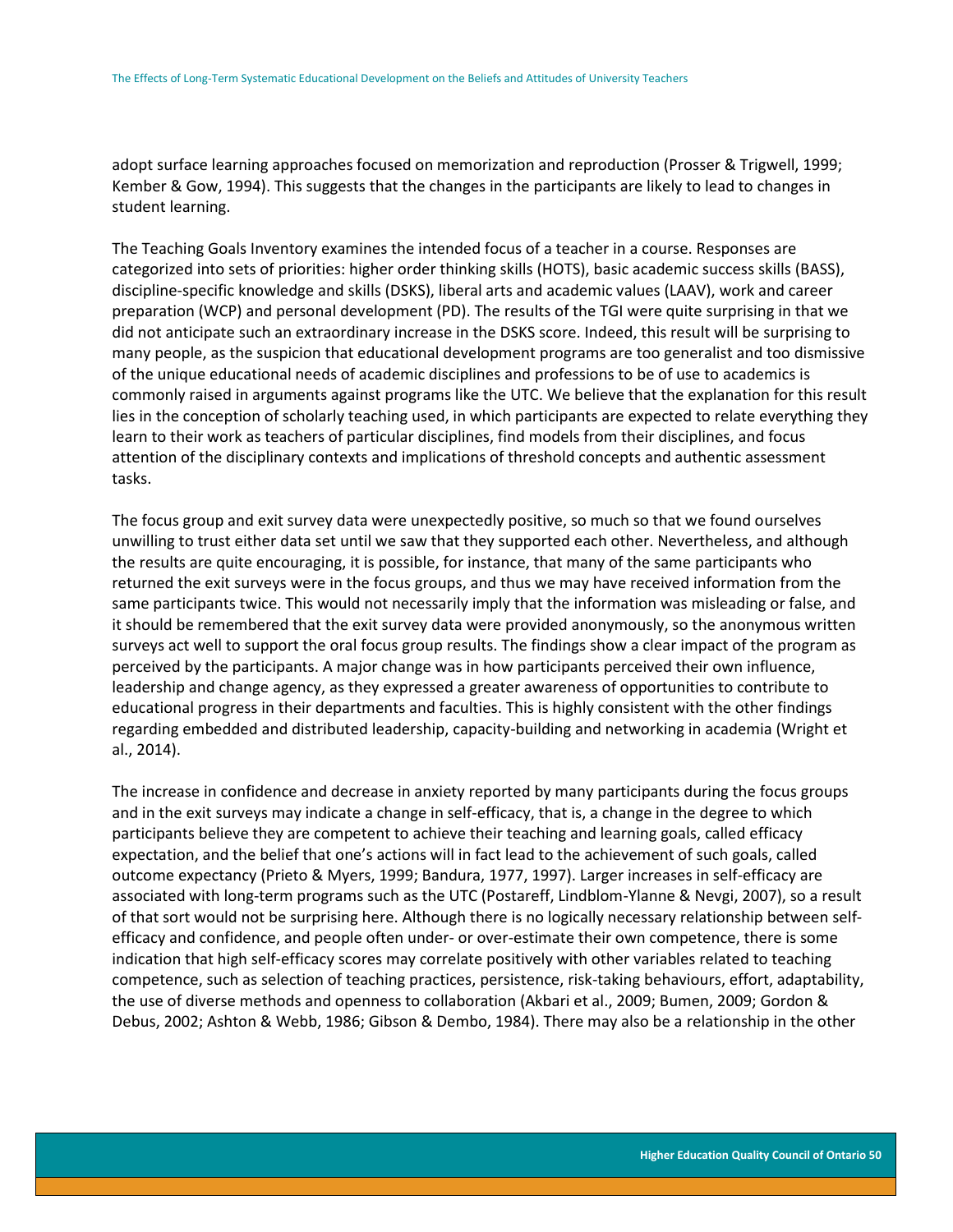direction: development of effective teaching behaviours may result in higher self-efficacy scores (Prieto & Meyers, 1999).

Additionally, focus group and exit survey data demonstrated a change in the way participants viewed their students. Some indicated that pre-program they considered students to be blank slates, but post-program they thought more carefully about the identities, knowledge and motivations of their students, considerations that they were using to better engage students in their learning. This change from teachingfocused to student-focused habits of thought is consistent with the trend we found in the ATI results, and also consistent with the changes in philosophies and perspectives represented in the TPI and PAEI results.

The most interesting and suggestive results for us pertained to the teaching philosophies. The fact that the teaching philosophy scores rose overall to the higher levels of SOLO, and that some even reached the extended abstract level, was surprising. Some participants did submit essentially the same teaching philosophy both pre and post-program, without meaningful revision. Only one participant's teaching philosophy score dropped, and that one started high, at the relational level.

The differences between the pre- and post-program teaching philosophies suggest that UTC graduates are leaving with changed conceptualizations of teaching and learning, and more complex, coherent, internally aligned teaching identities. We believe that this may be due to the emphasis on both critical reflection on, and constant application of, the concepts associated with learning-centred and scholarly teaching – using them in conversation, reasoning about them, writing about them and applying them to practice. If this is the case, it is encouraging.

It is also consistent with what we see in the focus groups and exit surveys, in which participants emphasized the effects the program had on their understanding and attitude toward teaching as a scholarly, intentional, learning-centred endeavour. This, plus indications of an increase in self-efficacy, are the most promising signs that the UTC Program may be able to accomplish its aims.

Paying attention to attitudes and beliefs is critical when examining the impact of a program. Several studies indicate that the teaching behaviours and decisions of academics are influenced by the way they conceptualize teaching (Trigwell & Prosser, 2004; Kember & Kwan, 2000; Kember, 1997). Thus an educational development program that focuses exclusively and primarily on surface changes to teaching behaviours and techniques (the old 'tips and tricks' model) without changing the way academics think about teaching and learning is likely to fail in the long term. Using the Approaches to Teaching Inventory (ATI), Kember and Kwan (2000) found that academics who conceptualized teaching as the transmission of information were more likely to use teacher-centred approaches to teaching, while those who conceptualized teaching as facilitation were likelier to use student-centred approaches. Coffey and Gibbs (2002) found that academics who used a teacher-centred approach relied on a narrower, less adaptive set of behaviours and techniques, implying that they were reliant on everything going exactly as planned which, as all teachers know, is a rare occurrence. With such results in mind, the fact that we see significant changes in attitudes and beliefs as an impact of the UTC Program is especially encouraging.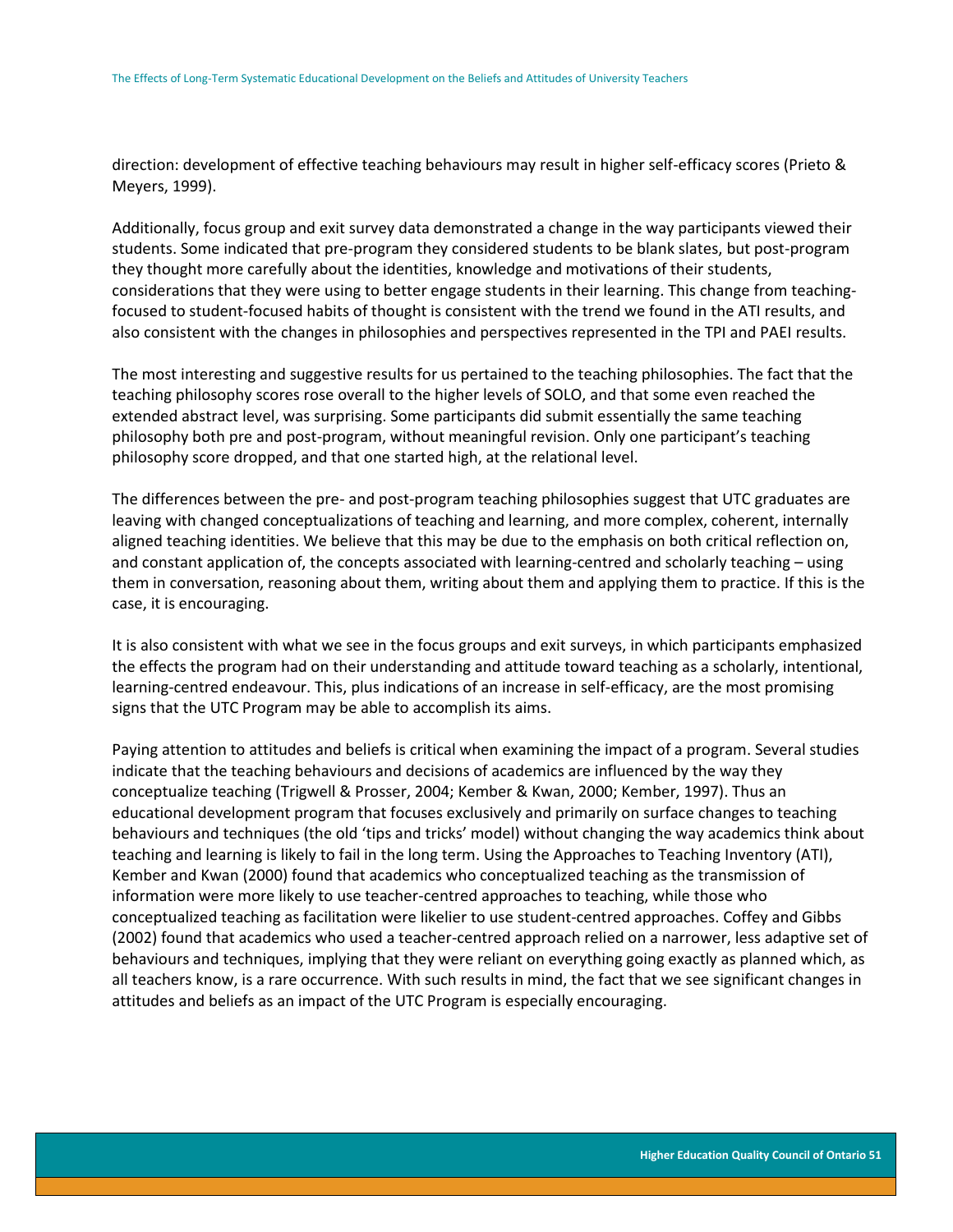#### **2. How does involvement with the UTC Program impact participant teaching practices?**

Focus group and exit survey data indicate a change in self-reported teaching practices. In particular participants reported changes in their course design, moving from random development to intentional development by using the concept of constructive alignment to write learning outcomes, develop relevant learning methods and create aligned assignment tasks. These changes were reflected in new approaches participants reported taking to the design of their course syllabi. This is consistent with the purposes and structure of the UTC Program.

Participants mentioned paying more attention to developing a positive teaching and learning environment, including changing the way the syllabus is written to include a more welcoming tone. Many identified using more active learning methods, including workshops, field trips with reflection, and using lesson plans to organize student learning experiences. Establishing a positive learning environment and actively engaging students in learning are associated with learning-centred approaches to teaching and deeper approaches to learning.

Although not asked, several participants reported increased student ratings of instruction scores. In addition, several participants in both the focus groups and the exit surveys mentioned taking a more scholarly approach to their choice of teaching and assessment methods, as well as integrating their teaching and research. Not only did participants indicate that they were choosing methods intentionally, they have also started explaining the rationales for their choices to students, attempting to motivate and engage students by helping them understand the reasoning behind the design of lessons and assessment tasks. Helping participants adopt a scholarly approach to teaching is one of the main purposes of the UTC Program, and facilitating that is an integral part of its design.

## **3. How does involvement with the UTC Program influence participants' engagement with and impact on teaching and learning practice and decision making in their departments and institution?**

All of the participants indicated that they talked with colleagues outside of the UTC Program about teaching and learning, informed by what they learned in the program. These included peers and colleagues at the University of Windsor, superiors or supervisors at the University of Windsor, and also colleagues at other universities. Some were invited to present to colleagues as a result of these conversations. Significant network conversations are a critical part of impacting culture over time (Roxa, Martensson & Alveteg, 2010), so this is consistent with the UTC Program's goal of creating a more learning-centred culture at the University of Windsor.

A common theme in both the focus groups and exit surveys was that UTC graduates are being invited to sit on departmental councils, faculty-level committees and university-level committees about policy and curriculum as a result of their new knowledge about teaching and learning. One participant was hired to create a syllabus template, which in turn changed the departmental practice. Another became involved with introducing a student feedback initiative and a third with developing a disciplinary outreach program for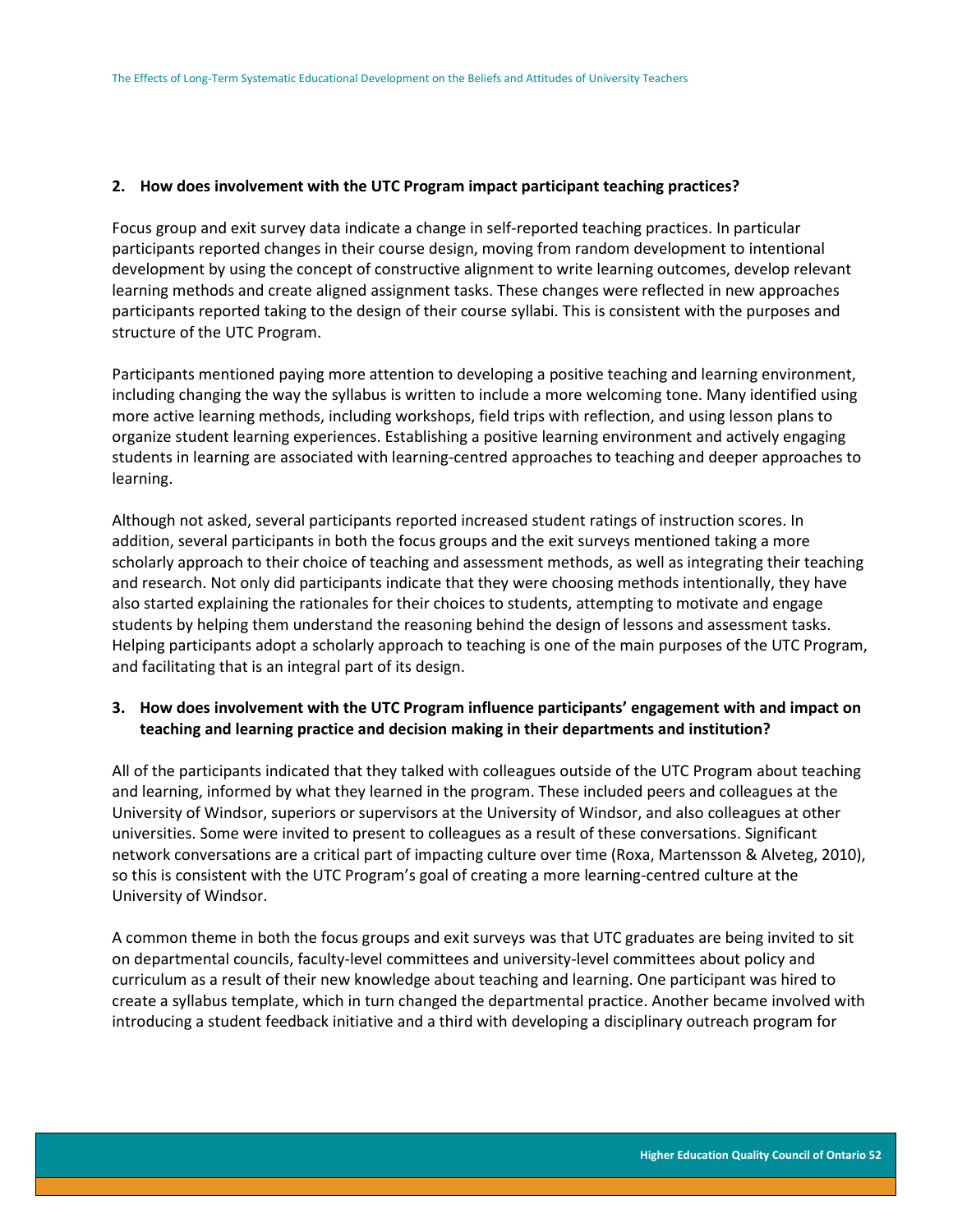high school students. This indicates a trend of having an impact on practice and decision making at the departmental, faculty and institutional levels, critical for changing teaching culture. Several mentioned that they felt this was in part due to their change in confidence as well as their knowledge.

## **4. What do participants identify as the benefits, areas of improvement and barriers to participation for the UTC?**

When asked about the benefits of the UTC Program in the focus groups and the exit surveys, participants identified similar themes to those identified in the previous research questions, indicating that changes in attitude, beliefs, teaching practices and agency were perceived as benefits. Additionally, the benefits identified closely aligned with the intended features, content, and structure of the program. Specifically, participants mentioned as benefits:

- **Teaching practice with feedback**: Opportunities to develop professionally and receive feedback
- **A constructively aligned structure**: The opportunity to experience and see a constructively aligned course and program in action
- **Confidence-building and self-efficacy**: Higher levels of confidence and self-efficacy, with decreased anxiety
- **Enhanced conceptualization and articulation**: Increased awareness of language, terms, major concepts and ideas, and the ability to articulate the reasons for their choices
- **Empathy and perspective-taking:** Enhanced focus on student needs and potential impacts and, as a result, more enjoyment in teaching. In addition, an enhanced understanding of different perspectives because of the diversity of the learning community they experienced within the UTC Program (different roles, different disciplines and different experiences)
- **Community-building**: The networks developed within the courses and the recognition from peers outside of the UTC Program
- **Self-direction:** To keep people motivated and ensure that they care about what they learn, they should have some choice regarding topics and projects. The farther along they are, the more choice they ought to have.
- **Theory and reasoning:** The ability to find theory and literature that is relevant and then use reasoning to make scholarly decisions, and to defend the decisions they make
- **Mentoring**: The mentoring relationship was identified as a benefit for extended discussions, personal connections and feedback.
- **Consistent role-modelling:** The instructors were identified strongly in the exit survey as strengths of the program because of their role-modelling within the courses and in the design of the curriculum.
- **Aiming for scholarly and excellent teachers:** The ability to be scholarly, intentional, critically reflective, and rational teachers who make good decisions about teaching and learning
- **Critical reflection:** The reflective approach was identified as a strength of the program and a skill set that would not have been developed for teaching without an intervention.
- **Appeal to the zeitgeist**: Development of transferable skills useful in academia, industry and service (committee work) such as facilitation skills and the skills to control one's ongoing development. This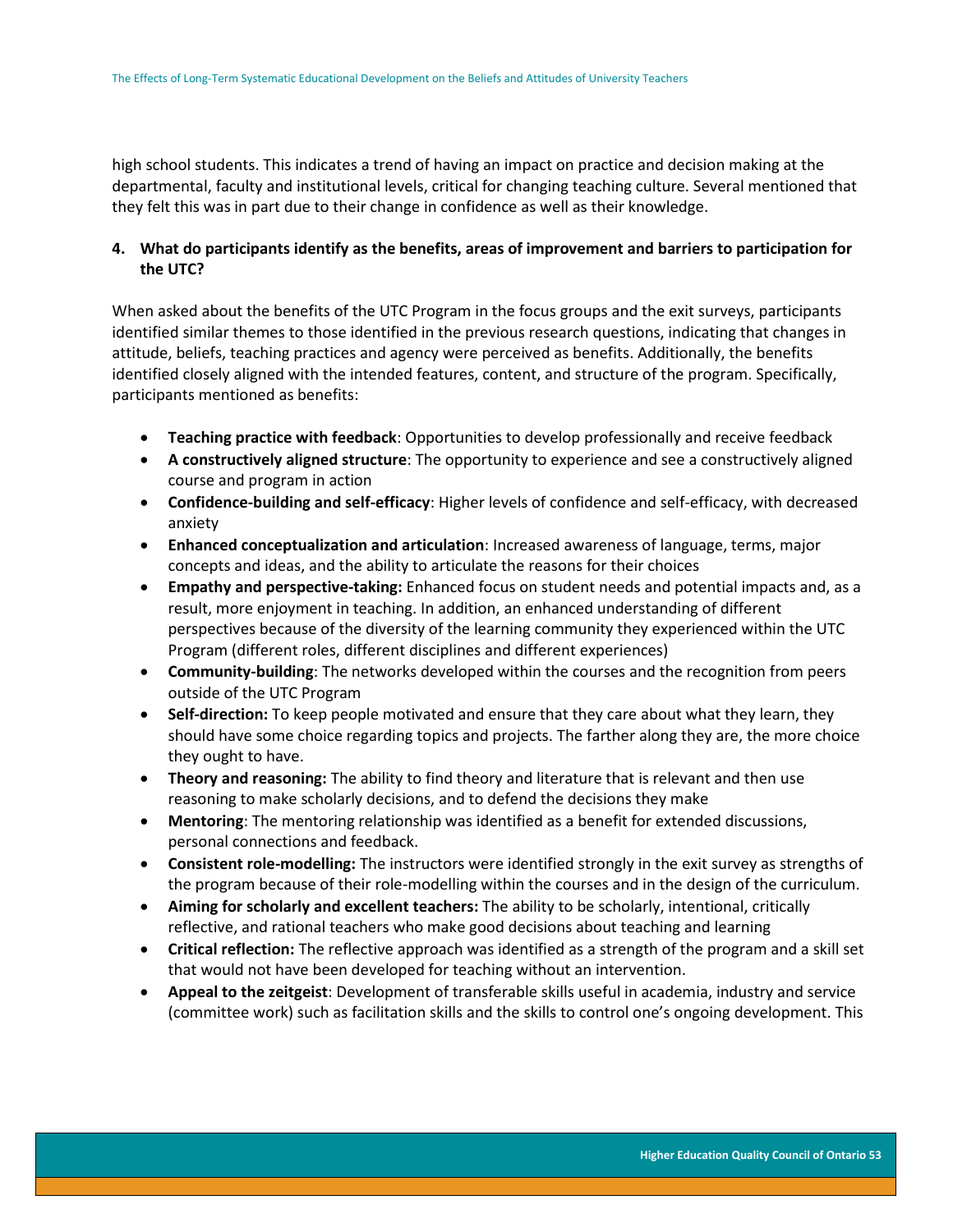aligns with the Council of Ontario Universities' (COU) Degree-Level Expectations and the Canadian Association of Graduate Studies (CAGS) key professional skills.

- **Change agency and self-efficacy**: An increased confidence in their ability to bring about cultural change in academia and an enhanced sense of themselves as change agents
- **Self-identity:** Changes in participants' self-identities as more learning-centred, better able to integrating their research and teaching identities as one professional identity

Finally, we take seriously participants' feedback about obstacles they encounter and changes they may like to see made to the UTC program. In relation to the exit surveys, we mentioned that we had addressed most of the suggestions raised in those surveys during the course of the study. In fact, most of them were addressed several years ago in response to the course and program feedback (such as adding a progress report, making examples of the final projects available, adding more opportunities to practice, and adding opportunities to meet more instructors). In addition to those suggested improvements, several participants have also suggested that they would like a course on curriculum design: "It would be a logical progression because you would have gone through how to teach, how to design a course, you have thought about the philosophy, and then going on to be a leader and of course part of being a leader would be curriculum design." This intrigues us and we are considering integrating it into the third UTC certificate when it is offered, as part of the broader theme of educational leadership.

The one piece of feedback that we cannot satisfy is the frequent call for the UTC Program or something like it to be mandatory for all faculty members or all incoming faculty members. The political problems this would create could be the death of the CTL, and although 80.5% of UK universities require incoming faculty members with less than three years of teaching experience to complete all or part of a post-graduate certificate program in teaching and learning (Gosling, 2010), the situation in Ontario is not comparable. For one, faculty members in Ontario are not given time to complete such a program in the form of teaching or research releases. Given the current funding situation in the postsecondary sector, we do not expect this to change.

<span id="page-54-0"></span>Along similar lines, the barriers to participation mentioned included the need for teaching development to be recognized at an institutional level and opposition from departmental cultures that in some cases did not support the investment of time in educational development. Some participants also mentioned that the culture of students had an impact due to the habituation of students to teaching-centred approaches, such as the 'traditional' lecture-plus-two-exams format, which inhibited their ability to meaningfully change their practices in some cases. Finally, a participant mentioned that learning a new language and way of thinking and speaking about teaching and learning may alienate them from their peers. All of these barriers have roots in institutional and departmental cultures. Changing those cultures is a long-term goal of the program that will take considerable time, if it can be achieved at all.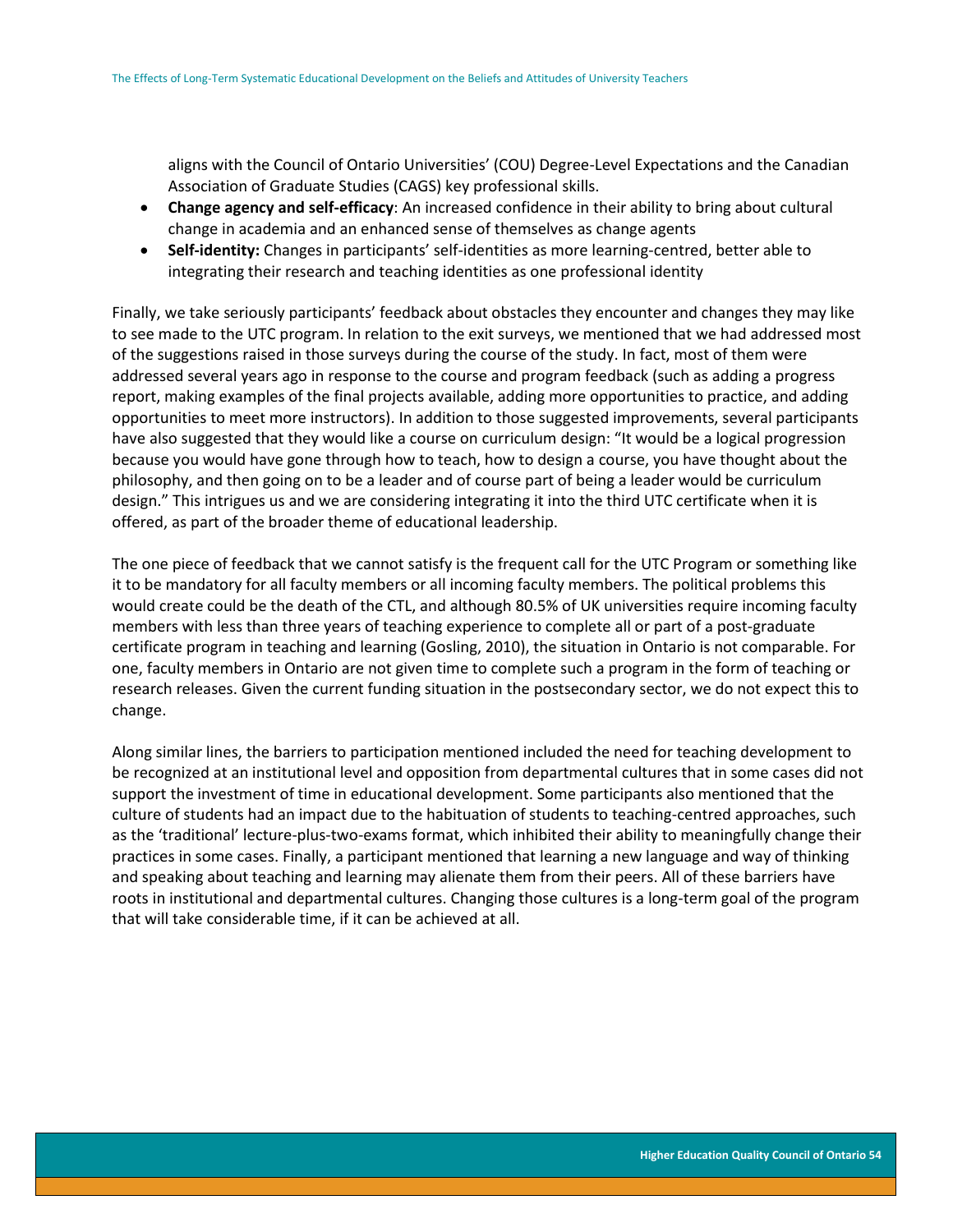# **4 Conclusions**

The UTC program was found to have an impact on values, beliefs and practices. Perhaps most surprisingly, the program was found to change the interaction that participants had with their departments and their institution. Post-program inventory results demonstrated positive changes in participants' pedagogical orientations, such as greater attention to learning processes and student needs, an increased identification with pedagogical philosophies focused on the learning process, and an increased focus on the development of students' disciplinary knowledge and skills. Post-program teaching philosophies demonstrated more complex conceptualizations of teaching, as well as greater integrity and coherence, as compared to preprogram teaching philosophies. Finally, post-program focus group and survey results revealed decreased anxiety, increased confidence and more positive perceptions of respondents' influence, leadership ability and change agency.

Although not emphasized in this study, participants reported changes in their teaching practices consistent with changes in their beliefs and attitudes regarding students. In focus groups and exit surveys, respondents reported a greater focus on developing a positive teaching and learning environment, actively engaging students in the learning process, strategically thinking through course design and assessment choices, intentionally communicating the reasoning behind their pedagogical choices to students, and otherwise using learning-centred techniques associated with positively influencing students' approaches to learning. In addition to changing their attitudes, beliefs and practices, participants reported that they began taking part in decision-making opportunities in their departments by joining committees and councils, and by sharing what they learned in the UTC Program with colleagues. Thus, the UTC Program has the potential to influence practices and decision-making at the departmental and institutional levels.

Despite these positive findings, participants identified the teaching culture of contemporary higher education as not only a barrier to wider academic participation in the UTC Program, but also as an impediment to their ability to implement scholarly teaching practices. Indeed, most of the changes participants wanted were not changes to the program itself, but rather to the broader culture in which it is situated, such as the lack of institutional and departmental recognition and support for educational development. Whether UTC graduates can have any real influence will depend on whether the culture of higher education continues along the path it has been taking in recent years. The UTC Program is intended to contribute to a learning-centred culture of prospective quality assurance, intended to enhance the quality of teaching and learning at an institution by reviewing how well the whole institution works in achieving its mission, and how it could be improved. The presence of thoughtful and informed graduates of the UTC Program on departmental and institutional decision-making bodies seems, therefore, hopeful. However, universities and colleges in North America have committed themselves, instead, to a culture of retrospective quality assurance, which "looks back to what has already been done and makes a summative judgment against external standards" (Biggs, 2001, p. 222) – a managerial and bureaucratic exercise "with accountability as a high priority." This form of quality assurance is concerned with "quantifying some of the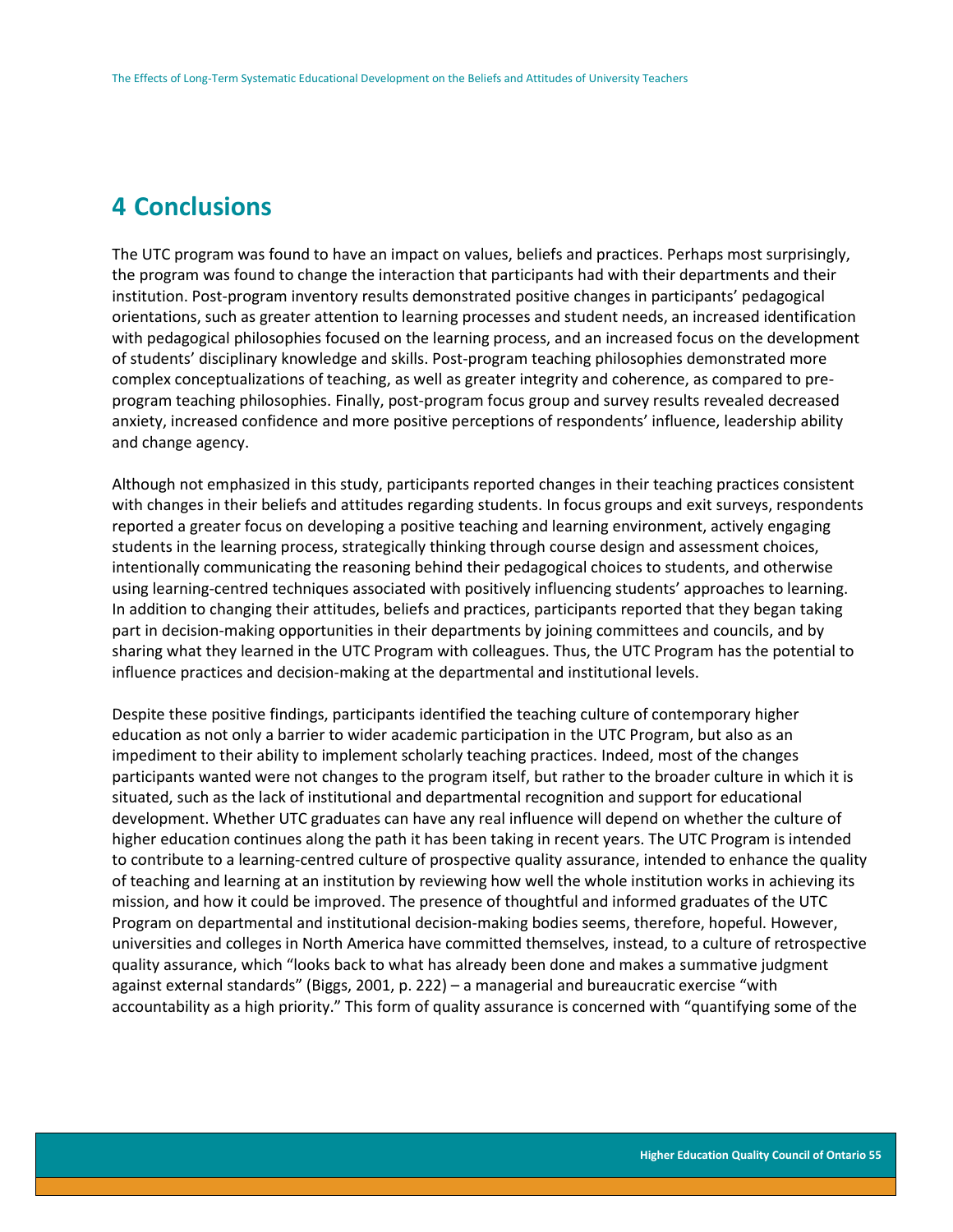presumed indicators of good teaching and good management, and coming to some kind of cost-benefit decision" (Biggs, 2001, p. 222). It is an approach that the United Kingdom learned too late is deceptively destructive. As Goodlad (1993), Seymour (1993) and Bowden and Marton (1998), among others, have argued, the procedures and priorities of retrospective quality assurance "are frequently counter-productive for quality in the sense of providing rich teaching contexts and enhanced learning outcomes" (Biggs, 2001, p. 222).

The UTC Program is designed to help academics focus on quality enhancement, helping participants learn to create effective curricular structures, design effective lessons, identify effective authentic assessment tasks and grading practices, and otherwise operationalize the findings of scholarly work on teaching and learning. UTC graduates who have attempted to put into practice what they learned in the program have discovered that it is difficult for a learning-centred culture focused on quality enhancement to exist within the paradigm that retrospective quality assurance exemplifies and reinforces. A "quantitative mindset" that reduces "complex issues to units that can be handled independently, rather than as part of a larger interactive system" (Biggs, 2001, p. 232) precludes colleges and universities in Ontario from embracing quality enhancement. We see this mindset at work in the "misapplication of the measurement model of assessment" in Ontario's postsecondary education system, to further quote Biggs, including not only provincial-level efforts to impose "key performance indicators" and other accoutrements of accountability, but also in local practices of norm-referencing and bell-curving grades.

Thus, academics graduate the UTC Program only to find that Ontario's postsecondary system works against their efforts to teach, design courses and assess students appropriately, as noted in the focus group and open-ended comments identifying barriers in departmental and institutional culture, which are consistent with other higher educational research on teaching culture (Kustra et al., 2014) and with the characteristics identified by Biggs. These "distorted priorities" are to some extent the consequence of university corporatization "which illustrates misalignment at its starkest' (Biggs, 2001, p. 235).

Participants' perceptions and Biggs' warnings are consistent with current research on institutional teaching culture in Ontario (Kustra et al., 2014). In the long term, initiatives like the UTC Program, as well as less systematic attempts to make scholarly teaching a norm in Ontario, are probably unsustainable unless supported by its institutional and provincial postsecondary culture. Quality enhancement "cannot be left to the sense of responsibility or the priorities of individual teachers. Institutions must provide the incentives and support structures for teachers to enhance their teaching, and most importantly, to involve individuals through their normal departmental teaching in (quality enhancement) processes" (Biggs, 2001, p. 229). Although they may be emerging change agents, most UTC participants belong to vulnerable populations within the academy – untenured early career faculty, part-time sessional instructors, and graduate students – which makes the need for cultural support at the departmental and institutional levels more critical.

Despite the small sample size and our qualms about excessive positivity, the results indicate that the UTC program may be achieving its aims in the short term. Future research with a longer-term study that delved more deeply into the details of the TPI sub-scores and the connections between the different data sources, checked against a control group and examining in-class performance would be ideal. It would also be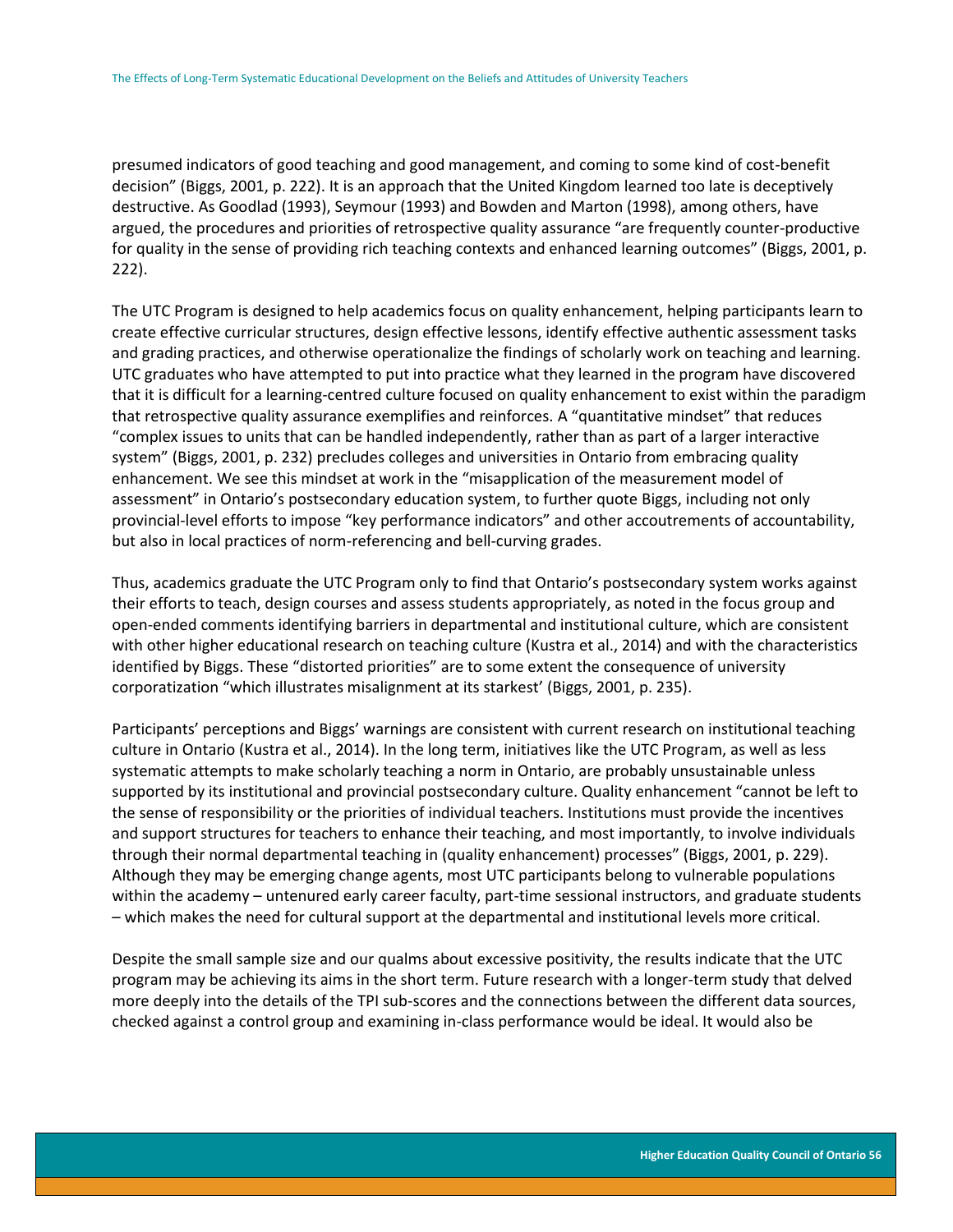instructive to research the long-term impacts of programs like the UTC on departmental and institutional cultures.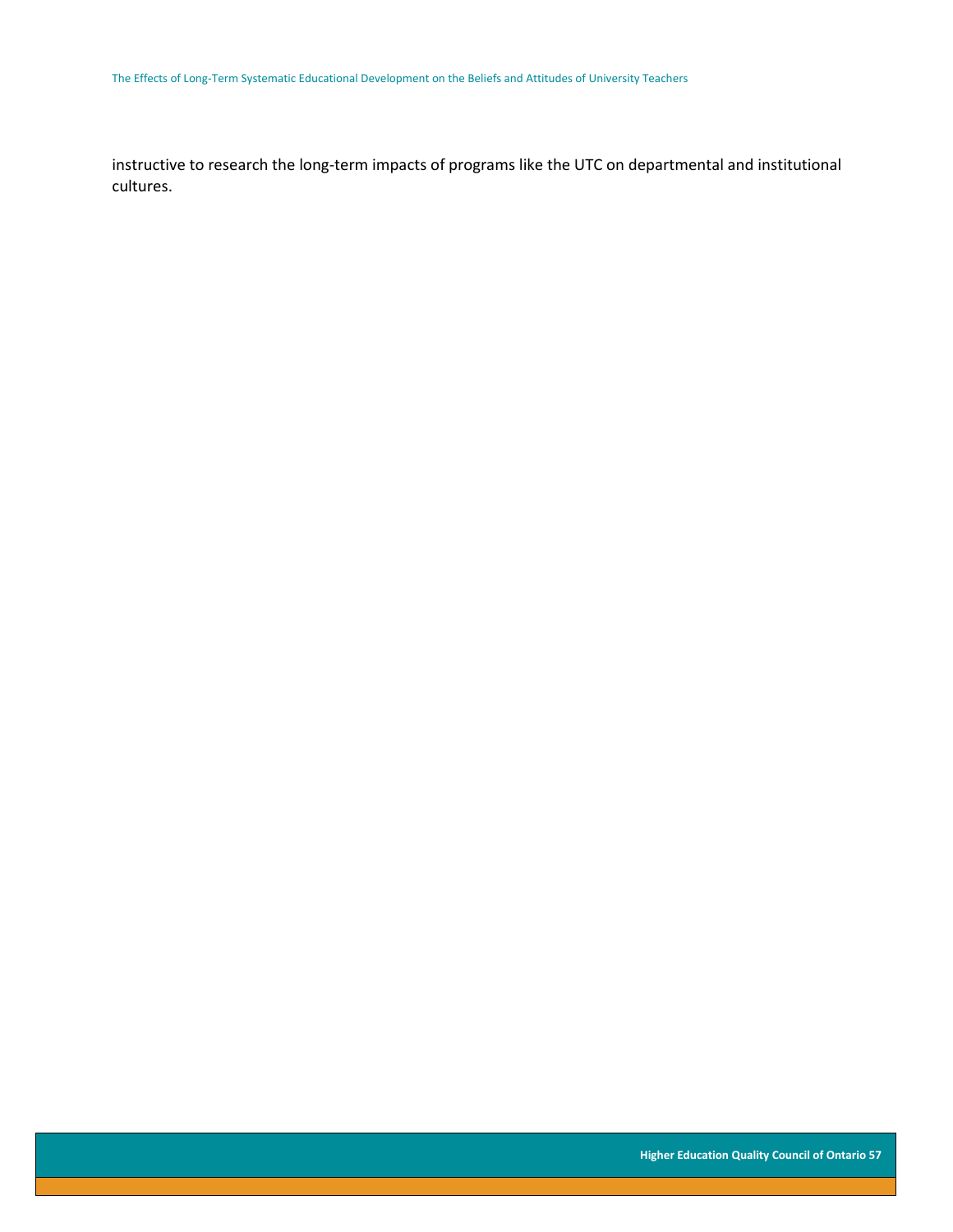# <span id="page-58-0"></span>**References**

- Akbari, R., Kiany, G. R., Naeeni, M. I., & Allvar, N. K. (2009). Teachers' teaching styles, sense of efficacy and reflectivity as correlates with students' achievement outcomes. *System*, *35*(2), 192-207.
- Angelo, T. A., & Cross, K. P. (1993). Teaching goals inventory. In *Classroom Assessment Techniques: A Handbook for College Teachers* (pp. 13-23). San Francisco, CA: Jossey-Bass.
- Ashton, P. T., & Webb, R. B. (1986). *Making a Difference: Teachers' Sense of Efficacy and Student Achievement*. New York: Longman.
- Bandura, A. (1977). Self-efficacy: Toward a unifying theory of behavioural change. *Psychological Review*, *84*, 191-215.

Bandura, A. (1997). *Self-Efficacy: The Exercise of Control*. New York: Freeman.

- Biggs, J. (2001). The reflective institution: Assuring and enhancing the quality of teaching and learning. *Higher Education*, *41*, 221-238.
- Biggs, J., & Collis, K. (1982). *Evaluating the Quality of Learning: the SOLO Taxonomy*. New York: Academic Press.
- Biggs, J., & Tang, C. (2009). *Teaching for Quality Learning at University*. New York: McGraw-Hill Companies Inc.
- Bowden, J., & Marton, F. (1998). *The University of Learning*. London: Kogan Page.
- Bray, J. H., & Howard, G. S. (1980). Methodological considerations in the evaluation of a teacher-training program. *Journal of Educational Psychology*, *72*(1), 62-70.
- Britnell, J., Brockerhoff-Macdonald, B., Carter, L., Dawson, D., Doucet, L., Evers, F., Hall, S., Kerr, D., Liboiron-Grenier, L., McIntyre, G., Mighty, J., Siddall, G., & Wilson, J. (2010)*. University Faculty Engagement in Teaching Development Activities – Phase II.* Toronto: Higher Education Quality Council of Ontario.

Brookfield, S. D. (1995). *Becoming a Critically Reflective Teacher*. San Francisco, CA: Jossey-Bass.

Bumen, N. T. (2009). Possible effects of professional development on Turkish teachers' self-efficacy and classroom practice. *Professional Development in Education*, *35*(2), 261-278.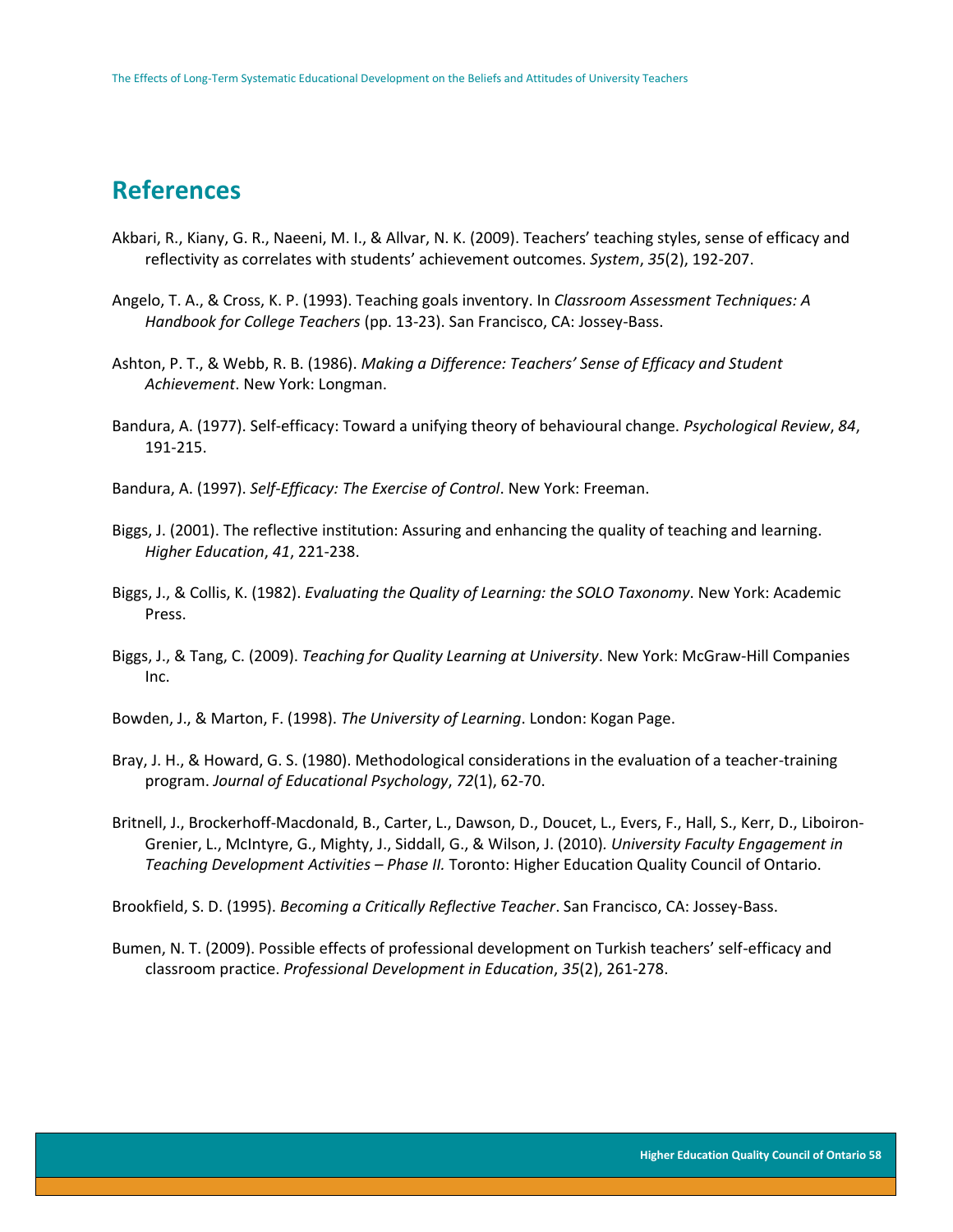- Butcher, J., & Stoncel, D. (2012). The impact of a postgraduate certificate in teaching in higher education on university lecturers appointed for their professional expertise at a teaching-led university: 'It's made me braver'. *International Journal for Academic Development*, *17*(2), 149-162.
- Cilliers, F. J., & Herman, N. (2010). Impact of an educational development programme on teaching practice of academics at a research-intensive university. *International Journal for Academic Development*, *15*(3), 253-267.
- Coffey, M., & Gibbs, G. (2002). Measuring teachers' repertoire of teaching methods. *Assessment & Evaluation in Higher Education*, *27*(4), 383-390.
- Creswell, J. W. (2003). *Research Design: Qualitative, Quantitative, and Mixed Method Approaches*. Second edition. Thousand Oaks, CA: Sage.
- Crouch, C. H., & Mazur, E. (2001). Peer instruction: Ten years of experience and results. *American Journal of Physics*, *69*(9), 970-977.
- Dalgaard, K. A. (1982). Some effects of training on teaching effectiveness of un-trained university teaching assistants. *Research in Higher Education*, *13*(4), 321-341.
- Dall'Alba, G. (1991). Foreshadowing conceptions of teaching. *Research and Development in Higher Education*, *13*, 293-297.
- Dawson, D., Dimitrov, N., Meadows, K., & Olsen, K. (2012). *Bridging the Gap: The Impact of the Teaching in the Canadian Classroom Program on the Teaching Effectiveness of International Teaching Assistants*. Toronto: Higher Education Quality Council of Ontario.
- Dimitrov, N., Meadows, K., Kustra, E., Ackerson, T., Prada, L., Baker, N., Boulos, P., McIntyre, G., & Potter, M. K. (2013). *Assessing Graduate Teaching Development Programs for Impact on Future Faculty*. Toronto: Higher Education Quality Council of Ontario.
- Evers, F., & Hall, S., with Britnell, J., Brockerhoff-Macdonald, B., Carter, L., Dawson, D., Kerr, D., Mighty, J., Siddall, J., & Wolf, P. (2009). *Faculty Engagement in Teaching Development Activities – Phase I: Literature Review.* Toronto: Higher Education Quality Council of Ontario.
- Gibbs, G., & Coffey, M. (2004). The impact of training of university teachers on their teaching skills, their approach to teaching and the approach to learning of their students. *Active Learning in Higher Education*, *5*(10), 87-100.
- Gibson, S., & Dembo, M. (1984). Teacher efficacy: A construct validation. *Journal of Educational Psychology*, *76*(4), 569-582.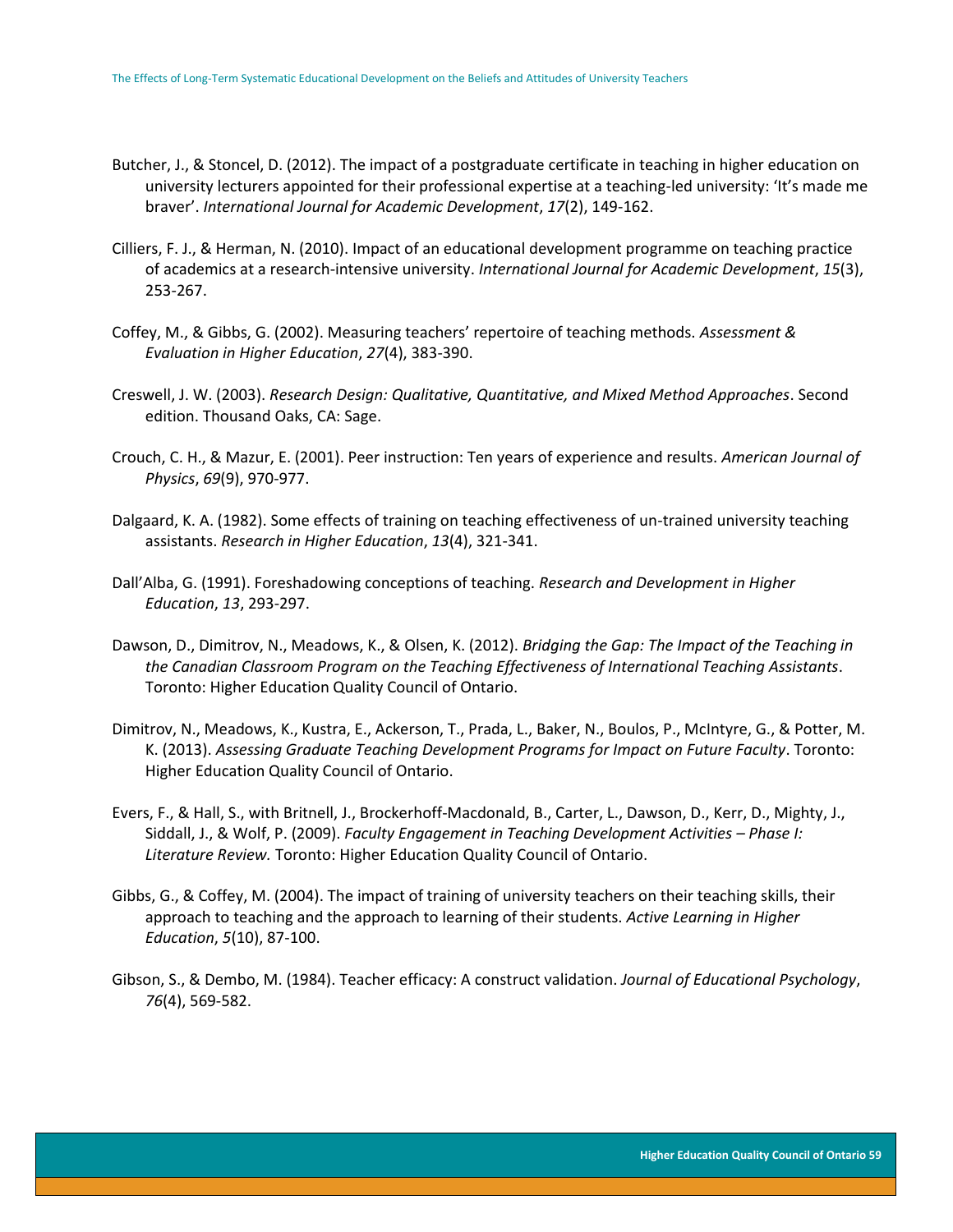- Ginns, P., Kitay, J., & Prosser, M. (2008). Developing conceptions of teaching and the scholarship of teaching through a Graduate Certificate in Higher education. *International Journal for Academic Development*, *13*(3), 175-185.
- Goodlad, S. (1995). *The Quest for Quality: 16 Forms of Heresy in Higher Education*. Buckingham, UK: Open University Press and the Society for Research into Higher Education.
- Gordon, C., & Debus, R. (2002). Developing deep learning approaches and personal teaching efficacy within a preservice teacher education context. *British Journal of Higher Education*, *72*, 483-511.
- Gosling, D. (2010). Professional development for new staff: how mandatory is your Post Graduate Certificate? *Educational Developments*, *11*(2), 1-4.
- Guskey, T. R. (1999). *Evaluating Professional Development*. Thousand Oaks, CA: Corwin.
- Hanbury, A., Prosser, M., & Rickinson, M. (2008). The differential impact of UK accredited teaching development programmes on academics' approaches to teaching. *Studies in Higher Education*, *33*(4), 469-483.

Harvey, L., & Green, D. (1993). Defining quality. *Assessment and Evaluation in Higher Education*, *18*, 8-35.

- Ho, A., Watkins, D., & Kelly, M. (2001). The conceptual change approach to improving teaching and learning: An evaluation of a Hong Kong staff development programme. *Higher Education*, *42*(2), 143-169.
- Hubball, H., Collins, J., & Pratt, D. (2005). Enhancing reflective teaching practices: Implications for faculty development programs. *Canadian Journal of Higher Education*, *35*(3), 57-81.
- Johnson, G. R. (1987). Changing the behavior of teachers. *The Journal of Staff, Program, and Organizational Development*, *5*(4), 155-158.
- Kember, D. (1997). A reconceptualisation of the research into university academics' conception of teaching. *Learning and Instruction*, *7*(3), 255-275.
- Kember, D., & Gow, L. (1994). Orientations to teaching and their effect on the quality of student learning. *Journal of Higher Education*, *65*(10), 58-74.
- Kember, D., & Kwan, K. P. (2000). Lecturers' approaches to teaching and their relationship to conceptions of good teaching. *Instructional Science*, *28*(5), 469-490.
- Kirkpatrick, D. L. (1994). *Evaluating Training Programs: The Four Levels*. San Francisco, CA: Berrett-Koehler.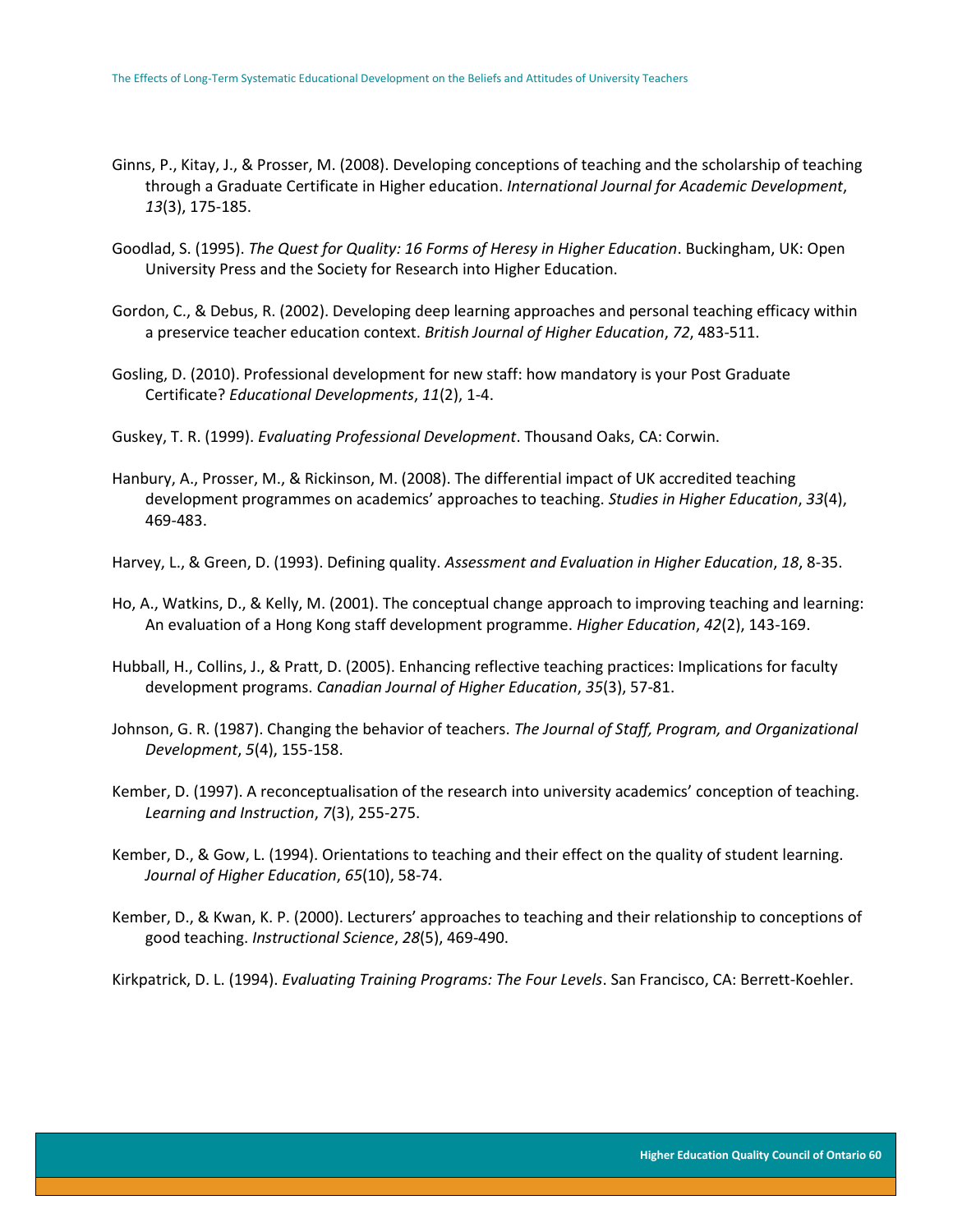- Kustra, E., Doci, F., Meadows, K. N., Dishke Honzel, C., Goff, L., Gabay, D., Wolf, P., Ellis, D., Grose, J., Borin, P., & Hughes, S. (2014). *Teaching Culture Indicators: Enhancing Quality Teaching*. Report to the Ministry of Training, Colleges and Universities Productivity and Innovation Fund Program, University of Windsor, Ontario.
- Levinson-Rose, J., & Menges, R. J. (1981). Improving college teaching: A critical review of research. *Review of Educational Research*, *51*(3), 403-434.
- Light, G., Calkins, S., Luna, M., & Drane, D. (2009). Assessing the impact of a year-long faculty development program on faculty approaches to teaching. *International Journal of Teaching and Learning in Higher Education*, *20*(2), 168-181.
- Martin, E., & Balla, M. (1991). Conceptions of teaching and implications for learning. *Research and Development in Higher Education*, *13*, 298-304.
- Mentkowski, M., and Associates. (1999). *Learning That Lasts*. San Francisco, CA: Jossey-Bass.
- Nyquist, J. D., Abbott, R. D., Wulff, D. H., & Sprague, J. (1991). *Preparing the Professoriate of Tomorrow to Teach*. Dubuque, IA: Kendall/Hunt Publishing Company.
- Palmer, P. J. (1998). *The Courage to Teach*. San Francisco, CA: Jossey-Bass.
- Postareff, L., Lindblom-Ylanne, S., & Nevgi, A. (2007). The effect of pedagogical training on teaching in higher education. *Teaching and Teacher Education*, *23*(5), 557-571.
- Potter, M. K., & Kustra, E. (2011). The relationship between scholarly teaching and SoTL: models, distinctions and clarifications. *The International Journal for the Scholarship of Teaching and Learning*, *5*(1).
- Pratt, D. D. (1992). Conceptions of teaching. *Adult Education Quarterly*, *42*(4), 203-220.
- Pratt, D. D., and Associates. (1998). *Five Perspectives on Teaching in Adult and Higher Education*. Malabar, FL: Krieger Publishing Company.
- Pratt, D. D., Collins, J., & Jarvis Selinger, S. (2001). *The Development and Use of the Teaching Perspectives Inventory (TPI)*. Retrieved from https://facultycommons.macewan.ca/wp-content/uploads/TPI-onlineresource.pdf
- Prebble, T., Hargraves, H., Leach, L., Naidoo, K., Suddaby, G., & Zepke, N. (2004). *Impact of Student Support Services and Academic Development Programmes on Student outcomes in Undergraduate Tertiary Study: A Synthesis of the Research*. Report to the Ministry of Education, Massey University College of Education.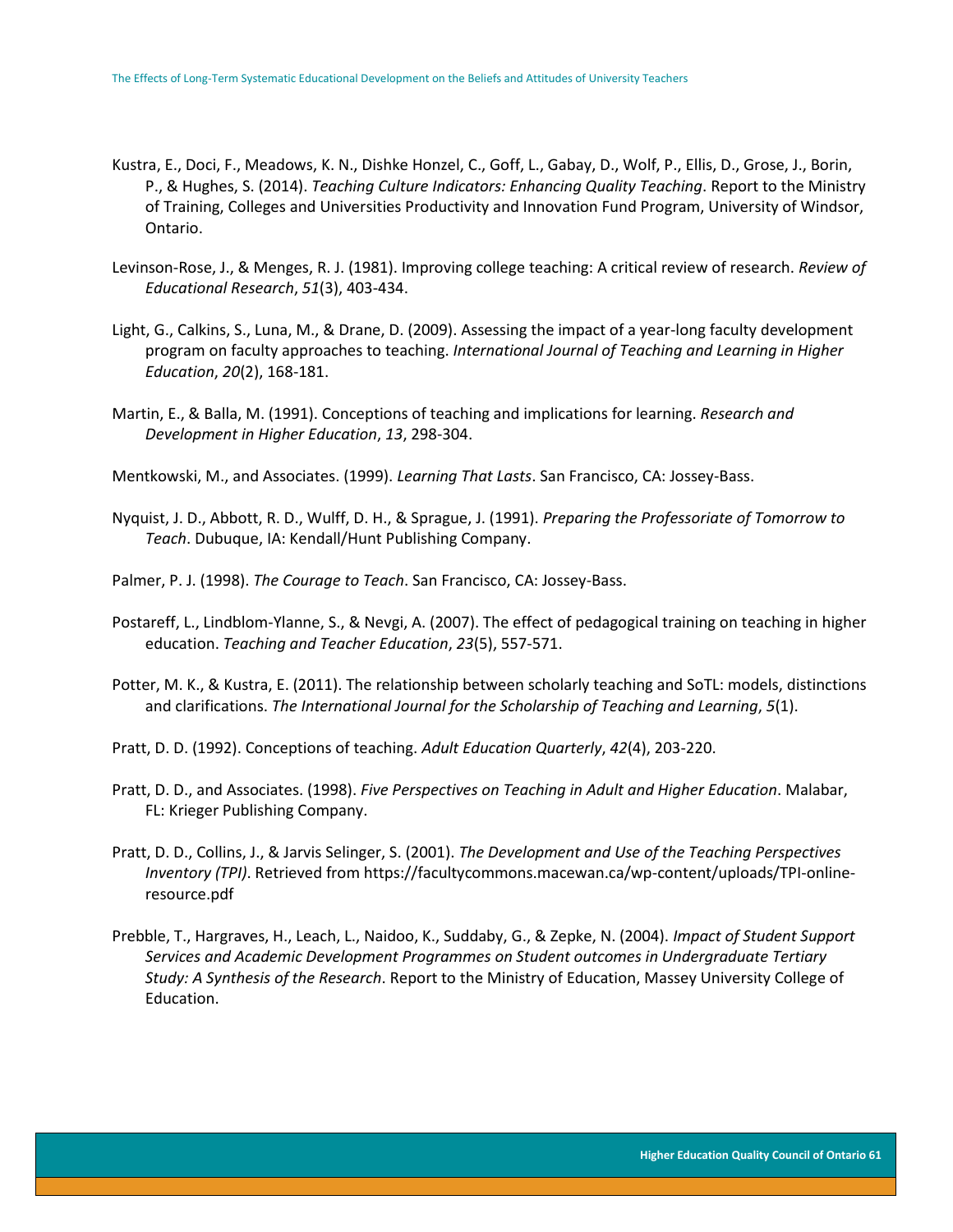- Prieto, L. R., & Meyers, S. A. (1999). Effects of training and supervision on the self-efficacy of psychology graduate teaching assistants. *Teaching of Psychology*, *26*, 264-266.
- Prosser, M., Trigwell, K., & Taylor, P. (1994). A phenomenographic study of academics' conceptions of science learning and teaching. *Learning and Instruction*, *4*, 217-231.
- Prosser, M., & Trigwell, K. (1999). *Understanding Learning and Teaching: the Experience in Higher Education*. Philadelphia, PA: Society for Research into Higher Education & Open University Press.
- Rodgers, R., Christie, J., & Wideman, M. (2014). *The Effects of a Required Faculty Development Program on Novice Faculty Self-Efficacy and Teaching*. Toronto: Higher Education Quality Council of Ontario.
- Roxa, T., Martensson, K., & Alveteg, M. (2010). Understanding and influencing teaching and learning cultures at university: a network approach. *Higher Education*, *62*(1), 99-111.
- Samuelowicz, K., & Bain, J. D. (2001). Revisiting academics' beliefs about teaching and learning. *Higher Education*, *41*(3), 299-325.
- Schon, D. A. (1983). *The Reflective Practitioner: How Professionals Think in Action*. London: Temple Smith.
- Seymour, D. T. (1993). *On Q: Causing Quality in Higher Education*. Phoenix, AZ: The Oryx Press.
- Sheppard, C., & Gilbert, J. (1991). Course design, teaching method and student epistemology. *Higher Education*, *22*(30), 229-249.
- Springer, L., Stanne, M. E., & Donovan, S. (1997). Effects of Small-Group Learning on Undergraduates in Science, Mathematics, Engineering, and Technology: A Meta-Analysis. ASHE Annual Meeting Paper. Retrieved from http://eric.ed.gov/?id=ED415814
- Stes, A., Clement, M., & Van Petegem, P. (2007). The effectiveness of a faculty training programme: Longterm and institutional impact. *International Journal of Academic Development*, *12*(2), 99-109.
- Stes, A., Coertjens, L., & Van Petegem, P. (2010). Instructional development for teachers in higher education: Impact on teaching approach. *Higher Education*, *60*(20), 187-204.
- Stes, A., Min-Leliveld, M., Gijbels, D., & van Petegem, P. (2010). The impact of instructional development in higher education: The state-of-the-art of the research. *Educational Research Review*, *5*(10), 25-49.
- Tagg, J. (2003). *The Learning Paradigm College*. San Francisco, CA: Jossey-Bass.
- Tagg, J. (2007). Double-loop learning in higher education. *Change*, July/August, 36-41.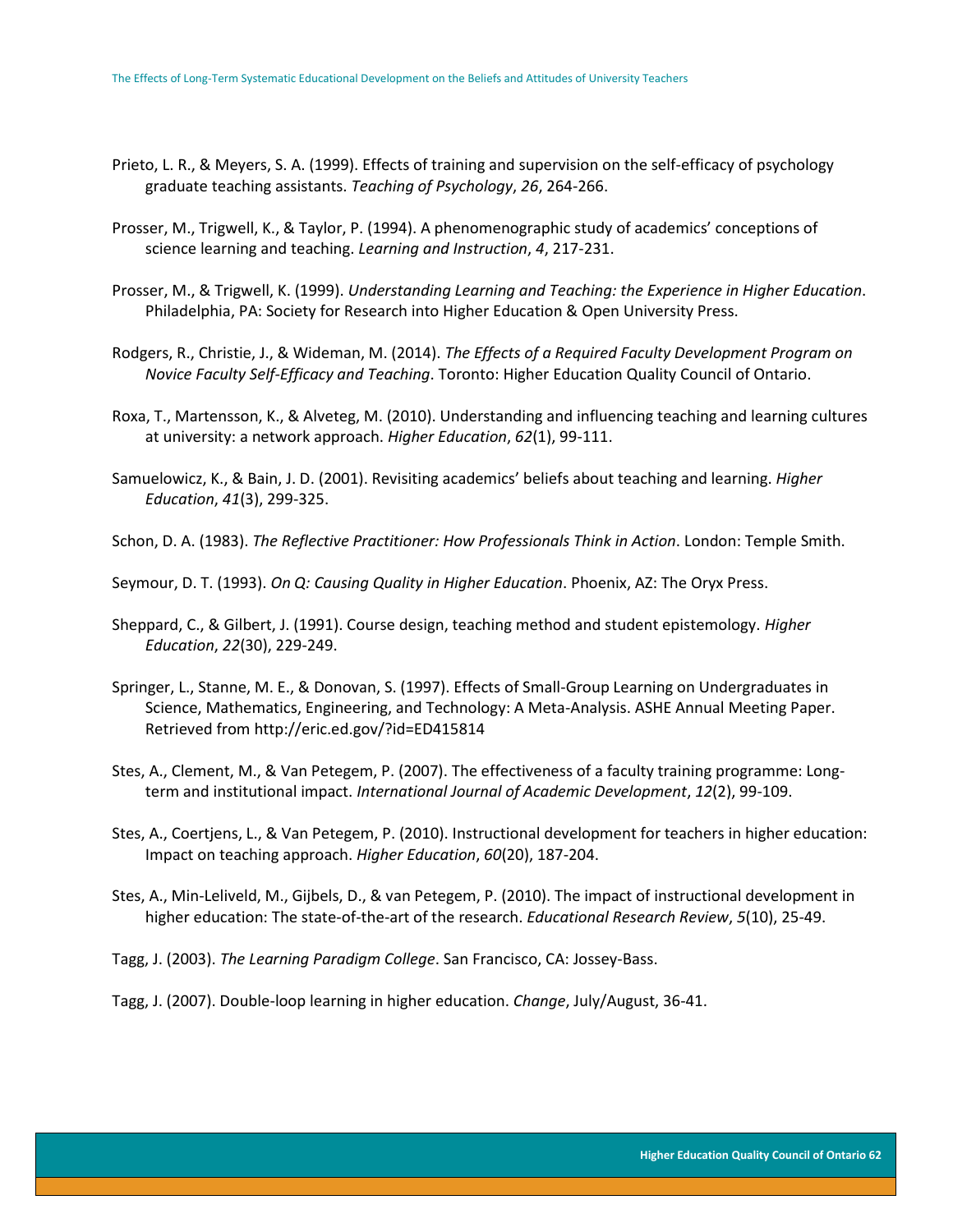- Theall, M., & Centra, J. (2001). Assessing the scholarship of teaching: valid decisions from valid evidence. In C. Kreber (ed.), *Scholarship Revisited: Perspectives on the Scholarship of Teaching* (pp. 31-43). New Directions for Teaching and Learning No. 86. San Francisco, CA: Jossey-Bass.
- Trigwell, K., & Prosser, M. (2004). Development and use of the approaches to teaching inventory. *Educational Psychology Review*, *16*(4), 409-424.
- Weimer, M. (1990). *Improving College Teaching*. San Francisco, CA: Wiley.
- Wright, A., Hamilton, B., Raffoul, J., & Marval, P. (2014). *Leading the Leaders: Embedded Educational Leadership Initiatives at the University of Windsor*. Report presented to the Ministry of Training, Colleges, and Universities.
- Zinn, L. (1983). Philosophy of adult education inventory. *Dissertation Abstracts International*, *44*, 1667A-1668A.